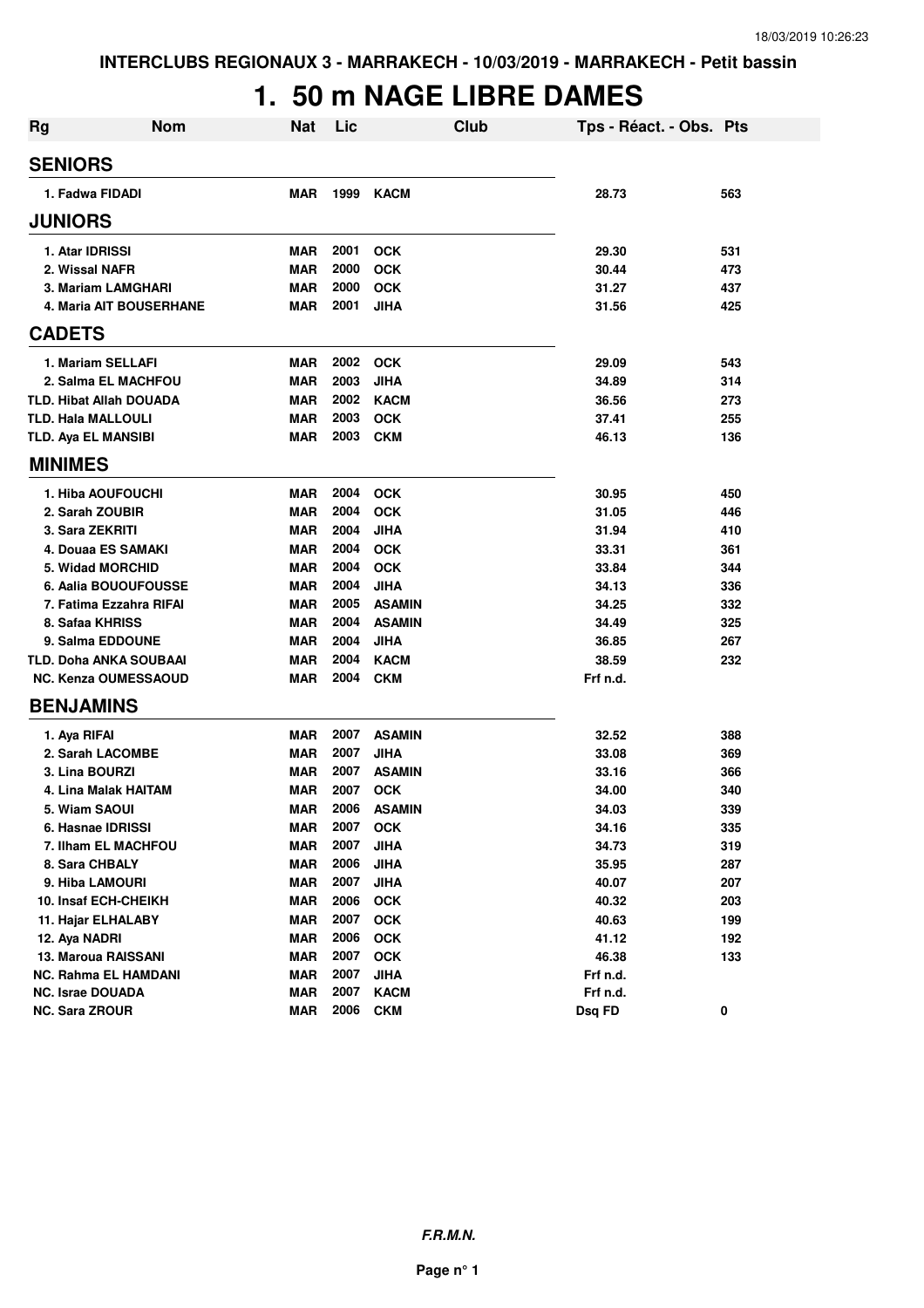### **2. 50 m NAGE LIBRE MESSIEURS**

| Rg                                    | <b>Nom</b> | <b>Nat</b>               | Lic          |                             | Club | Tps - Réact. - Obs. Pts |            |
|---------------------------------------|------------|--------------------------|--------------|-----------------------------|------|-------------------------|------------|
| <b>SENIORS</b>                        |            |                          |              |                             |      |                         |            |
| 1. Ali HAFID                          |            | <b>MAR</b>               | 1998         | <b>JIHA</b>                 |      | 27.97                   | 418        |
| <b>TLD. Abderrazak EL BADIRI</b>      |            | <b>MAR</b>               | 1997         | <b>CKM</b>                  |      | 31.38                   | 296        |
| <b>TLD. Khalid BOU LAADAM</b>         |            | MAR                      | 1999         | <b>JIHA</b>                 |      | 31.43                   | 294        |
| <b>JUNIORS</b>                        |            |                          |              |                             |      |                         |            |
| 1. Abdelkodouss AIT ABDALLAH          |            | <b>MAR</b>               | 2000         | <b>CKM</b>                  |      | 30.87                   | 310        |
| 2. Abderahmane SOUHJOUD               |            | <b>MAR</b>               | 2001         | <b>CKM</b>                  |      | 30.98                   | 307        |
| <b>TLD. Anas LAKNANBI</b>             |            | <b>MAR</b>               | 2000         | <b>JIHA</b>                 |      | 33.91                   | 234        |
| <b>TLD. Ahmed EL AABID</b>            |            | <b>MAR</b>               | 2000         | <b>CKM</b>                  |      | 34.81                   | 216        |
| <b>NC. Anas OUGOUIS</b>               |            | <b>MAR</b>               | 2001         | <b>OCK</b>                  |      | Frf n.d.                |            |
| <b>CADETS</b>                         |            |                          |              |                             |      |                         |            |
| 1. Monssif HAITAM                     |            | <b>MAR</b>               | 2002         | <b>OCK</b>                  |      | 25.84                   | 530        |
| 2. Lounes MOUHOUBI                    |            | <b>MAR</b>               | 2002         | <b>ASAMIN</b>               |      | 26.16                   | 510        |
| 3. Anas QOUANANE                      |            | <b>MAR</b>               | 2003         | <b>OCK</b>                  |      | 26.63                   | 484        |
| 4. Youssef KARADA                     |            | <b>MAR</b>               | 2003         | <b>ASAMIN</b>               |      | 26.83                   | 473        |
| 5. Mohamed Amine DIDOUCH              |            | <b>MAR</b>               | 2003         | <b>ASAMIN</b>               |      | 27.11                   | 459        |
| 6. Yahya MOUHIB                       |            | <b>MAR</b>               | 2002         | <b>OCK</b>                  |      | 27.38                   | 445        |
| 7. Fayçal FIDADI                      |            | <b>MAR</b>               | 2003         | <b>KACM</b>                 |      | 27.52                   | 438        |
| 8. Ayoub RABOUN<br>9. Yassine JAA     |            | <b>MAR</b>               | 2003         | <b>ASAMIN</b><br><b>CBN</b> |      | 27.55                   | 437        |
| 10. Ahmed Amine CHAYED                |            | <b>MAR</b><br><b>MAR</b> | 2003<br>2003 | <b>JIHA</b>                 |      | 27.60<br>28.91          | 435<br>378 |
| 11. Othmane AIT SALAH                 |            | <b>MAR</b>               | 2002         | <b>JIHA</b>                 |      | 29.13                   | 370        |
| 12. Saad ABDOUH                       |            | <b>MAR</b>               | 2002         | <b>JIHA</b>                 |      | 29.17                   | 368        |
| 13. Zakaria RAQABI                    |            | <b>MAR</b>               | 2003         | <b>OCK</b>                  |      | 30.27                   | 329        |
| <b>14. Youssef KHAOURI MAHIR</b>      |            | <b>MAR</b>               | 2003         | <b>CBN</b>                  |      | 30.53                   | 321        |
| <b>15. Anas ELBOUKHARI</b>            |            | <b>MAR</b>               | 2003         | <b>JIHA</b>                 |      | 30.91                   | 309        |
| 16. Samy ENOUASSIH                    |            | <b>MAR</b>               | 2003         | <b>JIHA</b>                 |      | 31.04                   | 305        |
| 17. Ayman LAKHOUAL                    |            | <b>MAR</b>               | 2002         | <b>JIHA</b>                 |      | 31.44                   | 294        |
| 18. Abdelhadi SALAH                   |            | <b>MAR</b>               | 2003         | <b>OCK</b>                  |      | 32.12                   | 276        |
| 19. Ismail BENHIBA                    |            | <b>MAR</b>               | 2003         | <b>CKM</b>                  |      | 32.51                   | 266        |
| <b>TLD. Oumar HAMAOUI</b>             |            | <b>MAR</b>               | 2002         | <b>CKM</b>                  |      | 33.59                   | 241        |
| <b>TLD. Abdellatif ROUCHI</b>         |            | <b>MAR</b>               | 2002         | <b>CKM</b>                  |      | 33.66                   | 239        |
| <b>TLD. Anas EL FALI</b>              |            | <b>MAR</b>               | 2002         | JIHA                        |      | 33.69                   | 239        |
| <b>NC. Ali ZAYANE</b>                 |            | MAR                      | 2003         | <b>CKM</b>                  |      | Frf n.d.                |            |
| <b>MINIMES</b>                        |            |                          |              |                             |      |                         |            |
| 1. Adam LAMZOUGUI                     |            | MAR                      | 2004         | <b>JIHA</b>                 |      | 30.19                   | 332        |
| 2. Rayane DAKI                        |            | <b>MAR</b>               | 2005         | <b>OCK</b>                  |      | 30.98                   | 307        |
| 3. Aymane DIANI                       |            | <b>MAR</b>               | 2005         | <b>JIHA</b>                 |      | 31.04                   | 305        |
| 4. Taha Mohammed KHIYAT               |            | MAR                      | 2004         | <b>ASNS</b>                 |      | 31.41                   | 295        |
| 5. Yasser BENHIDA                     |            | MAR                      | 2005         | <b>ASAMIN</b>               |      | 31.86                   | 282        |
| 6. Soufiane AMRI                      |            | MAR                      | 2005<br>2005 | <b>ASAMIN</b>               |      | 32.06                   | 277        |
| 7. Youssef CHAYED<br>8. Yassine ZROUR |            | <b>MAR</b><br><b>MAR</b> | 2004         | <b>JIHA</b><br><b>CKM</b>   |      | 32.89<br>33.06          | 257<br>253 |
| 9. Yahya AMARIR                       |            | <b>MAR</b>               | 2004         | <b>KACM</b>                 |      | 33.59                   | 241        |
| <b>10. Mehdi CHERGUI MOUANE</b>       |            | <b>MAR</b>               | 2005         | <b>ASNS</b>                 |      | 33.61                   | 240        |
| 11. Ismail LAHSINIA                   |            | MAR                      | 2004         | <b>OCK</b>                  |      | 33.83                   | 236        |
| <b>12. Ali BENLACHHAB</b>             |            | MAR                      | 2005         | <b>ASAMIN</b>               |      | 33.88                   | 235        |
| <b>13. Youssef FELLAHI</b>            |            | <b>MAR</b>               | 2004         | <b>CKM</b>                  |      | 34.23                   | 228        |
| <b>14. Soufian YOUSFI</b>             |            | MAR                      | 2004         | <b>CKM</b>                  |      | 34.83                   | 216        |
| TLD. Abderrazzak SOUHJOUD             |            | <b>MAR</b>               | 2005         | <b>CKM</b>                  |      | 37.33                   | 175        |
| <b>TLD. Oussama SERBOUT</b>           |            | <b>MAR</b>               | 2005         | <b>CBN</b>                  |      | 39.26                   | 151        |
| <b>TLD. Mohamed MAJDAR</b>            |            | MAR                      | 2005         | <b>KACM</b>                 |      | 40.84                   | 134        |
| <b>TLD. Abdelhaq SEMLALI</b>          |            | MAR                      | 2004         | <b>CKM</b>                  |      | 44.98                   | 100        |
| <b>NC. Brahim OUARMASSI</b>           |            | MAR                      | 2005         | <b>JIHA</b>                 |      | Frf n.d.                |            |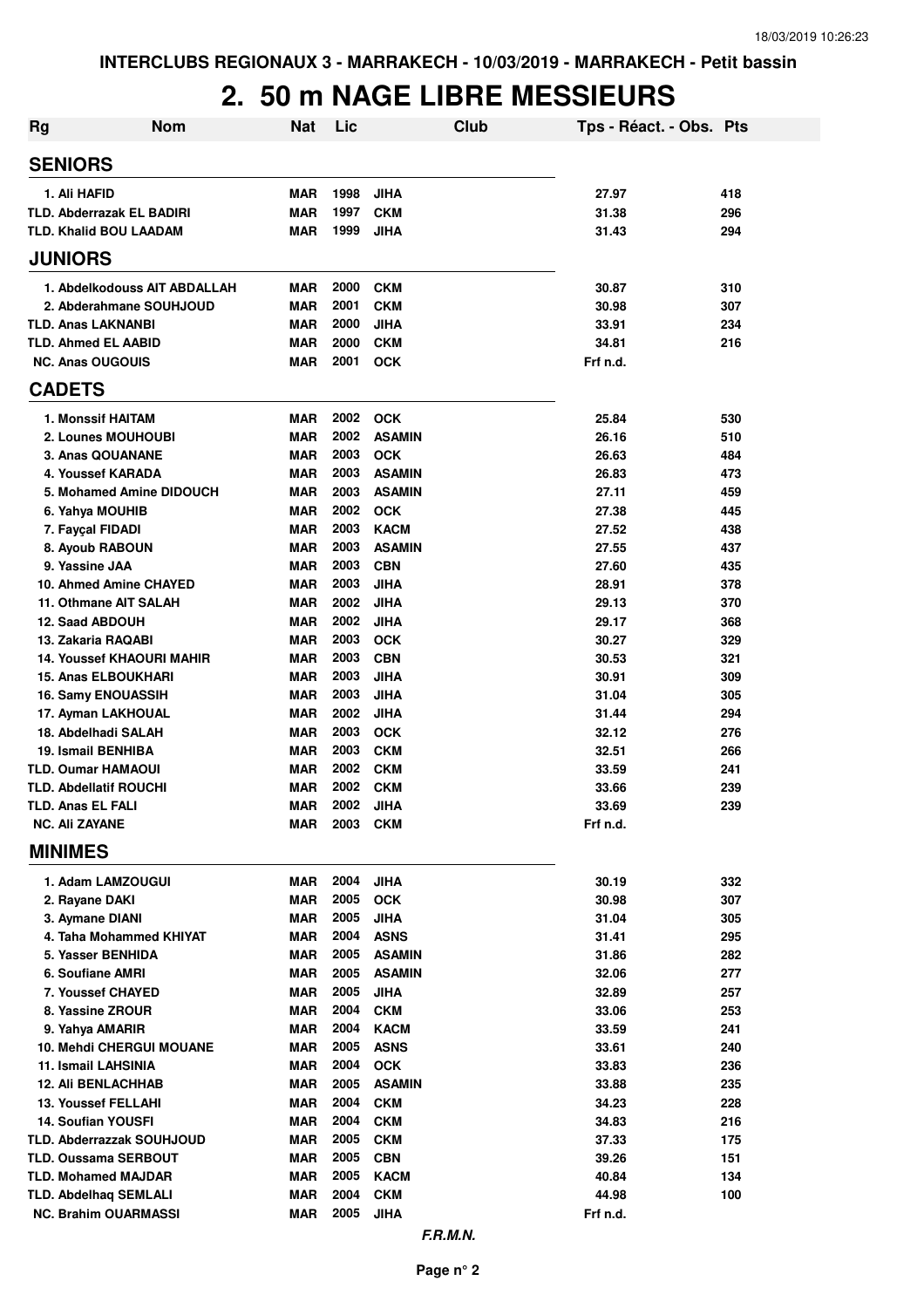#### **2. 50 m NAGE LIBRE MESSIEURS**

| Rg                      | <b>Nom</b>                        | <b>Nat</b> | Lic  |               | Club | Tps - Réact. - Obs. Pts |     |
|-------------------------|-----------------------------------|------------|------|---------------|------|-------------------------|-----|
| <b>MINIMES</b>          |                                   |            |      |               |      |                         |     |
|                         | <b>NC. Iliass ZARQUAN</b>         | <b>MAR</b> | 2005 | <b>JIHA</b>   |      | Frf n.d.                |     |
|                         | <b>NC. Saad Eddine ELMAAMOURI</b> | <b>MAR</b> | 2005 | <b>KACM</b>   |      | Frf n.d.                |     |
|                         | NC. Martinez Boutebaa JOAQUIN     | <b>MAR</b> | 2005 | <b>KACM</b>   |      | Frf n.d.                |     |
|                         | <b>NC. Mohssine KANABA</b>        | <b>MAR</b> | 2005 | <b>KACM</b>   |      | Frf n.d.                |     |
| <b>NC. Ayoub CHAKIB</b> |                                   | <b>MAR</b> | 2005 | <b>KACM</b>   |      | Frf n.d.                |     |
| <b>BENJAMINS</b>        |                                   |            |      |               |      |                         |     |
| 1. Omar AMRI            |                                   | <b>MAR</b> | 2007 | <b>ASAMIN</b> |      | 31.63                   | 289 |
|                         | 2. Issam BOUHMALA                 | <b>MAR</b> | 2007 | <b>JIHA</b>   |      | 32.34                   | 270 |
|                         | 3. El Mehdi MOUHACHIM             | <b>MAR</b> | 2006 | <b>JIHA</b>   |      | 32.59                   | 264 |
|                         | <b>4. Nabil EL MOUMI</b>          | <b>MAR</b> | 2006 | <b>JIHA</b>   |      | 32.90                   | 256 |
|                         | 5. Mohamed Dya Eddine MOUTAI      | <b>MAR</b> | 2007 | <b>JIHA</b>   |      | 34.06                   | 231 |
|                         | 6. Soulayman MOUMINE              | <b>MAR</b> | 2006 | <b>ASNS</b>   |      | 36.28                   | 191 |
| 7. Anass RTAIB          |                                   | <b>MAR</b> | 2006 | <b>OCK</b>    |      | 36.78                   | 183 |
|                         | 8. Abdoullah DRIBI ALAOUI         | <b>MAR</b> | 2006 | <b>ASNS</b>   |      | 36.79                   | 183 |
|                         | 9. Oussama NASSIR                 | <b>MAR</b> | 2006 | <b>OCK</b>    |      | 38.09                   | 165 |
|                         | <b>10. Anas ELKAIDOUMI</b>        | <b>MAR</b> | 2007 | <b>JIHA</b>   |      | 38.63                   | 158 |
|                         | <b>11. Mohamed KHOULAKI</b>       | <b>MAR</b> | 2006 | <b>CKM</b>    |      | 38.75                   | 157 |
| 12. Sohaib DAKI         |                                   | <b>MAR</b> | 2007 | <b>OCK</b>    |      | 38.77                   | 156 |
| 13. Mehdi ELFALI        |                                   | <b>MAR</b> | 2007 | <b>JIHA</b>   |      | 39.97                   | 143 |
|                         | 14. Almakki BOUABOULA             | <b>MAR</b> | 2006 | <b>KACM</b>   |      | 40.07                   | 142 |
|                         | 15. Ilyass LAMZOUGUI              | <b>MAR</b> | 2007 | <b>JIHA</b>   |      | 40.70                   | 135 |
|                         | 16. Mohamed Ayoub AIT BENTALEB    | <b>MAR</b> | 2007 | <b>CKM</b>    |      | 41.59                   | 127 |
|                         | 17. Youssef MAJDAR                | <b>MAR</b> | 2007 | <b>KACM</b>   |      | 44.19                   | 105 |
|                         | 18. Reda AIT ZIDANE               | <b>MAR</b> | 2007 | <b>KACM</b>   |      | 44.38                   | 104 |
|                         | 19. Ahmed Charaf AIT ABBES        | <b>MAR</b> | 2006 | <b>JIHA</b>   |      | 55.28                   | 54  |
|                         | <b>NC. Youssef ZAYANE</b>         | <b>MAR</b> | 2006 | <b>CKM</b>    |      | Frf n.d.                |     |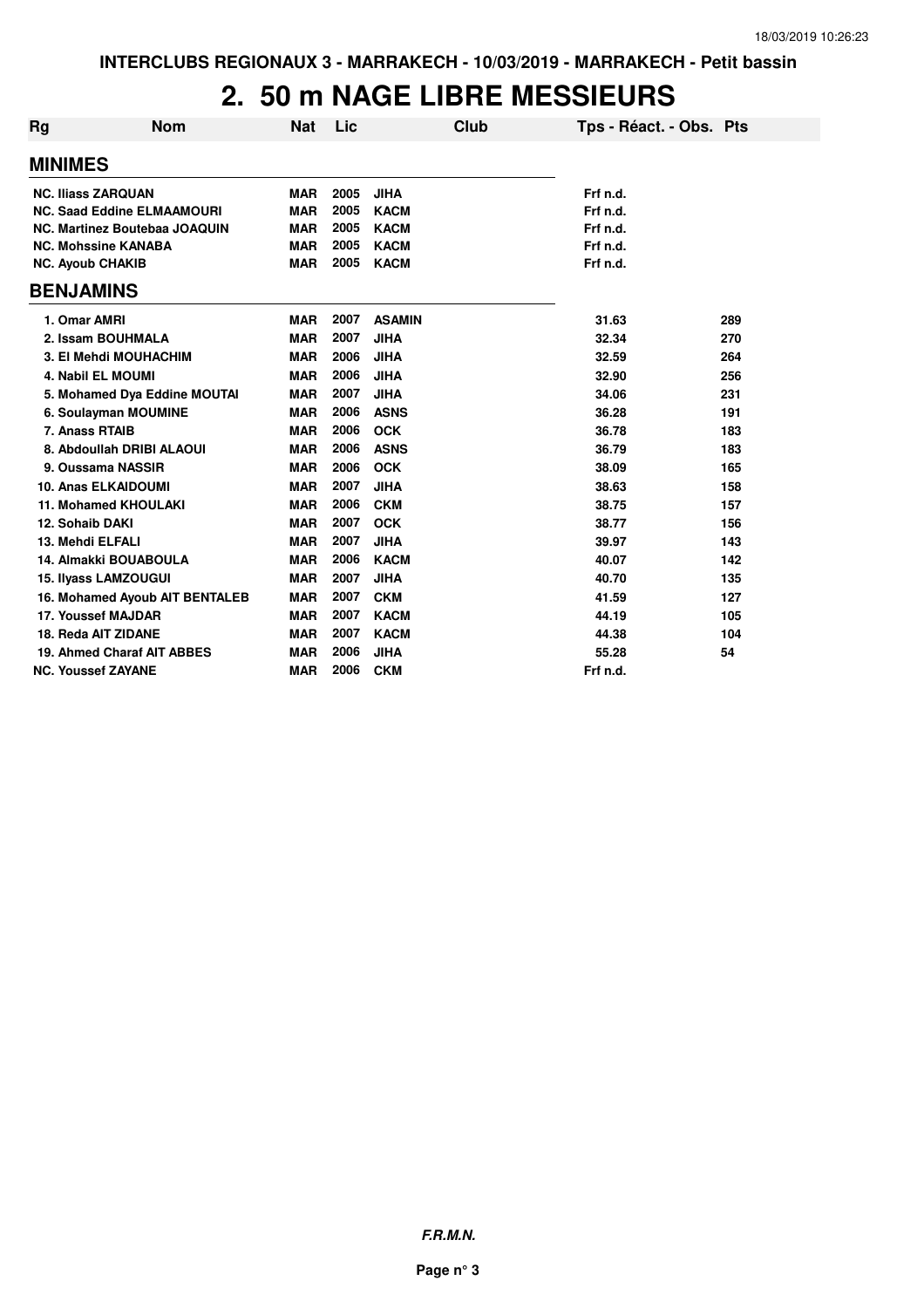# **3. 200 m DOS DAMES**

| Rg                        | <b>Nom</b>          | <b>Nat</b> | Lic  | Club       | Tps - Réact. - Obs. Pts |     |
|---------------------------|---------------------|------------|------|------------|-------------------------|-----|
| <b>JUNIORS</b>            |                     |            |      |            |                         |     |
| 1. Atar IDRISSI           |                     | <b>MAR</b> | 2001 | <b>OCK</b> | 2:41.43                 | 453 |
| 2. Wissal NAFR            |                     | <b>MAR</b> | 2000 | <b>OCK</b> | 2:47.91                 | 403 |
|                           | 3. Kaoutar KHALED   | <b>MAR</b> | 2001 | <b>OCK</b> | 3:00.50                 | 324 |
| <b>CADETS</b>             |                     |            |      |            |                         |     |
| 1. Mariam SELLAFI         |                     | <b>MAR</b> | 2002 | <b>OCK</b> | 2:38.39                 | 480 |
| 2. Yasmine BANADI         |                     | <b>MAR</b> | 2003 | <b>OCK</b> | 2:50.35                 | 386 |
| <b>MINIMES</b>            |                     |            |      |            |                         |     |
|                           | 1. Bachair LAHOUIRI | <b>MAR</b> | 2005 | <b>OCK</b> | 2:58.51                 | 335 |
| 2. Imane SIHAMI           |                     | <b>MAR</b> | 2004 | <b>OCK</b> | 3:08.39                 | 285 |
| <b>NC. Hiba AOUFOUCHI</b> |                     | <b>MAR</b> | 2004 | <b>OCK</b> | Dsq VI                  | 0   |
| <b>BENJAMINS</b>          |                     |            |      |            |                         |     |
|                           | 1. Marwa EL-ABBARI  | <b>MAR</b> | 2007 | <b>OCK</b> | 3:21.35                 | 233 |

**F.R.M.N.**

**Page n° 4**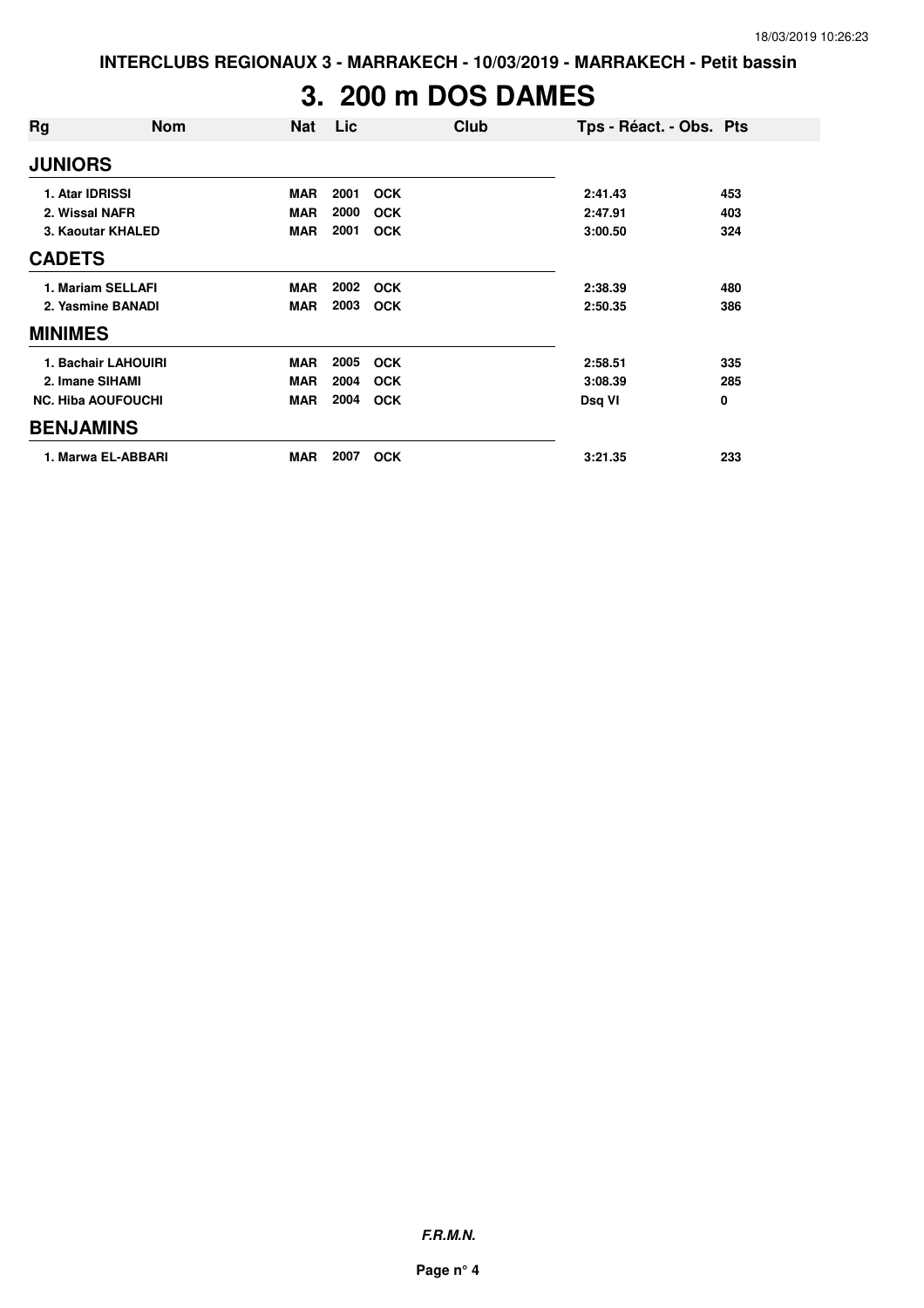# **4. 200 m DOS MESSIEURS**

| Rg               | <b>Nom</b>                    | <b>Nat</b> | Lic  | Club          | Tps - Réact. - Obs. Pts |     |
|------------------|-------------------------------|------------|------|---------------|-------------------------|-----|
| <b>CADETS</b>    |                               |            |      |               |                         |     |
|                  | 1. Ismail ES SAMLALI          | <b>MAR</b> | 2002 | OCK           | 2:15.38                 | 565 |
|                  | 2. Rivad Abdelbasset ELBANNAY | <b>MAR</b> | 2003 | <b>OCK</b>    | 2:42.97                 | 323 |
| <b>MINIMES</b>   |                               |            |      |               |                         |     |
|                  | 1. Hatim CHEHIBA              | <b>MAR</b> | 2005 | <b>OCK</b>    | 2:38.53                 | 351 |
|                  | 2. Anass SAFOINE              | <b>MAR</b> | 2004 | OCK           | 2:45.99                 | 306 |
|                  | 3. Yassine ZOUBIR             | <b>MAR</b> | 2004 | <b>OCK</b>    | 2:47.57                 | 297 |
|                  | 4. Amine ZOUBIR               | <b>MAR</b> | 2004 | OCK           | 2:49.30                 | 288 |
| 5. Rayane DAKI   |                               | <b>MAR</b> | 2005 | <b>OCK</b>    | 2:50.13                 | 284 |
| <b>BENJAMINS</b> |                               |            |      |               |                         |     |
| 1. Hamza TABIT   |                               | MAR        | 2006 | <b>ASAMIN</b> | 2:56.55                 | 254 |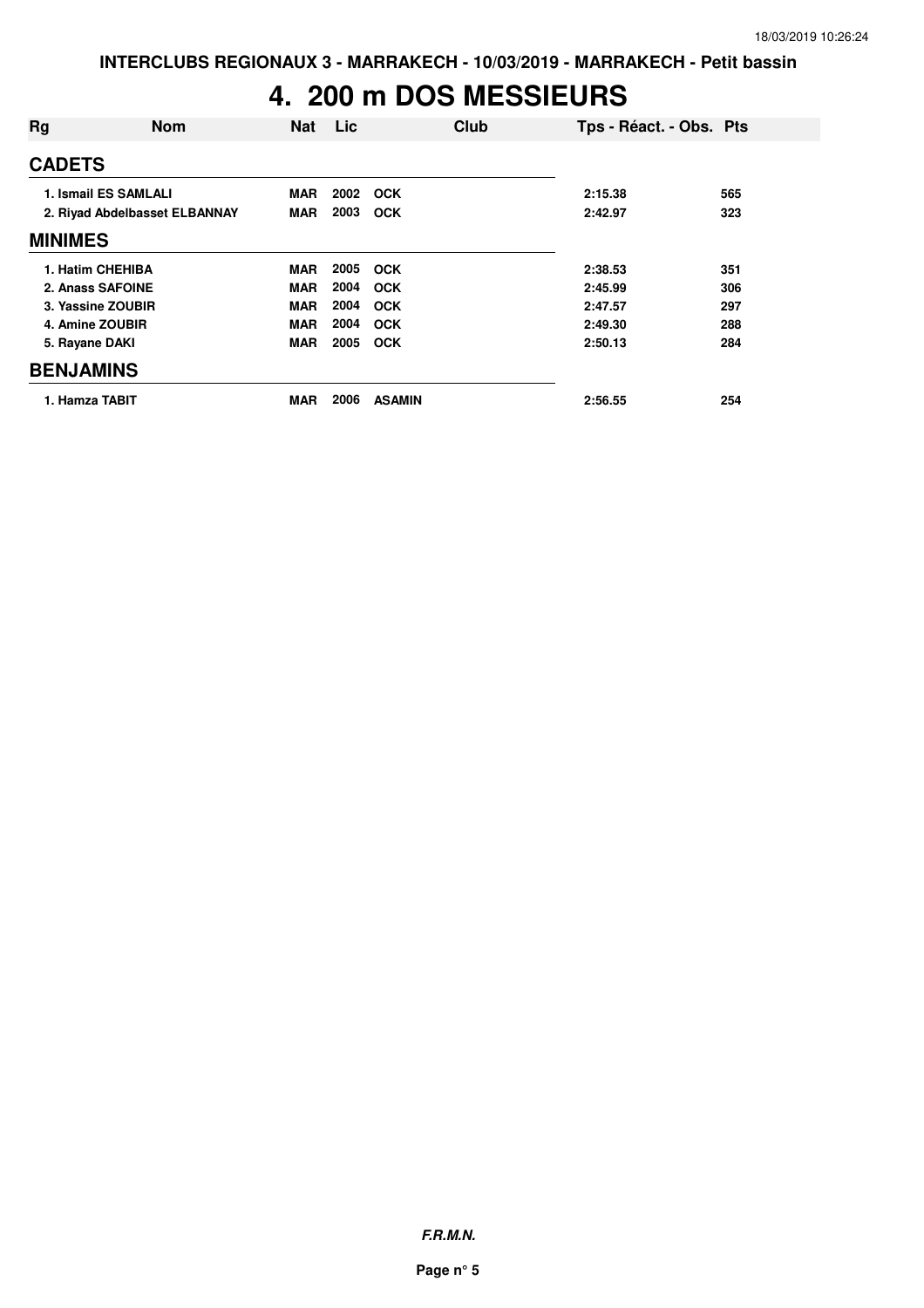### **5. 100 m PAPILLON DAMES**

| Rg                          | <b>Nom</b> | <b>Nat</b> | Lic      |             | Club | Tps - Réact. - Obs. Pts |     |
|-----------------------------|------------|------------|----------|-------------|------|-------------------------|-----|
| <b>CADETS</b>               |            |            |          |             |      |                         |     |
| 1. Hiba LAKNIT              |            | <b>MAR</b> | 2002 OCK |             |      | 1:07.48                 | 571 |
| <b>MINIMES</b>              |            |            |          |             |      |                         |     |
| 1. Sara ZEKRITI             |            | <b>MAR</b> | 2004     | <b>JIHA</b> |      | 1:25.78                 | 277 |
| 2. Widad MORCHID            |            | <b>MAR</b> | 2004     | <b>OCK</b>  |      | 1:34.33                 | 209 |
| <b>BENJAMINS</b>            |            |            |          |             |      |                         |     |
| 1. Sarah LACOMBE            |            | <b>MAR</b> | 2007     | <b>JIHA</b> |      | 1:28.36                 | 254 |
| 2. Sara CHBALY              |            | <b>MAR</b> | 2006     | <b>JIHA</b> |      | 1:40.61                 | 172 |
| <b>NC. Ilham EL MACHFOU</b> |            | <b>MAR</b> | 2007     | <b>JIHA</b> |      | Dsq NI                  | 0   |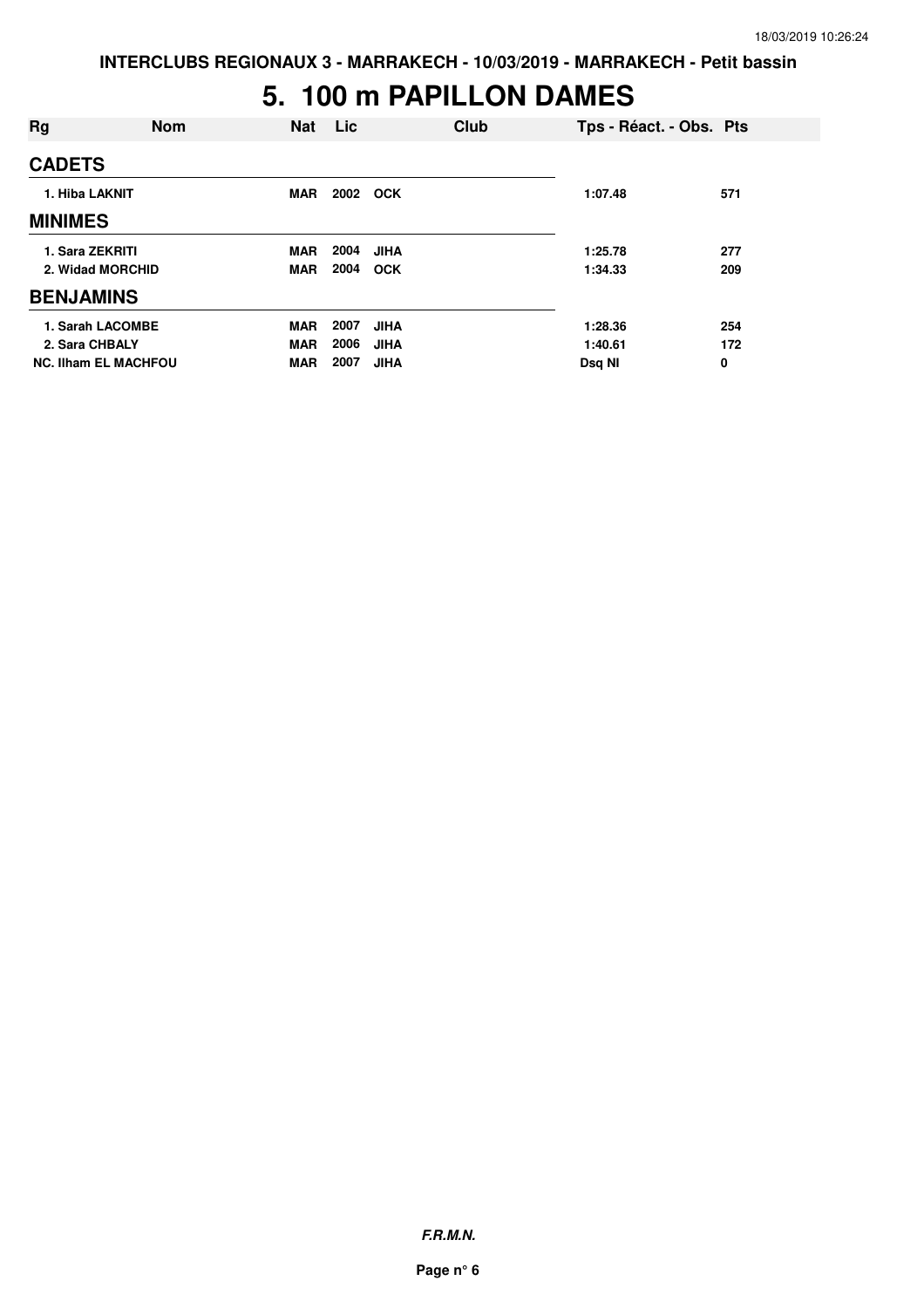# **6. 100 m PAPILLON MESSIEURS**

| Rg                                     | <b>Nom</b>                    | <b>Nat</b> | <b>Lic</b> | Club        | Tps - Réact. - Obs. Pts |     |
|----------------------------------------|-------------------------------|------------|------------|-------------|-------------------------|-----|
| <b>CADETS</b>                          |                               |            |            |             |                         |     |
| 1. Ouissam NAJIH                       |                               | <b>MAR</b> | 2002       | KACM        | 1:07.32                 | 405 |
| <b>TLD. Rivad Abdelbasset ELBANNAY</b> |                               | <b>MAR</b> | 2003       | <b>OCK</b>  | 1:19.17                 | 249 |
| <b>NC. Ismail BENHIBA</b>              |                               | <b>MAR</b> | 2003       | <b>CKM</b>  | Dsg VI                  | 0   |
| <b>BENJAMINS</b>                       |                               |            |            |             |                         |     |
| 1. Mohamed Taha TRAIDI                 |                               | <b>MAR</b> | 2007       | <b>OCK</b>  | 1:46.34                 | 102 |
|                                        | NC. Mohamed Dya Eddine MOUTAI | <b>MAR</b> | 2007       | <b>JIHA</b> | Frf n.d.                |     |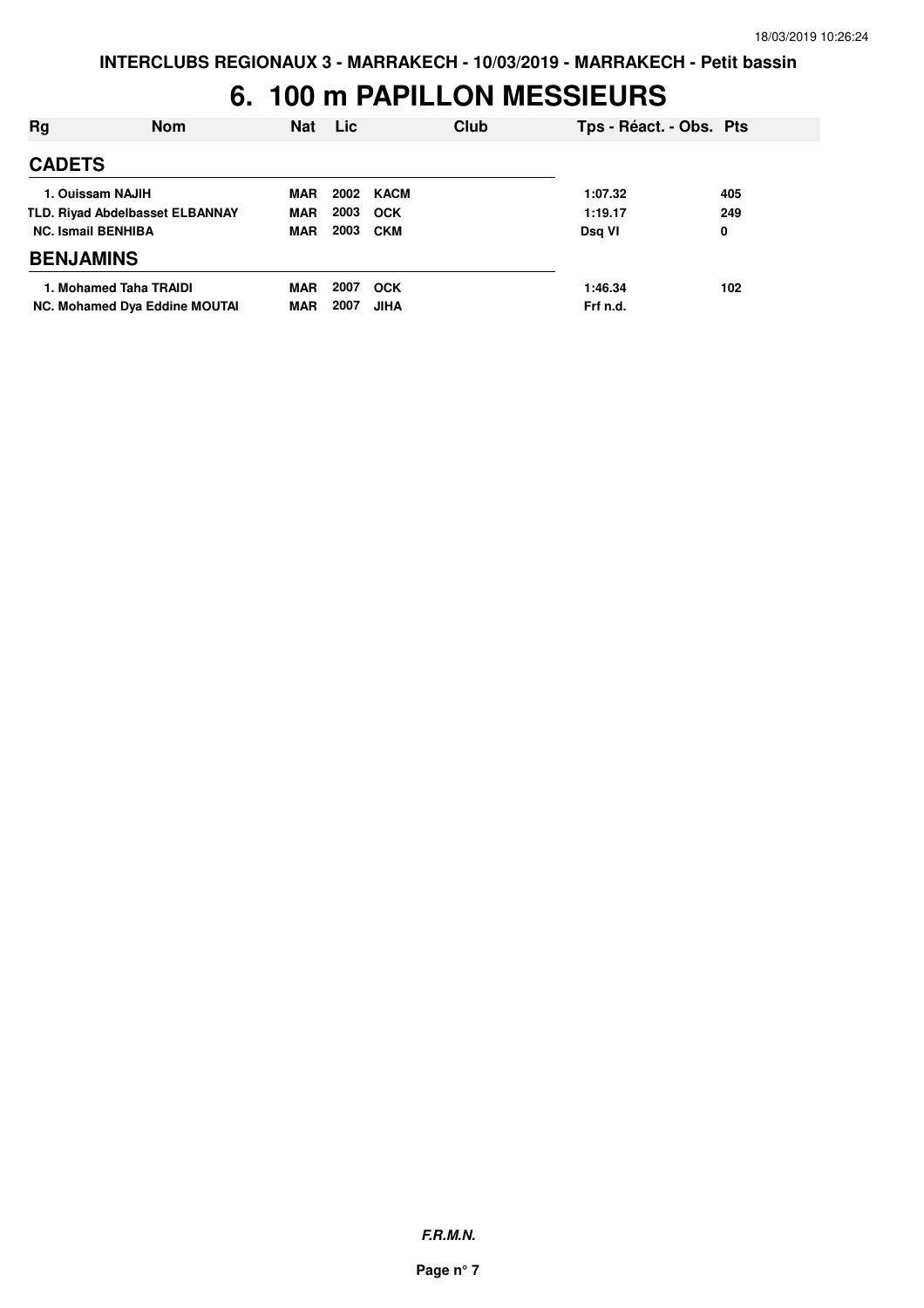# **7. 200 m 4 NAGES DAMES**

| Rg                        | <b>Nom</b>           | <b>Nat</b> | Lic  | Club          | Tps - Réact. - Obs. Pts |     |
|---------------------------|----------------------|------------|------|---------------|-------------------------|-----|
| <b>JUNIORS</b>            |                      |            |      |               |                         |     |
|                           | 1. Mariam LAMGHARI   | <b>MAR</b> | 2000 | <b>OCK</b>    | 2:53.50                 | 384 |
| <b>CADETS</b>             |                      |            |      |               |                         |     |
| 1. Hiba LAKNIT            |                      | <b>MAR</b> | 2002 | <b>OCK</b>    | 2:34.66                 | 542 |
| <b>MINIMES</b>            |                      |            |      |               |                         |     |
| <b>NC. Sarah ED DRIEF</b> |                      | MAR        | 2004 | <b>KACM</b>   | Dsq VI                  | 0   |
| <b>BENJAMINS</b>          |                      |            |      |               |                         |     |
| 1. Aya RIFAI              |                      | <b>MAR</b> | 2007 | <b>ASAMIN</b> | 2:54.38                 | 378 |
| 2. Lina BOURZI            |                      | <b>MAR</b> | 2007 | <b>ASAMIN</b> | 2:59.62                 | 346 |
| 3. Wiam SAOUI             |                      | <b>MAR</b> | 2006 | <b>ASAMIN</b> | 3:00.14                 | 343 |
| 4. Hasnae IDRISSI         |                      | <b>MAR</b> | 2007 | <b>OCK</b>    | 3:14.19                 | 274 |
|                           | 5. Lina Malak HAITAM | <b>MAR</b> | 2007 | <b>OCK</b>    | 3:19.16                 | 254 |

**F.R.M.N.**

**Page n° 8**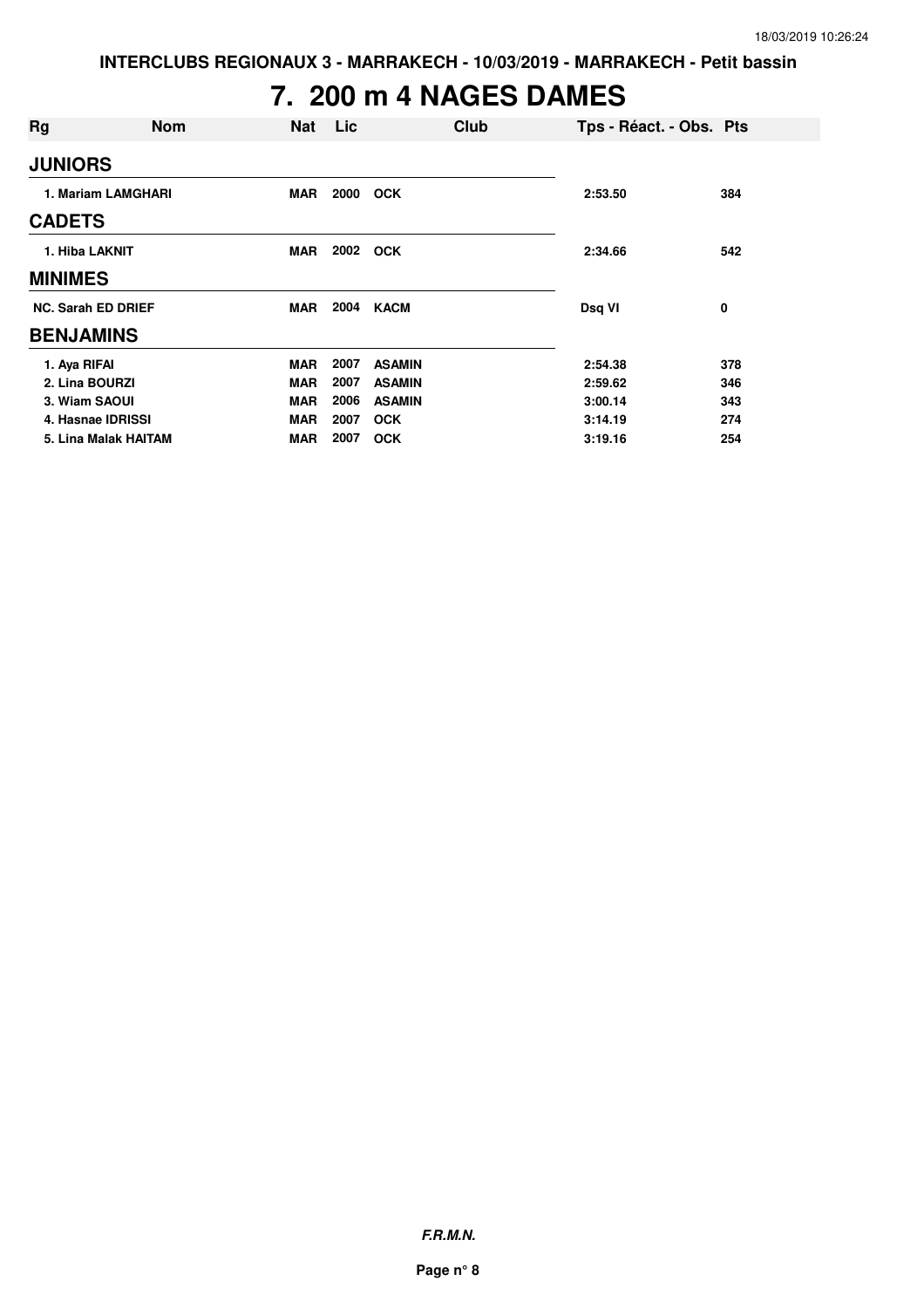### **8. 200 m 4 NAGES MESSIEURS**

| Rg                        | <b>Nom</b>                  | <b>Nat</b> | Lic  | Club          | Tps - Réact. - Obs. Pts |     |
|---------------------------|-----------------------------|------------|------|---------------|-------------------------|-----|
| <b>CADETS</b>             |                             |            |      |               |                         |     |
|                           | <b>1. Ismail ES SAMLALI</b> | <b>MAR</b> | 2002 | <b>OCK</b>    | 2:22.58                 | 516 |
|                           | 2. Ayoub RABOUN             | <b>MAR</b> | 2003 | <b>ASAMIN</b> | 2:35.48                 | 397 |
| <b>3. Lounes MOUHOUBI</b> |                             | <b>MAR</b> | 2002 | <b>ASAMIN</b> | 2:37.37                 | 383 |
| <b>MINIMES</b>            |                             |            |      |               |                         |     |
| 1. Karim SELLAFI          |                             | <b>MAR</b> | 2005 | <b>OCK</b>    | 2:54.30                 | 282 |
|                           | 2. Adam LAMZOUGUI           | <b>MAR</b> | 2004 | <b>JIHA</b>   | 2:55.93                 | 274 |
| <b>BENJAMINS</b>          |                             |            |      |               |                         |     |
|                           | 1. Issam BOUHMALA           | <b>MAR</b> | 2007 | <b>JIHA</b>   | 2:53.84                 | 284 |
|                           | 2. Mouad BENGUIRA           | <b>MAR</b> | 2006 | <b>KACM</b>   | 2:54.91                 | 279 |
| 3. Hamza TABIT            |                             | <b>MAR</b> | 2006 | <b>ASAMIN</b> | 2:55.97                 | 274 |
|                           | 4. El Mehdi MOUHACHIM       | <b>MAR</b> | 2006 | <b>JIHA</b>   | 2:57.14                 | 269 |
| 5. Omar AMRI              |                             | <b>MAR</b> | 2007 | <b>ASAMIN</b> | 3:02.00                 | 248 |
|                           | 6. Abdelouahab BENHIDA      | <b>MAR</b> | 2007 | <b>ASAMIN</b> | 3:02.77                 | 244 |
|                           | 7. Nabil EL MOUMI           | <b>MAR</b> | 2006 | <b>JIHA</b>   | 3:07.25                 | 227 |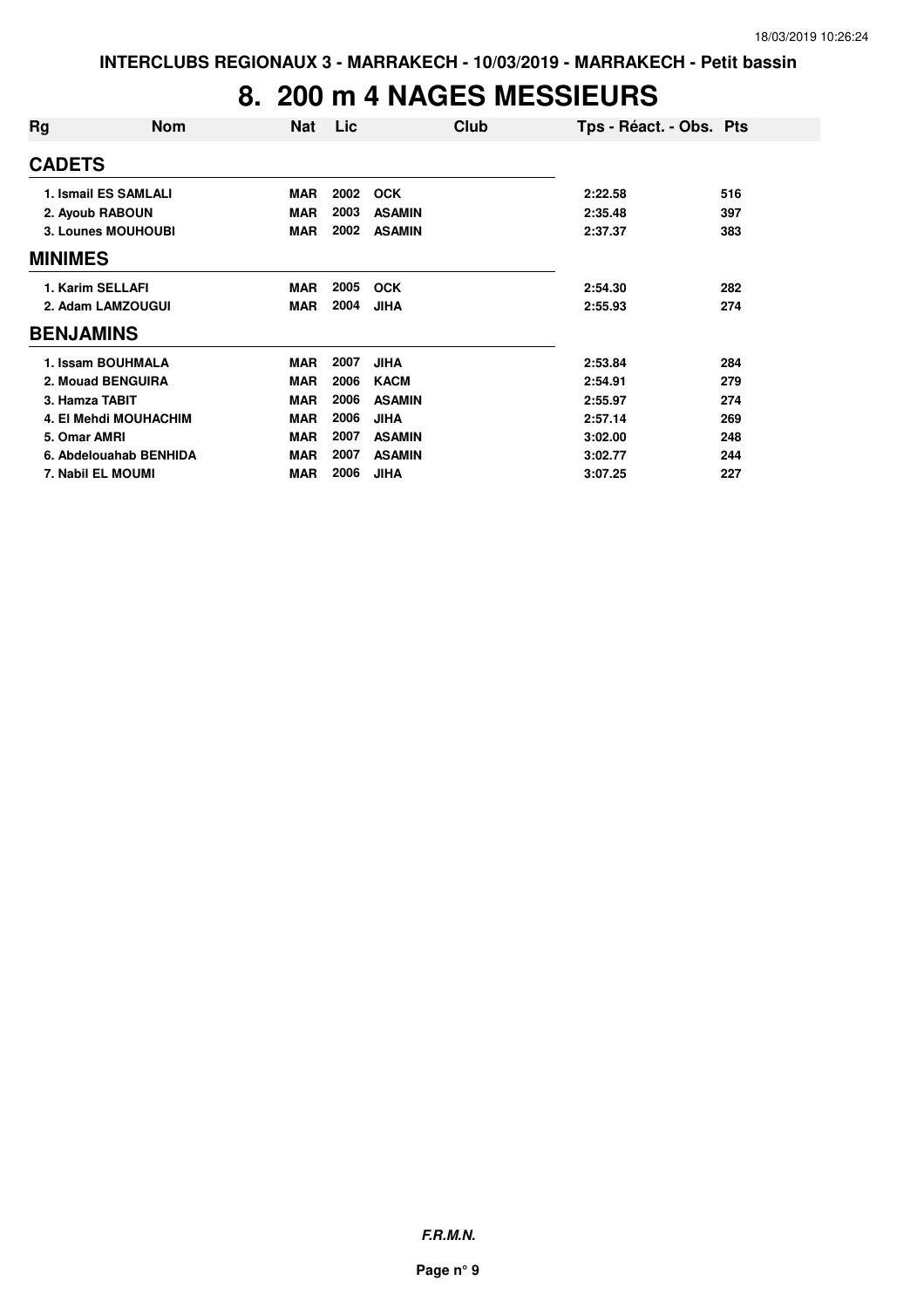### **9. 1500 m NAGE LIBRE MESSIEURS**

| Rg             | <b>Nom</b>           | <b>Nat</b> | Lic  | Club          | Tps - Réact. - Obs. Pts |     |
|----------------|----------------------|------------|------|---------------|-------------------------|-----|
| <b>JUNIORS</b> |                      |            |      |               |                         |     |
|                | 1. Saad Amine DABBAR | MAR        | 2000 | <b>OCK</b>    | 17:22.05                | 584 |
| <b>CADETS</b>  |                      |            |      |               |                         |     |
|                | 1. Yahya MOUHIB      | <b>MAR</b> | 2002 | <b>OCK</b>    | 18:57.53                | 448 |
|                | 2. Othmane AIT SALAH | <b>MAR</b> | 2002 | <b>JIHA</b>   | 20:19.69                | 364 |
| <b>MINIMES</b> |                      |            |      |               |                         |     |
|                | 1. Yasser BENHIDA    | <b>MAR</b> | 2005 | <b>ASAMIN</b> | 20:10.32                | 372 |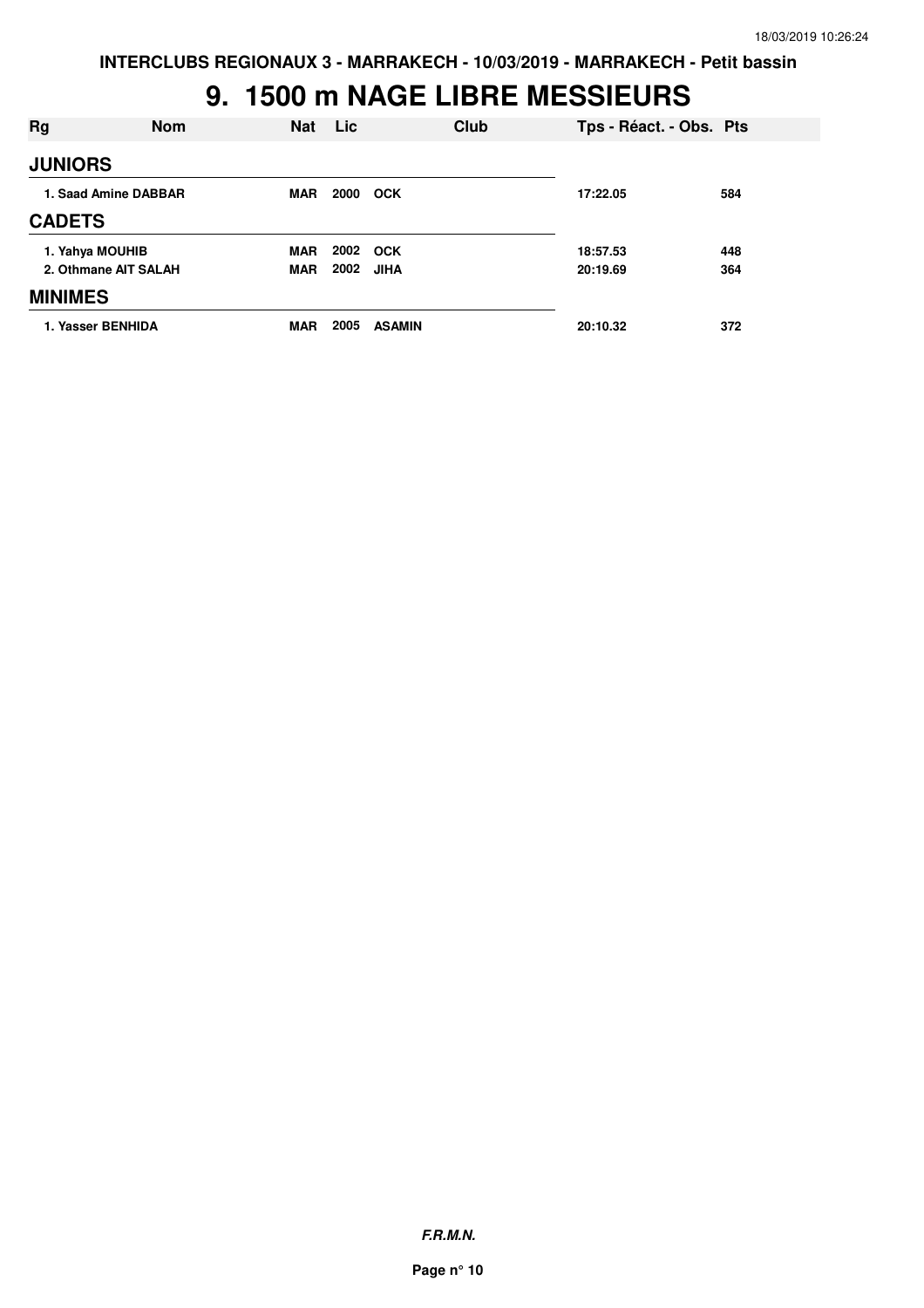# **10. 400 m NAGE LIBRE DAMES**

| Rg                         | <b>Nom</b> | Nat        | Lic. |               | Club | Tps - Réact. - Obs. Pts |     |
|----------------------------|------------|------------|------|---------------|------|-------------------------|-----|
| <b>JUNIORS</b>             |            |            |      |               |      |                         |     |
| 1. Atar IDRISSI            |            | <b>MAR</b> | 2001 | <b>OCK</b>    |      | 4:58.02                 | 511 |
| <b>CADETS</b>              |            |            |      |               |      |                         |     |
| 1. Yasmine BANADI          |            | <b>MAR</b> | 2003 | <b>OCK</b>    |      | 5:47.19                 | 323 |
| <b>MINIMES</b>             |            |            |      |               |      |                         |     |
| 1. Hiba AOUFOUCHI          |            | <b>MAR</b> | 2004 | <b>OCK</b>    |      | 5:07.59                 | 465 |
| 2. Sarah ZOUBIR            |            | <b>MAR</b> | 2004 | <b>OCK</b>    |      | 5:14.31                 | 436 |
| 3. Bachair LAHOUIRI        |            | <b>MAR</b> | 2005 | <b>OCK</b>    |      | 5:34.09                 | 363 |
| 4. Fatima Ezzahra RIFAI    |            | <b>MAR</b> | 2005 | <b>ASAMIN</b> |      | 5:38.72                 | 348 |
| 5. Safaa KHRISS            |            | <b>MAR</b> | 2004 | <b>ASAMIN</b> |      | 5:45.66                 | 327 |
| <b>BENJAMINS</b>           |            |            |      |               |      |                         |     |
| 1. Sarah LACOMBE           |            | <b>MAR</b> | 2007 | <b>JIHA</b>   |      | 5:24.14                 | 397 |
| 2. Sara CHBALY             |            | <b>MAR</b> | 2006 | <b>JIHA</b>   |      | 5:48.71                 | 319 |
| 3. Hasnae IDRISSI          |            | <b>MAR</b> | 2007 | <b>OCK</b>    |      | 5:53.32                 | 307 |
| <b>4. Ilham EL MACHFOU</b> |            | <b>MAR</b> | 2007 | <b>JIHA</b>   |      | 6:08.53                 | 270 |
| 5. Lina Malak HAITAM       |            | <b>MAR</b> | 2007 | <b>OCK</b>    |      | 6:22.22                 | 242 |
| 6. Marwa EL-ABBARI         |            | <b>MAR</b> | 2007 | <b>OCK</b>    |      | 6:30.69                 | 227 |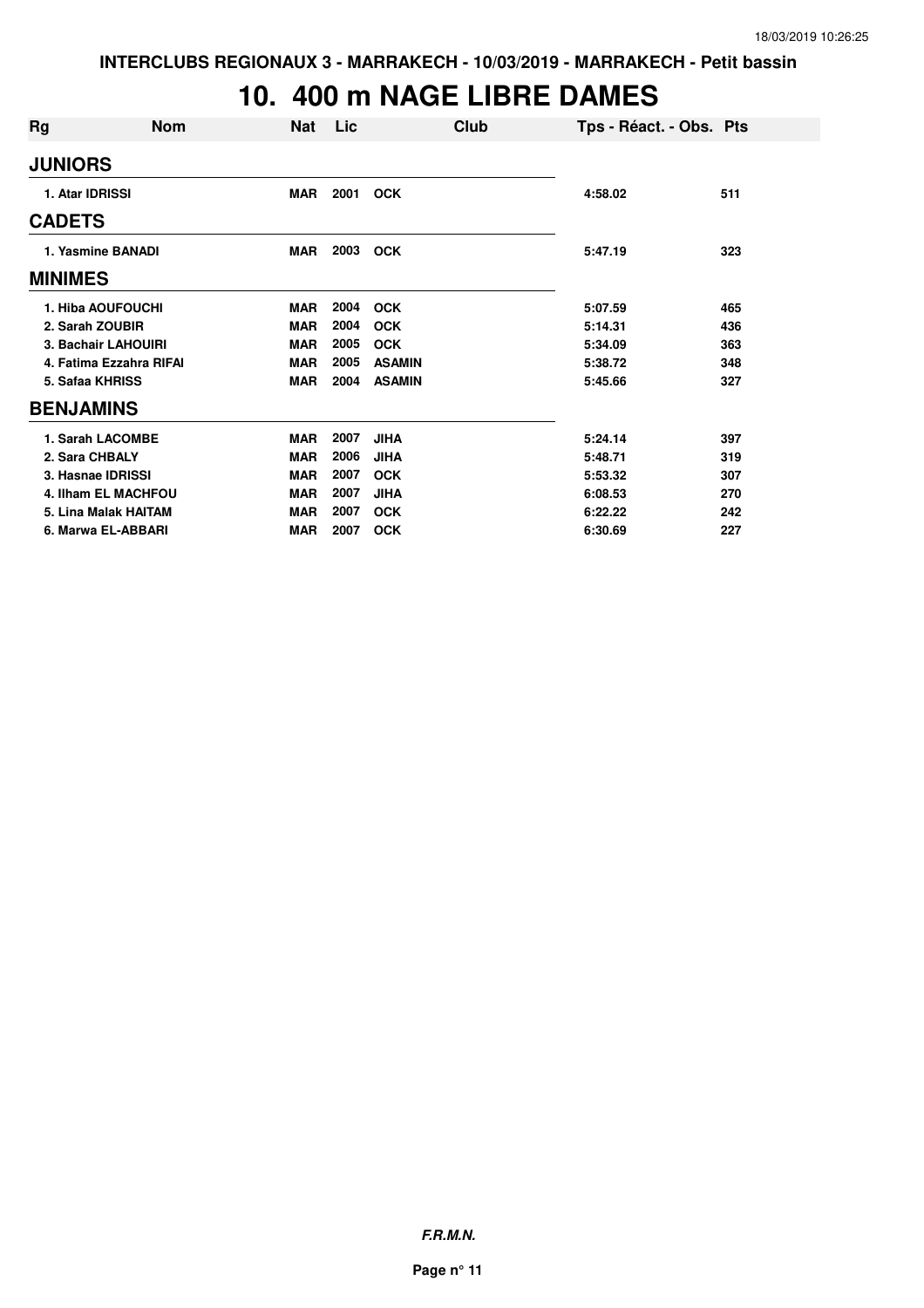## **11. 400 m NAGE LIBRE MESSIEURS**

| <b>Rg</b> | <b>Nom</b>                           | <b>Nat</b> | Lic  | <b>Club</b>   | Tps - Réact. - Obs. Pts |     |
|-----------|--------------------------------------|------------|------|---------------|-------------------------|-----|
|           | <b>SENIORS</b>                       |            |      |               |                         |     |
|           | 1. Nabil KOUZKOUZ                    | <b>MAR</b> | 1998 | <b>ASAMIN</b> | 4:56.88                 | 407 |
|           | 2. Ali HAFID                         | <b>MAR</b> | 1998 | <b>JIHA</b>   | 5:06.91                 | 368 |
|           | <b>JUNIORS</b>                       |            |      |               |                         |     |
|           | 1. Saad Amine DABBAR                 | <b>MAR</b> | 2000 | <b>OCK</b>    | 4:16.43                 | 632 |
|           | <b>CADETS</b>                        |            |      |               |                         |     |
|           | 1. Mohamed Amine DIDOUCH             | <b>MAR</b> | 2003 | <b>ASAMIN</b> | 4:28.13                 | 552 |
|           | 2. Youssef KARADA                    | <b>MAR</b> | 2003 | <b>ASAMIN</b> | 4:32.33                 | 527 |
|           | 3. Yahya MOUHIB                      | <b>MAR</b> | 2002 | <b>OCK</b>    | 4:38.82                 | 491 |
|           | 4. Anas QOUANANE                     | <b>MAR</b> | 2003 | <b>OCK</b>    | 4:39.13                 | 490 |
|           | 5. Ayoub RABOUN                      | <b>MAR</b> | 2003 | <b>ASAMIN</b> | 4:39.33                 | 489 |
|           | 6. Fayçal FIDADI                     | <b>MAR</b> | 2003 | <b>KACM</b>   | 4:52.27                 | 426 |
|           | 7. Lounes MOUHOUBI                   | <b>MAR</b> | 2002 | <b>ASAMIN</b> | 4:54.53                 | 417 |
|           | 8. Othmane AIT SALAH                 | <b>MAR</b> | 2002 | <b>JIHA</b>   | 5:02.50                 | 385 |
|           | 9. Riyad Abdelbasset ELBANNAY        | <b>MAR</b> | 2003 | <b>OCK</b>    | 5:07.09                 | 368 |
|           | <b>TLD. Zakaria RAQABI</b>           | <b>MAR</b> | 2003 | <b>OCK</b>    | 6:02.94                 | 222 |
|           | <b>MINIMES</b>                       |            |      |               |                         |     |
|           | 1. Yasser BENHIDA                    | <b>MAR</b> | 2005 | <b>ASAMIN</b> | 5:01.97                 | 387 |
|           | 2. Hatim CHEHIBA                     | <b>MAR</b> | 2005 | <b>OCK</b>    | 5:07.73                 | 365 |
|           | 3. Amine ZOUBIR                      | <b>MAR</b> | 2004 | <b>OCK</b>    | 5:08.68                 | 362 |
|           | 4. Rayane DAKI                       | <b>MAR</b> | 2005 | <b>OCK</b>    | 5:15.91                 | 338 |
|           | 5. Soufiane AMRI                     | <b>MAR</b> | 2005 | <b>ASAMIN</b> | 5:25.41                 | 309 |
|           | <b>6. Anass SAFOINE</b>              | <b>MAR</b> | 2004 | <b>OCK</b>    | 5:29.91                 | 296 |
|           | 7. Yassine ZOUBIR                    | <b>MAR</b> | 2004 | <b>OCK</b>    | 5:40.28                 | 270 |
|           | 8. Aymane DIANI                      | <b>MAR</b> | 2005 | <b>JIHA</b>   | 5:45.62                 | 258 |
|           | <b>BENJAMINS</b>                     |            |      |               |                         |     |
|           | 1. Issam BOUHMALA                    | <b>MAR</b> | 2007 | <b>JIHA</b>   | 5:12.75                 | 348 |
|           | 2. Abdelouahab BENHIDA               | <b>MAR</b> | 2007 | <b>ASAMIN</b> | 5:30.16                 | 296 |
|           | 3. El Mehdi MOUHACHIM                | <b>MAR</b> | 2006 | <b>JIHA</b>   | 6:07.04                 | 215 |
|           | 4. Mohamed Taha TRAIDI               | <b>MAR</b> | 2007 | <b>OCK</b>    | 6:25.66                 | 185 |
|           | 5. Oussama NASSIR                    | <b>MAR</b> | 2006 | <b>OCK</b>    | 6:54.35                 | 149 |
|           | 6. Anass RTAIB                       | <b>MAR</b> | 2006 | <b>OCK</b>    | 7:01.84                 | 141 |
|           | <b>NC. Mohamed Dya Eddine MOUTAI</b> | <b>MAR</b> | 2007 | <b>JIHA</b>   | Frf n.d.                |     |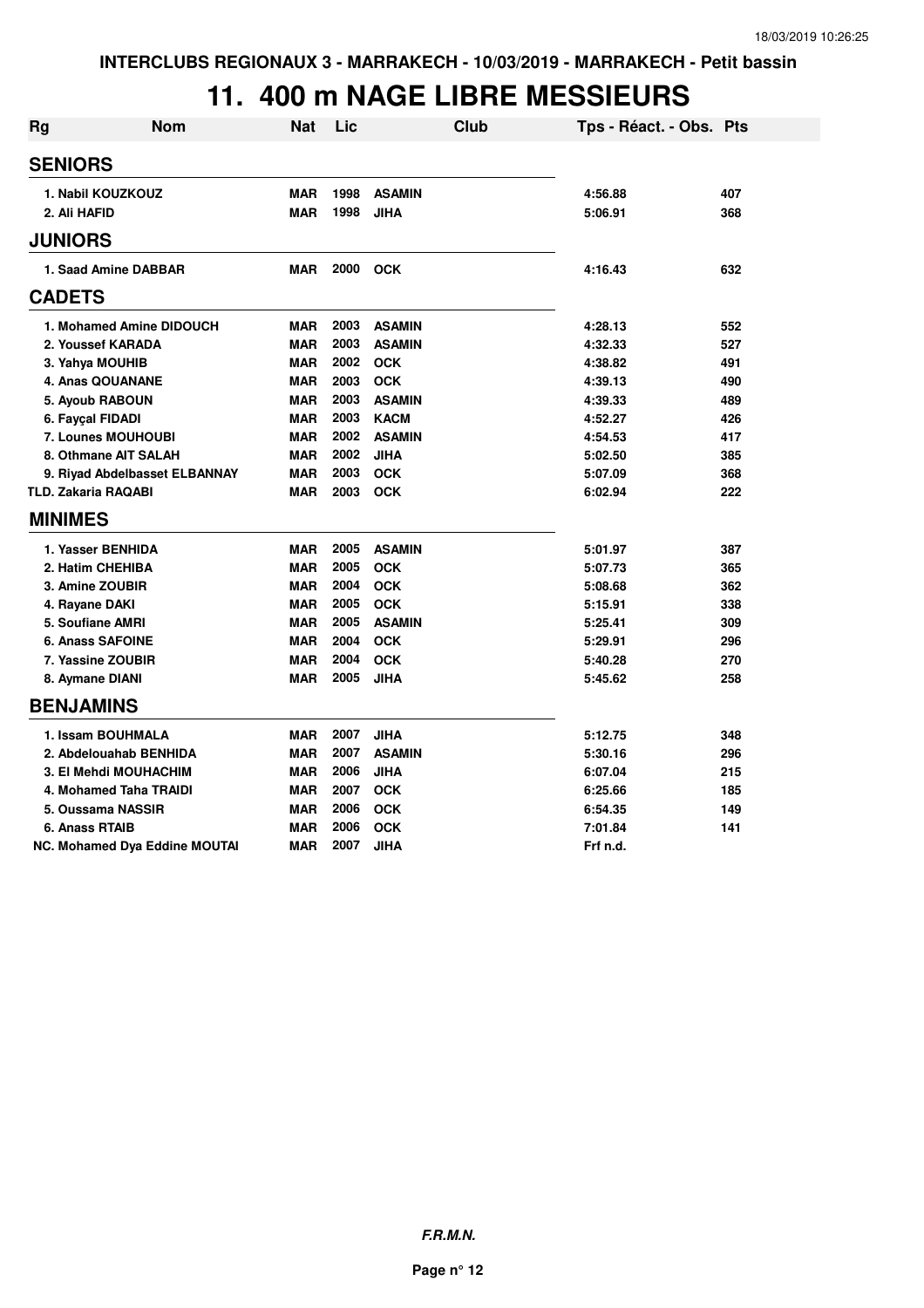# **12. 50 m DOS DAMES**

| <b>Rg</b>               | <b>Nom</b>                   | <b>Nat</b> | Lic  | Club          | Tps - Réact. - Obs. Pts |     |
|-------------------------|------------------------------|------------|------|---------------|-------------------------|-----|
| <b>SENIORS</b>          |                              |            |      |               |                         |     |
| 1. Fadwa FIDADI         |                              | <b>MAR</b> | 1999 | <b>KACM</b>   | 33.13                   | 545 |
| <b>JUNIORS</b>          |                              |            |      |               |                         |     |
| 1. Atar IDRISSI         |                              | <b>MAR</b> | 2001 | <b>OCK</b>    | 34.42                   | 486 |
| 2. Wissal NAFR          |                              | <b>MAR</b> | 2000 | <b>OCK</b>    | 34.85                   | 468 |
|                         | 3. Kaoutar KHALED            | <b>MAR</b> | 2001 | <b>OCK</b>    | 36.69                   | 401 |
| <b>CADETS</b>           |                              |            |      |               |                         |     |
|                         | 1. Mariam SELLAFI            | <b>MAR</b> | 2002 | <b>OCK</b>    | 33.07                   | 548 |
|                         | 2. Yasmine BANADI            | <b>MAR</b> | 2003 | <b>OCK</b>    | 36.84                   | 396 |
|                         | 3. Salma EL MACHFOU          | <b>MAR</b> | 2003 | <b>JIHA</b>   | 40.59                   | 296 |
|                         | 4. Hibat Allah DOUADA        | <b>MAR</b> | 2002 | <b>KACM</b>   | 41.14                   | 284 |
| <b>MINIMES</b>          |                              |            |      |               |                         |     |
|                         | 1. Hiba AOUFOUCHI            | <b>MAR</b> | 2004 | <b>OCK</b>    | 36.13                   | 420 |
|                         | 2. Widad MORCHID             | <b>MAR</b> | 2004 | <b>OCK</b>    | 38.74                   | 340 |
|                         | 3. Bachair LAHOUIRI          | <b>MAR</b> | 2005 | <b>OCK</b>    | 39.13                   | 330 |
| 4. Imane SIHAMI         |                              | <b>MAR</b> | 2004 | <b>OCK</b>    | 39.48                   | 322 |
|                         | 5. Sarah ED DRIEF            | <b>MAR</b> | 2004 | <b>KACM</b>   | 41.21                   | 283 |
|                         | <b>NC. Kenza OUMESSAOUD</b>  | <b>MAR</b> | 2004 | <b>CKM</b>    | Frf n.d.                |     |
|                         | <b>NC. Aalia BOUOUFOUSSE</b> | MAR        | 2004 | <b>JIHA</b>   | Dsq NI                  | 0   |
| <b>BENJAMINS</b>        |                              |            |      |               |                         |     |
| 1. Aya RIFAI            |                              | <b>MAR</b> | 2007 | <b>ASAMIN</b> | 36.95                   | 392 |
| 2. Wiam SAOUI           |                              | <b>MAR</b> | 2006 | <b>ASAMIN</b> | 39.88                   | 312 |
|                         | 3. Marwa EL-ABBARI           | <b>MAR</b> | 2007 | <b>OCK</b>    | 41.50                   | 277 |
|                         | <b>4. Ilham EL MACHFOU</b>   | <b>MAR</b> | 2007 | <b>JIHA</b>   | 43.75                   | 236 |
|                         | 5. Insaf ECH-CHEIKH          | <b>MAR</b> | 2006 | <b>OCK</b>    | 47.66                   | 183 |
| 6. Hiba LAMOURI         |                              | <b>MAR</b> | 2007 | <b>JIHA</b>   | 48.85                   | 170 |
|                         | 7. Hajar ELHALABY            | <b>MAR</b> | 2007 | <b>OCK</b>    | 49.95                   | 159 |
|                         | 8. Maroua RAISSANI           | <b>MAR</b> | 2007 | <b>OCK</b>    | 57.33                   | 105 |
| <b>NC. Sara ZROUR</b>   |                              | <b>MAR</b> | 2006 | <b>CKM</b>    | Frf n.d.                |     |
| <b>NC. Israe DOUADA</b> |                              | <b>MAR</b> | 2007 | <b>KACM</b>   | Frf n.d.                |     |
| NC. Aya NADRI           |                              | <b>MAR</b> | 2006 | <b>OCK</b>    | Frf n.d.                |     |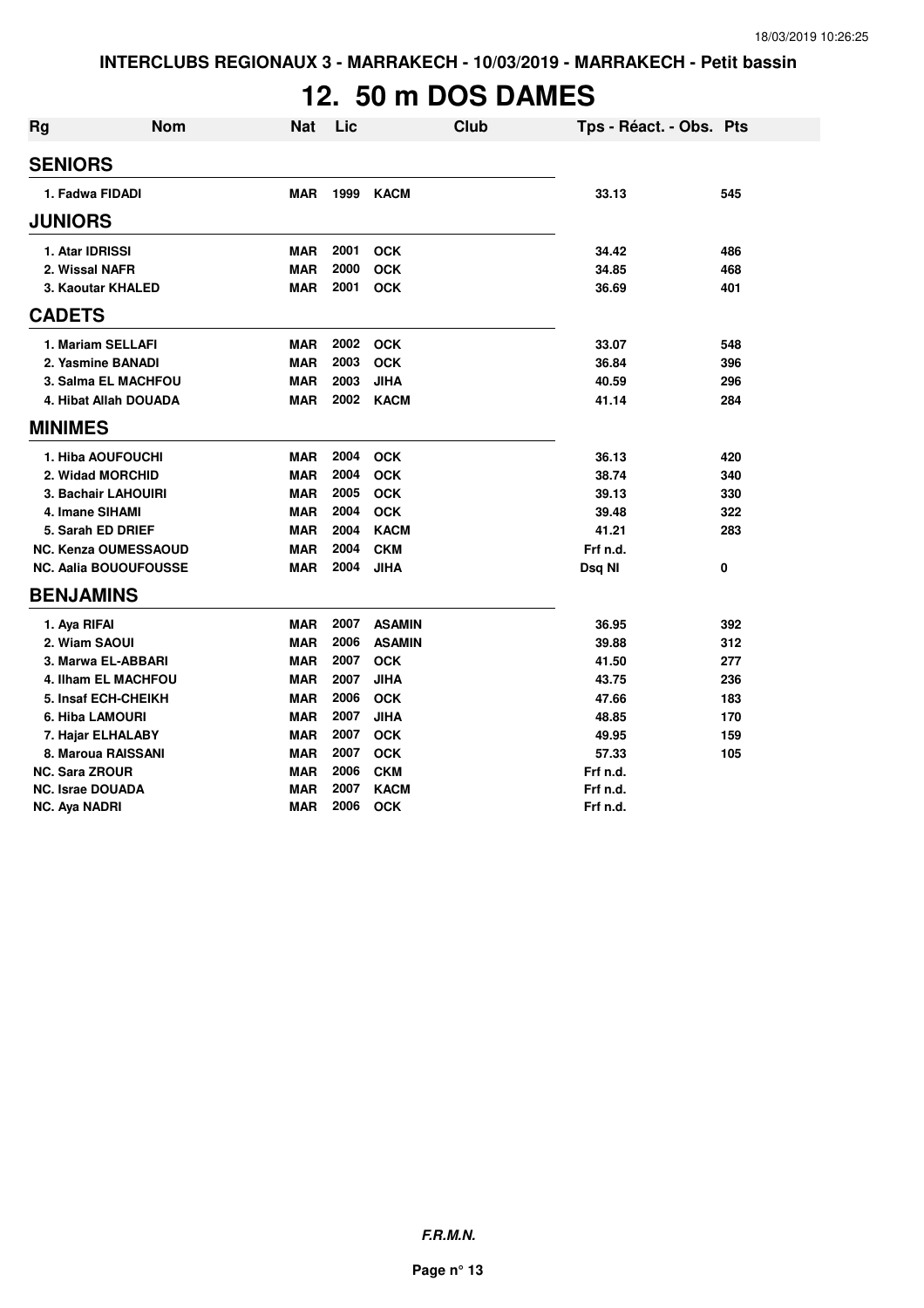#### **13. 50 m DOS MESSIEURS**

| Rg | <b>Nom</b>                      | <b>Nat</b> | Lic  | <b>Club</b>   | Tps - Réact. - Obs. Pts |     |
|----|---------------------------------|------------|------|---------------|-------------------------|-----|
|    | <b>CADETS</b>                   |            |      |               |                         |     |
|    | 1. Ismail ES SAMLALI            | <b>MAR</b> | 2002 | <b>OCK</b>    | 28.45                   | 603 |
|    | 2. Monssif HAITAM               | <b>MAR</b> | 2002 | <b>OCK</b>    | 32.63                   | 400 |
|    | 3. Yassine JAA                  | <b>MAR</b> | 2003 | <b>CBN</b>    | 32.94                   | 388 |
|    | 4. Othmane AIT SALAH            | <b>MAR</b> | 2002 | <b>JIHA</b>   | 33.95                   | 355 |
|    | 5. Fayçal FIDADI                | <b>MAR</b> | 2003 | <b>KACM</b>   | 34.14                   | 349 |
|    | 6. Youssef KHAOURI MAHIR        | <b>MAR</b> | 2003 | <b>CBN</b>    | 36.88                   | 277 |
|    | <b>NC. Ali ZAYANE</b>           | <b>MAR</b> | 2003 | <b>CKM</b>    | Frf n.d.                |     |
|    | <b>NC. Saad ABDOUH</b>          | <b>MAR</b> | 2002 | <b>JIHA</b>   | Frf n.d.                |     |
|    | <b>NC. Youssef KARADA</b>       | <b>MAR</b> | 2003 | <b>ASAMIN</b> | Frf n.d.                |     |
|    | <b>MINIMES</b>                  |            |      |               |                         |     |
|    | 1. Hatim CHEHIBA                | <b>MAR</b> | 2005 | <b>OCK</b>    | 34.45                   | 339 |
|    | 2. Anass SAFOINE                | <b>MAR</b> | 2004 | <b>OCK</b>    | 35.35                   | 314 |
|    | 3. Adam LAMZOUGUI               | <b>MAR</b> | 2004 | JIHA          | 36.06                   | 296 |
|    | 4. Amine ZOUBIR                 | <b>MAR</b> | 2004 | <b>OCK</b>    | 36.66                   | 282 |
|    | <b>5. Ali BENLACHHAB</b>        | <b>MAR</b> | 2005 | <b>ASAMIN</b> | 37.49                   | 263 |
|    | 6. Taha Mohammed KHIYAT         | <b>MAR</b> | 2004 | <b>ASNS</b>   | 38.70                   | 239 |
|    | 7. Aymane DIANI                 | <b>MAR</b> | 2005 | <b>JIHA</b>   | 39.23                   | 230 |
|    | 8. Yahya AMARIR                 | <b>MAR</b> | 2004 | <b>KACM</b>   | 41.64                   | 192 |
|    | <b>NC. Abderrazzak SOUHJOUD</b> | <b>MAR</b> | 2005 | <b>CKM</b>    | Dsq NI                  | 0   |
|    | <b>NC. Youssef FELLAHI</b>      | <b>MAR</b> | 2004 | <b>CKM</b>    | Dsq NI                  | 0   |
|    | <b>NC. Soufian YOUSFI</b>       | <b>MAR</b> | 2004 | <b>CKM</b>    | Dsq NI                  | 0   |
|    | <b>BENJAMINS</b>                |            |      |               |                         |     |
|    | 1. Issam BOUHMALA               | <b>MAR</b> | 2007 | <b>JIHA</b>   | 39.07                   | 233 |
|    | 2. Omar AMRI                    | <b>MAR</b> | 2007 | <b>ASAMIN</b> | 40.03                   | 216 |
|    | 3. Hamza TABIT                  | <b>MAR</b> | 2006 | <b>ASAMIN</b> | 40.55                   | 208 |
|    | 4. Mohamed Dya Eddine MOUTAI    | <b>MAR</b> | 2007 | <b>JIHA</b>   | 40.72                   | 205 |
|    | 5. Mohamed Taha TRAIDI          | <b>MAR</b> | 2007 | <b>OCK</b>    | 44.16                   | 161 |
|    | 6. Oussama NASSIR               | <b>MAR</b> | 2006 | <b>OCK</b>    | 44.77                   | 154 |
|    | 7. Abdoullah DRIBI ALAOUI       | <b>MAR</b> | 2006 | <b>ASNS</b>   | 46.07                   | 142 |
|    | <b>NC. Youssef ZAYANE</b>       | <b>MAR</b> | 2006 | <b>CKM</b>    | Frf n.d.                |     |
|    | <b>NC. Ilyass LAMZOUGUI</b>     | <b>MAR</b> | 2007 | JIHA          | Dsq NI                  | 0   |
|    | <b>NC. Sohaib DAKI</b>          | <b>MAR</b> | 2007 | <b>OCK</b>    | Dsq NI                  | 0   |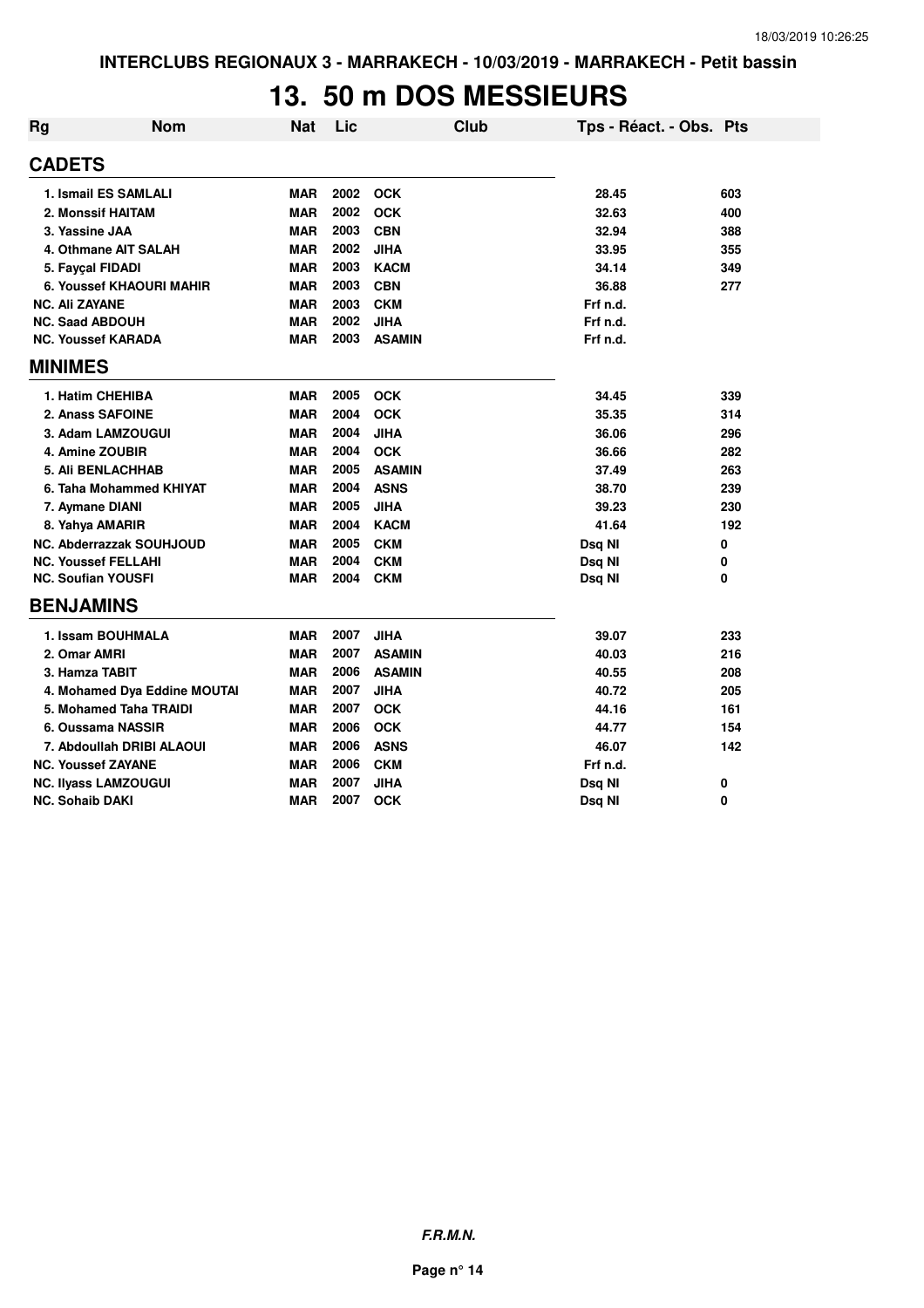# **14. 100 m BRASSE DAMES**

| Rg                        | <b>Nom</b>              | <b>Nat</b> | Lic  | Club          | Tps - Réact. - Obs. Pts |     |
|---------------------------|-------------------------|------------|------|---------------|-------------------------|-----|
| <b>JUNIORS</b>            |                         |            |      |               |                         |     |
| 1. Wissal NAFR            |                         | <b>MAR</b> | 2000 | <b>OCK</b>    | 1:26.09                 | 417 |
|                           | 2. Mariam LAMGHARI      | <b>MAR</b> | 2000 | <b>OCK</b>    | 1:27.69                 | 395 |
|                           | 3. Maria AIT BOUSERHANE | <b>MAR</b> | 2001 | <b>JIHA</b>   | 1:31.43                 | 348 |
| <b>CADETS</b>             |                         |            |      |               |                         |     |
| 1. Hiba LAKNIT            |                         | <b>MAR</b> | 2002 | <b>OCK</b>    | 1:16.84                 | 587 |
|                           | 2. Salma EL MACHFOU     | <b>MAR</b> | 2003 | <b>JIHA</b>   | 1:39.34                 | 271 |
| <b>TLD. Hala MALLOULI</b> |                         | <b>MAR</b> | 2003 | <b>OCK</b>    | 1:49.35                 | 203 |
| <b>NC. Aya EL MANSIBI</b> |                         | <b>MAR</b> | 2003 | <b>CKM</b>    | Frf n.d.                |     |
| <b>MINIMES</b>            |                         |            |      |               |                         |     |
|                           | 1. Douaa ES SAMAKI      | <b>MAR</b> | 2004 | <b>OCK</b>    | 1:28.03                 | 390 |
| 2. Sara ZEKRITI           |                         | <b>MAR</b> | 2004 | <b>JIHA</b>   | 1:31.04                 | 353 |
|                           | 3. Aalia BOUOUFOUSSE    | <b>MAR</b> | 2004 | <b>JIHA</b>   | 1:36.91                 | 292 |
| 4. Malak RAKIK            |                         | <b>MAR</b> | 2004 | <b>JIHA</b>   | 1:38.85                 | 275 |
| <b>BENJAMINS</b>          |                         |            |      |               |                         |     |
| 1. Lina BOURZI            |                         | <b>MAR</b> | 2007 | <b>ASAMIN</b> | 1:39.23                 | 272 |
|                           | 2. Hasnae IDRISSI       | <b>MAR</b> | 2007 | <b>OCK</b>    | 1:44.97                 | 230 |
|                           | 3. Lina Malak HAITAM    | <b>MAR</b> | 2007 | <b>OCK</b>    | 1:46.98                 | 217 |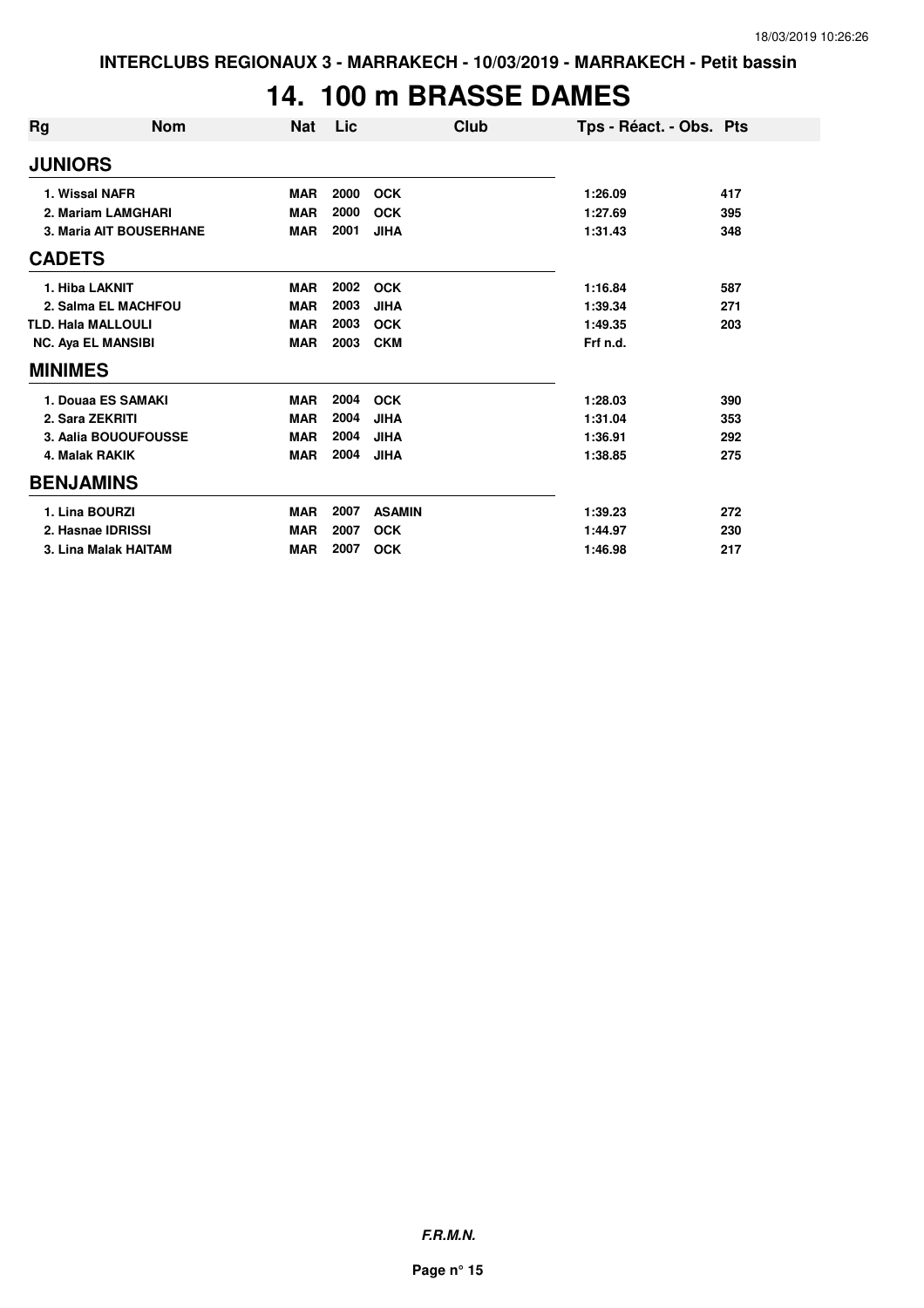# **15. 100 m BRASSE MESSIEURS**

| <b>Rg</b>             | <b>Nom</b>                       | <b>Nat</b> | Lic  |               | <b>Club</b> | Tps - Réact. - Obs. Pts |     |
|-----------------------|----------------------------------|------------|------|---------------|-------------|-------------------------|-----|
| <b>SENIORS</b>        |                                  |            |      |               |             |                         |     |
|                       | <b>NC. Abderrazak EL BADIRI</b>  | <b>MAR</b> | 1997 | <b>CKM</b>    |             | Dsq NI                  | 0   |
| <b>JUNIORS</b>        |                                  |            |      |               |             |                         |     |
|                       | <b>TLD. Ahmed EL AABID</b>       | <b>MAR</b> | 2000 | <b>CKM</b>    |             | 1:50.52                 | 148 |
|                       | <b>NC. Anas OUGOUIS</b>          | <b>MAR</b> | 2001 | <b>OCK</b>    |             | Frf n.d.                |     |
|                       | NC. Abdelkodouss AIT ABDALLAH    | <b>MAR</b> | 2000 | <b>CKM</b>    |             | Dsg NI                  | 0   |
| <b>CADETS</b>         |                                  |            |      |               |             |                         |     |
|                       | 1. Mounir ZAHIDI                 | <b>MAR</b> | 2002 | JIHA          |             | 1:20.81                 | 378 |
|                       | 2. Yassine JAA                   | <b>MAR</b> | 2003 | <b>CBN</b>    |             | 1:21.91                 | 363 |
|                       | 3. Abdelhadi SALAH               | <b>MAR</b> | 2003 | <b>OCK</b>    |             | 1:24.20                 | 334 |
|                       | 4. Ahmed Amine CHAYED            | <b>MAR</b> | 2003 | <b>JIHA</b>   |             | 1:27.86                 | 294 |
| <b>NC. Ali ZAYANE</b> |                                  | <b>MAR</b> | 2003 | <b>CKM</b>    |             | Frf n.d.                |     |
|                       | <b>NC. Oumar HAMAOUI</b>         | <b>MAR</b> | 2002 | <b>CKM</b>    |             | Frf n.d.                |     |
|                       | <b>NC. Abdellatif ROUCHI</b>     | <b>MAR</b> | 2002 | <b>CKM</b>    |             | Dsq NI                  | 0   |
| <b>MINIMES</b>        |                                  |            |      |               |             |                         |     |
|                       | 1. Rayane DAKI                   | <b>MAR</b> | 2005 | <b>OCK</b>    |             | 1:26.28                 | 311 |
|                       | 2. Karim SELLAFI                 | <b>MAR</b> | 2005 | <b>OCK</b>    |             | 1:27.00                 | 303 |
|                       | 3. Adam LAMZOUGUI                | <b>MAR</b> | 2004 | <b>JIHA</b>   |             | 1:28.08                 | 292 |
|                       | 4. Ismail LAHSINIA               | <b>MAR</b> | 2004 | <b>OCK</b>    |             | 1:34.09                 | 239 |
|                       | 5. Youssef CHAYED                | <b>MAR</b> | 2005 | <b>JIHA</b>   |             | 1:34.39                 | 237 |
|                       | <b>TLD. Youssef FELLAHI</b>      | <b>MAR</b> | 2004 | <b>CKM</b>    |             | 1:45.45                 | 170 |
|                       | <b>TLD. Soufian YOUSFI</b>       | <b>MAR</b> | 2004 | <b>CKM</b>    |             | 1:50.45                 | 148 |
|                       | <b>TLD. Abderrazzak SOUHJOUD</b> | <b>MAR</b> | 2005 | <b>CKM</b>    |             | 1:51.28                 | 145 |
|                       | <b>NC. Yassine ZROUR</b>         | <b>MAR</b> | 2004 | <b>CKM</b>    |             | Frf n.d.                |     |
|                       | <b>BENJAMINS</b>                 |            |      |               |             |                         |     |
|                       | 1. Nabil EL MOUMI                | <b>MAR</b> | 2006 | <b>JIHA</b>   |             | 1:31.13                 | 264 |
|                       | 2. Abdelouahab BENHIDA           | <b>MAR</b> | 2007 | <b>ASAMIN</b> |             | 1:35.66                 | 228 |
|                       | 3. Abdoullah DRIBI ALAOUI        | <b>MAR</b> | 2006 | <b>ASNS</b>   |             | 1:38.06                 | 211 |
|                       | 4. Mohamed Ayoub AIT BENTALEB    | <b>MAR</b> | 2007 | <b>CKM</b>    |             | 1:49.69                 | 151 |
|                       | 5. Soulayman MOUMINE             | <b>MAR</b> | 2006 | <b>ASNS</b>   |             | 1:52.92                 | 138 |
|                       | 6. Ilyass LAMZOUGUI              | <b>MAR</b> | 2007 | <b>JIHA</b>   |             | 1:59.30                 | 117 |
|                       | 7. Mohamed KHOULAKI              | <b>MAR</b> | 2006 | <b>CKM</b>    |             | 2:05.97                 | 99  |
|                       | <b>NC. Youssef ZAYANE</b>        | <b>MAR</b> | 2006 | <b>CKM</b>    |             | Frf n.d.                |     |
|                       | <b>NC. Mouad BENGUIRA</b>        | <b>MAR</b> | 2006 | <b>KACM</b>   |             | Frf n.d.                |     |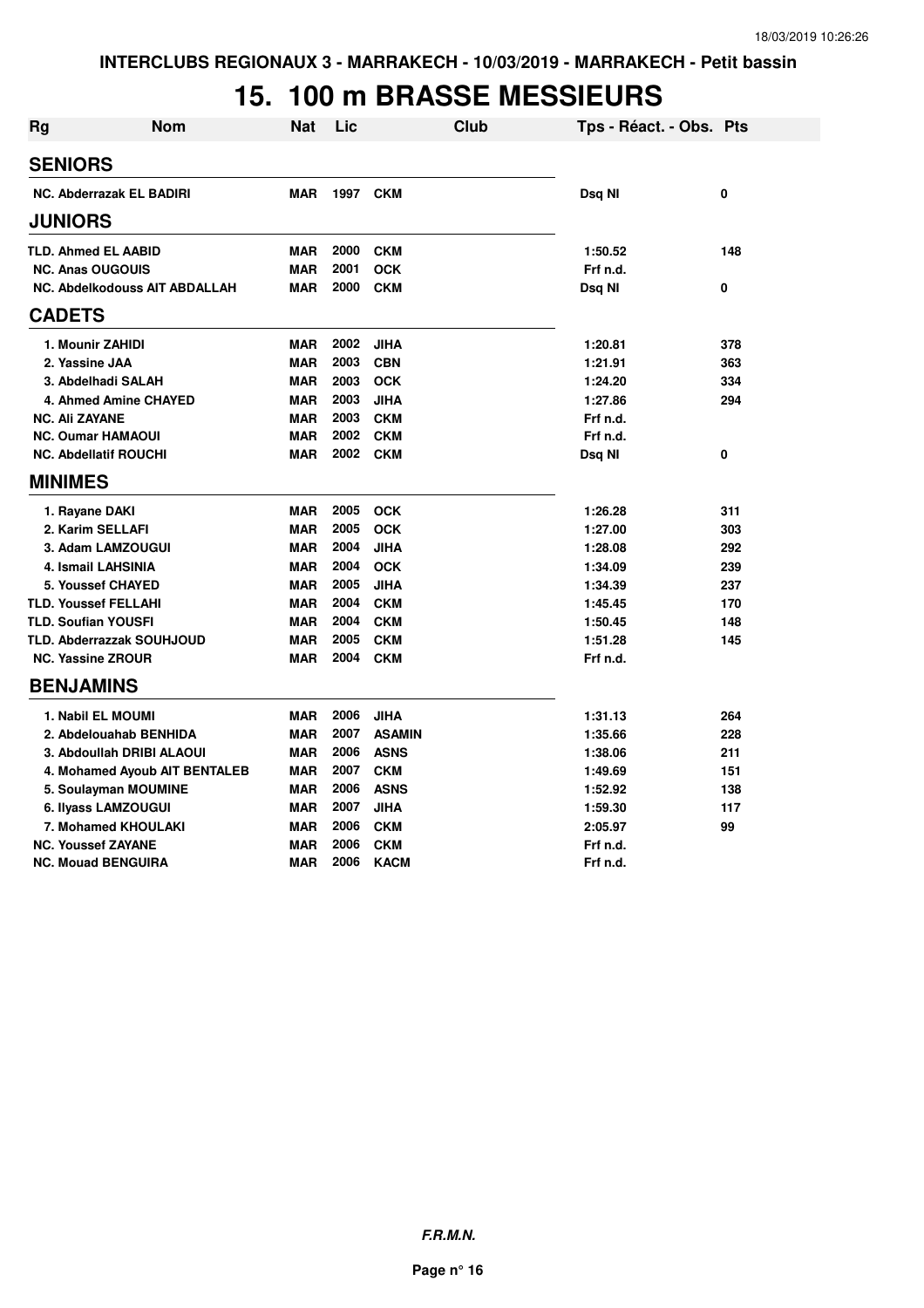# **16. 50 m PAPILLON MESSIEURS**

| Rg | <b>Nom</b>                                             | <b>Nat</b>        | Lic          | <b>Club</b>               | Tps - Réact. - Obs. Pts |            |
|----|--------------------------------------------------------|-------------------|--------------|---------------------------|-------------------------|------------|
|    | <b>SENIORS</b>                                         |                   |              |                           |                         |            |
|    | 1. Ali HAFID                                           | <b>MAR</b>        | 1998         | <b>JIHA</b>               | 31.75                   | 352        |
|    | <b>TLD. Khalid BOU LAADAM</b>                          | <b>MAR</b>        | 1999         | <b>JIHA</b>               | 39.49                   | 183        |
|    | <b>TLD. Abderrazak EL BADIRI</b>                       | <b>MAR</b>        | 1997         | <b>CKM</b>                | 40.81                   | 166        |
|    | <b>JUNIORS</b>                                         |                   |              |                           |                         |            |
|    | 1. Saad Amine DABBAR                                   | <b>MAR</b>        | 2000         | <b>OCK</b>                | 28.80                   | 472        |
|    | 2. Oussama ALIOUI                                      | <b>MAR</b>        | 2000         | <b>OCS</b>                | 30.32                   | 405        |
|    | <b>NC. Anas LAKNANBI</b>                               | <b>MAR</b>        | 2000         | <b>JIHA</b>               | Frf n.d.                |            |
|    | <b>CADETS</b>                                          |                   |              |                           |                         |            |
|    | 1. Youssef KARADA                                      | <b>MAR</b>        | 2003         | <b>ASAMIN</b>             | 30.09                   | 414        |
|    | 2. Rayyane ELOUAZZANI                                  | <b>MAR</b>        | 2002         | <b>OCS</b>                | 30.54                   | 396        |
|    | 3. Ayoub RABOUN                                        | <b>MAR</b>        | 2003         | <b>ASAMIN</b>             | 30.96                   | 380        |
|    | <b>4. Lounes MOUHOUBI</b>                              | <b>MAR</b>        | 2002         | <b>ASAMIN</b>             | 31.47                   | 362        |
|    | 5. Yassine JAA                                         | <b>MAR</b>        | 2003         | <b>CBN</b>                | 31.71                   | 354        |
|    | 6. Riyad Abdelbasset ELBANNAY                          | <b>MAR</b>        | 2003         | <b>OCK</b>                | 31.85                   | 349        |
|    | 7. Achraf BENRBIB                                      | <b>MAR</b>        | 2003         | <b>OCS</b>                | 32.16                   | 339        |
|    | 8. Othmane AIT SALAH                                   | <b>MAR</b>        | 2002<br>2003 | <b>JIHA</b>               | 33.68                   | 295        |
|    | 9. Hatim BENAZZOUZ<br>10. Ahmed Amine CHAYED           | <b>MAR</b><br>MAR | 2003         | <b>OCS</b><br><b>JIHA</b> | 33.95<br>34.00          | 288<br>287 |
|    | 11. Amjad SAISSI                                       | MAR               | 2003         | <b>OCS</b>                | 34.10                   | 284        |
|    | 12. Abdelwadoud MAAT ALLAH                             | MAR               | 2003         | <b>OCS</b>                | 34.13                   | 283        |
|    | 13. Samy ENOUASSIH                                     | <b>MAR</b>        | 2003         | <b>JIHA</b>               | 34.53                   | 274        |
|    | 14. Ali ZAYANE                                         | <b>MAR</b>        | 2003         | <b>CKM</b>                | 34.69                   | 270        |
|    | <b>15. Anas ELBOUKHARI</b>                             | <b>MAR</b>        | 2003         | <b>JIHA</b>               | 36.22                   | 237        |
|    | 16. Anas EL FALI                                       | <b>MAR</b>        | 2002         | <b>JIHA</b>               | 37.23                   | 218        |
|    | <b>TLD. Ismail BENHIBA</b>                             | <b>MAR</b>        | 2003         | <b>CKM</b>                | 40.85                   | 165        |
|    | <b>NC. Ayman LAKHOUAL</b>                              | <b>MAR</b>        | 2002         | <b>JIHA</b>               | Dsq NI                  | 0          |
|    | <b>NC. Youssef BENZEROUAL</b>                          | <b>MAR</b>        | 2002         | <b>OCS</b>                | Dsq NI                  | 0          |
|    | <b>MINIMES</b>                                         |                   |              |                           |                         |            |
|    | <b>1. Anass SAFOINE</b>                                | <b>MAR</b>        | 2004         | <b>OCK</b>                | 34.52                   | 274        |
|    | 2. Adam LAMZOUGUI                                      | <b>MAR</b>        | 2004         | <b>JIHA</b>               | 34.60                   | 272        |
|    | 3. Mohamed Reda ELMARNI                                | <b>MAR</b>        | 2004         | <b>OCS</b>                | 35.98                   | 242        |
|    | 4. Rayane DAKI                                         | MAR               | 2005         | <b>OCK</b>                | 36.34                   | 235        |
|    | 5. Yahya AMARIR                                        | MAR               | 2004         | <b>KACM</b>               | 38.94                   | 191        |
|    | <b>6. Ali BENLACHHAB</b>                               | MAR               | 2005         | <b>ASAMIN</b>             | 40.30                   | 172        |
|    | <b>TLD. Soufian YOUSFI</b>                             | MAR               | 2004         | <b>CKM</b>                | 42.98                   | 142        |
|    | <b>TLD. Youssef FELLAHI</b>                            | MAR               | 2004         | <b>CKM</b>                | 43.95                   | 132        |
|    | <b>TLD. Achraf FARIAT</b><br>TLD. Abderrazzak SOUHJOUD | MAR<br><b>MAR</b> | 2005<br>2005 | <b>OCS</b><br><b>CKM</b>  | 49.03<br>50.42          | 95<br>88   |
|    | <b>NC. Bader CHAHID</b>                                | <b>MAR</b>        | 2004         | <b>JIHA</b>               | Dsq NI                  | 0          |
|    | <b>NC. Ismail NAIT BRAHIM</b>                          | MAR               | 2004         | <b>OCS</b>                | Dsq NI                  | 0          |
|    | <b>BENJAMINS</b>                                       |                   |              |                           |                         |            |
|    | 1. Ahmed BENAZZOUZ                                     | MAR               | 2006         | <b>OCS</b>                | 34.29                   | 280        |
|    | 2. El Mehdi MOUHACHIM                                  | <b>MAR</b>        | 2006         | <b>JIHA</b>               | 35.45                   | 253        |
|    | <b>3. Mouad BENGUIRA</b>                               | MAR               | 2006         | <b>KACM</b>               | 35.66                   | 248        |
|    | 4. Houssam BENRBIB                                     | <b>MAR</b>        | 2006         | <b>OCS</b>                | 36.34                   | 235        |
|    | 5. Issam BOUHMALA                                      | MAR               | 2007         | <b>JIHA</b>               | 37.42                   | 215        |
|    | 6. Nabil EL MOUMI                                      | MAR               | 2006         | <b>JIHA</b>               | 38.27                   | 201        |
|    | 7. Hamza TABIT                                         | MAR               | 2006         | <b>ASAMIN</b>             | 38.98                   | 190        |
|    | 8. Mohamed Taha TRAIDI                                 | MAR               | 2007         | <b>OCK</b>                | 39.54                   | 182        |
|    | 9. Omar AMRI                                           | MAR               | 2007         | <b>ASAMIN</b>             | 39.63                   | 181        |
|    | 10. Mohamed Dya Eddine MOUTAI                          | MAR               | 2007         | <b>JIHA</b>               | 40.85                   | 165        |
|    | <b>11. Nazih MHAICH</b>                                | MAR               | 2006         | <b>OCS</b>                | 45.78                   | 117        |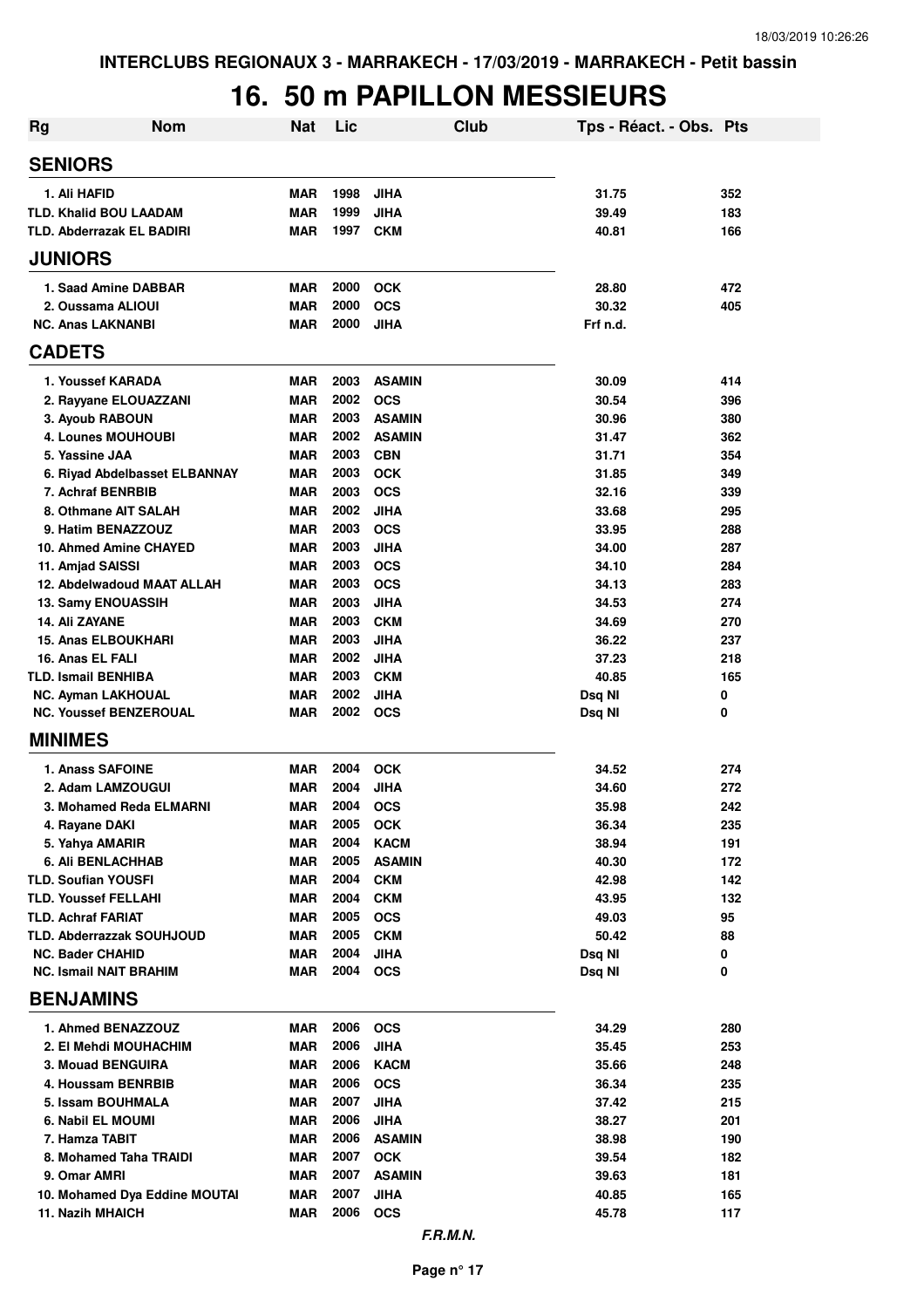### **16. 50 m PAPILLON MESSIEURS**

| Rg               | <b>Nom</b>                 | <b>Nat</b> | <b>Lic</b>          | Club | Tps - Réact. - Obs. Pts |    |
|------------------|----------------------------|------------|---------------------|------|-------------------------|----|
| <b>BENJAMINS</b> |                            |            |                     |      |                         |    |
|                  | <b>12. Anas ELKAIDOUMI</b> | <b>MAR</b> | 2007<br>JIHA        |      | 52.06                   | 80 |
| 13. Mehdi ELFALI |                            | <b>MAR</b> | 2007<br><b>JIHA</b> |      | 53.97                   | 71 |
|                  | 14. Ilyass LAMZOUGUI       | <b>MAR</b> | 2007<br><b>JIHA</b> |      | 55.26                   | 66 |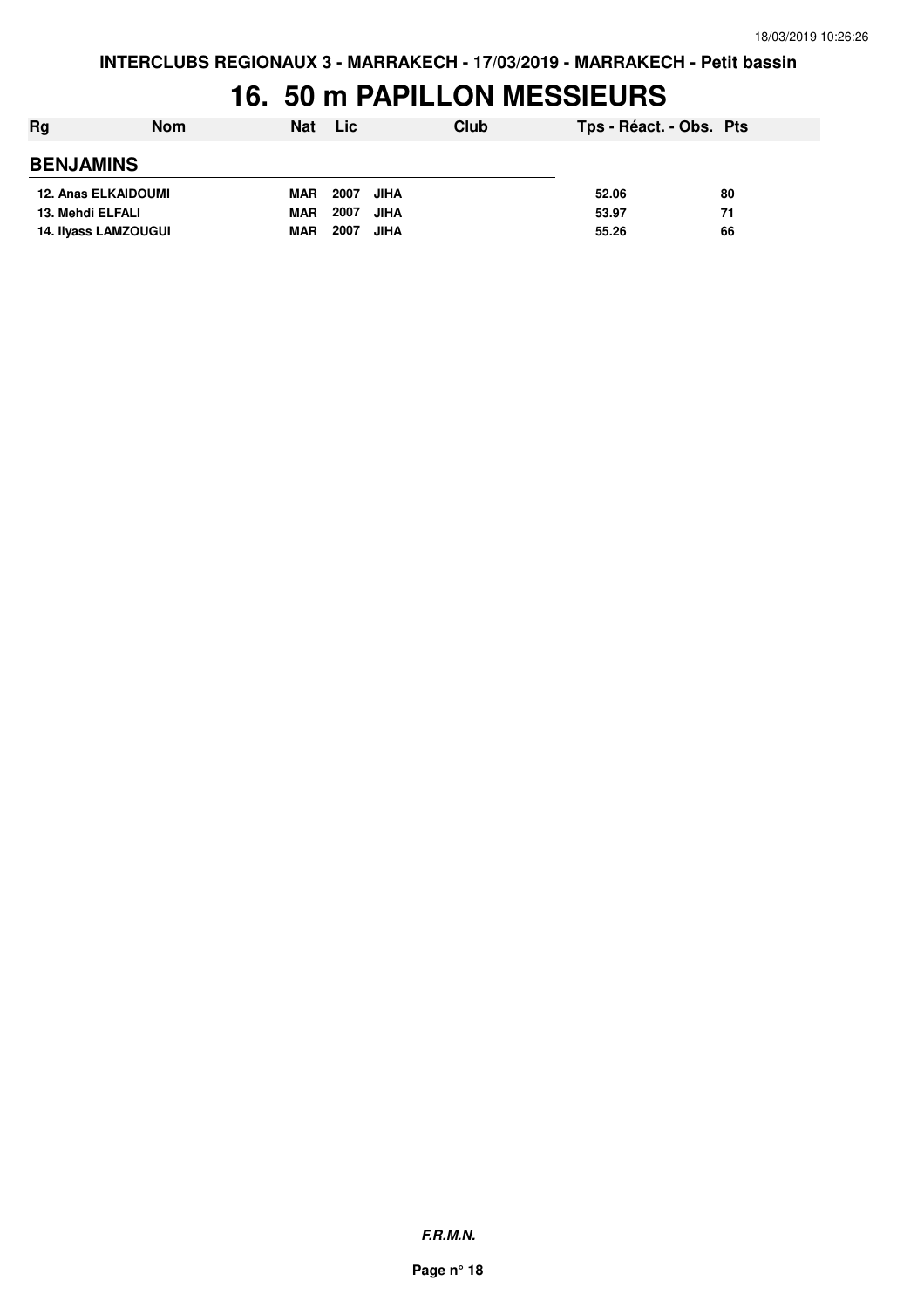#### **17. 50 m PAPILLON DAMES**

| <b>Rg</b>               | <b>Nom</b>                  | <b>Nat</b> | Lic  | Club          | Tps - Réact. - Obs. Pts |     |
|-------------------------|-----------------------------|------------|------|---------------|-------------------------|-----|
| <b>JUNIORS</b>          |                             |            |      |               |                         |     |
| 1. Hiba RMILI           |                             | <b>MAR</b> | 2000 | <b>OCK</b>    | 30.89                   | 494 |
| <b>CADETS</b>           |                             |            |      |               |                         |     |
|                         | 1. Salma EL MACHFOU         | MAR        | 2003 | JIHA          | 37.81                   | 269 |
| <b>MINIMES</b>          |                             |            |      |               |                         |     |
|                         | 1. Sara ZEKRITI             | <b>MAR</b> | 2004 | <b>JIHA</b>   | 35.47                   | 326 |
|                         | 2. Aalia BOUOUFOUSSE        | <b>MAR</b> | 2004 | <b>JIHA</b>   | 36.75                   | 293 |
|                         | 3. Widad MORCHID            | <b>MAR</b> | 2004 | <b>OCK</b>    | 38.17                   | 262 |
|                         | <b>TLD. Hassnaa MHAICH</b>  | <b>MAR</b> | 2004 | <b>OCS</b>    | 44.77                   | 162 |
|                         | <b>NC. Zaynab TSERGHINI</b> | <b>MAR</b> | 2005 | <b>OCS</b>    | Dsq NI                  | 0   |
| <b>BENJAMINS</b>        |                             |            |      |               |                         |     |
|                         | 1. Hasnae IDRISSI           | <b>MAR</b> | 2007 | <b>OCK</b>    | 37.81                   | 269 |
|                         | 2. Sarah LACOMBE            | <b>MAR</b> | 2007 | <b>JIHA</b>   | 37.82                   | 269 |
| 3. Lina BOURZI          |                             | <b>MAR</b> | 2007 | <b>ASAMIN</b> | 39.84                   | 230 |
| 3. Wiam SAOUI           |                             | <b>MAR</b> | 2006 | <b>ASAMIN</b> | 39.84                   | 230 |
|                         | 5. Ilham EL MACHFOU         | <b>MAR</b> | 2007 | <b>JIHA</b>   | 39.88                   | 229 |
| 6. Aya RIFAI            |                             | <b>MAR</b> | 2007 | <b>ASAMIN</b> | 40.70                   | 216 |
|                         | 7. Sara CHBALY              | <b>MAR</b> | 2006 | <b>JIHA</b>   | 42.59                   | 188 |
| <b>NC. Hiba LAMOURI</b> |                             | <b>MAR</b> | 2007 | <b>JIHA</b>   | Dsq NI                  | 0   |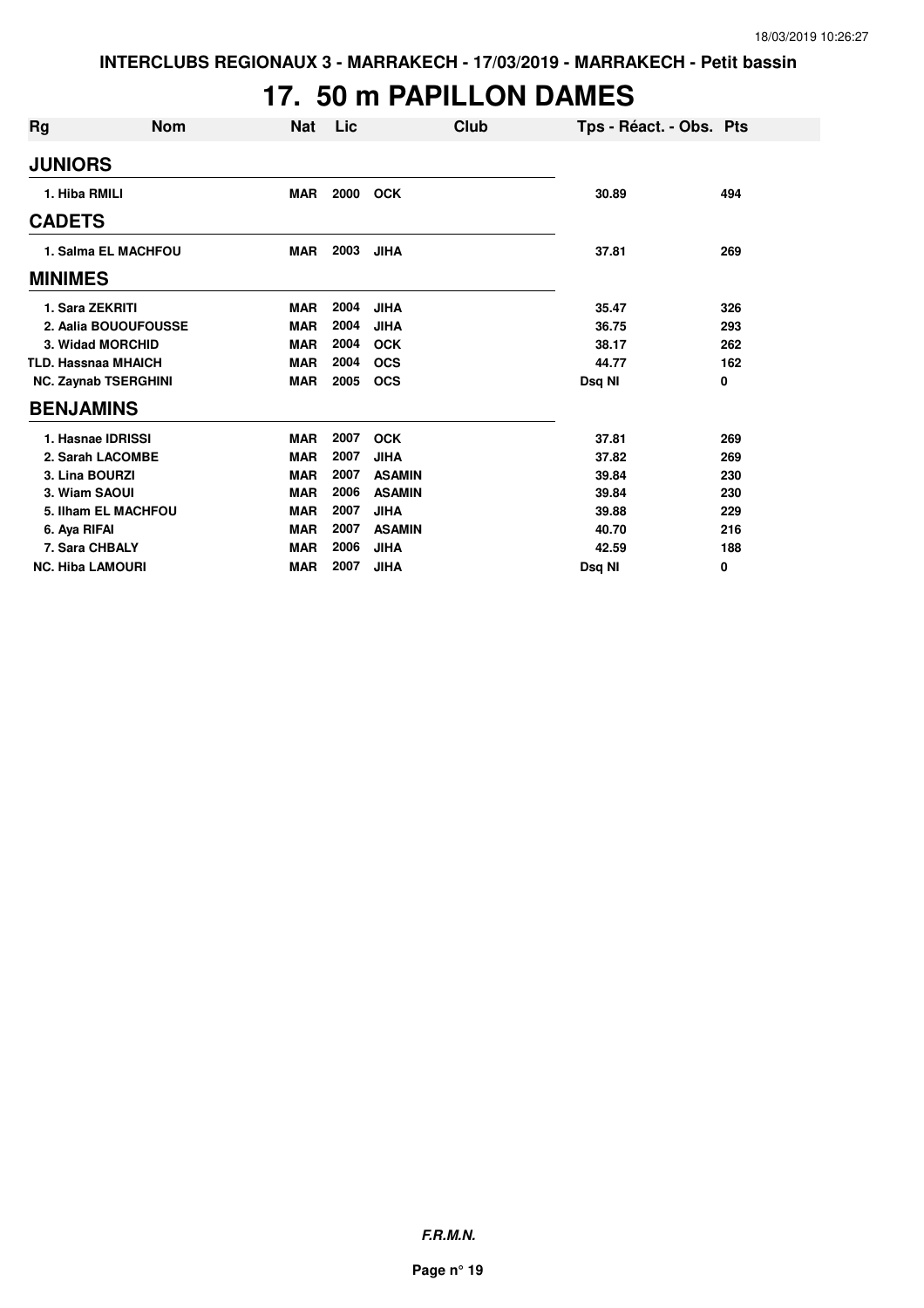### **18. 50 m BRASSE MESSIEURS**

| <b>Nom</b><br>Rg                                         | <b>Nat</b>               | Lic          | <b>Club</b>               | Tps - Réact. - Obs. Pts |            |
|----------------------------------------------------------|--------------------------|--------------|---------------------------|-------------------------|------------|
| <b>SENIORS</b>                                           |                          |              |                           |                         |            |
| <b>TLD. Mohamed LAMRANI SELMANE</b>                      | <b>MAR</b>               | 1997         | <b>JIHA</b>               | 37.48                   | 360        |
| <b>TLD. Khalid BOU LAADAM</b>                            | <b>MAR</b>               | 1999         | <b>JIHA</b>               | 45.16                   | 206        |
| <b>TLD. Abderrazak EL BADIRI</b>                         | <b>MAR</b>               | 1997         | <b>CKM</b>                | 46.00                   | 194        |
| <b>JUNIORS</b>                                           |                          |              |                           |                         |            |
| 1. Anas OUGOUIS                                          | <b>MAR</b>               | 2001         | <b>OCK</b>                | 31.13                   | 629        |
| 2. Oussama ALIOUI                                        | <b>MAR</b>               | 2000         | <b>OCS</b>                | 38.41                   | 334        |
| <b>TLD. Ahmed EL AABID</b>                               | <b>MAR</b>               | 2000         | <b>CKM</b>                | 46.47                   | 189        |
| NC. Abdelkodouss AIT ABDALLAH                            | <b>MAR</b>               | 2000         | <b>CKM</b>                | Frf n.d.                |            |
| <b>CADETS</b>                                            |                          |              |                           |                         |            |
| 1. Ilyasse ALIOUI                                        | <b>MAR</b>               | 2002         | <b>OCS</b>                | 36.25                   | 398        |
| 2. Achraf BENRBIB                                        | <b>MAR</b>               | 2003         | <b>OCS</b>                | 36.47                   | 391        |
| 3. Yassine JAA                                           | <b>MAR</b>               | 2003         | <b>CBN</b>                | 37.29                   | 365        |
| 4. Rayyane ELOUAZZANI                                    | <b>MAR</b>               | 2002         | <b>OCS</b>                | 37.81                   | 351        |
| 5. Hatim BENAZZOUZ                                       | <b>MAR</b>               | 2003         | <b>OCS</b>                | 38.24                   | 339        |
| 6. Abdelwadoud MAAT ALLAH                                | <b>MAR</b>               | 2003         | <b>OCS</b>                | 38.55                   | 331        |
| 7. Abdelhadi SALAH                                       | <b>MAR</b>               | 2003         | <b>OCK</b>                | 39.65                   | 304        |
| 8. Anas EL FALI                                          | <b>MAR</b>               | 2002         | <b>JIHA</b>               | 40.42                   | 287        |
| 9. Youssef KHAOURI MAHIR                                 | <b>MAR</b>               | 2003         | <b>CBN</b>                | 40.81                   | 279        |
| 10. Samy ENOUASSIH                                       | <b>MAR</b>               | 2003         | <b>JIHA</b>               | 41.25                   | 270        |
| 11. Ayman LAKHOUAL<br><b>TLD. Anwar SAISSI</b>           | <b>MAR</b><br><b>MAR</b> | 2002<br>2003 | <b>JIHA</b><br><b>OCS</b> | 41.92<br>42.45          | 257<br>248 |
| <b>TLD. Youssef HASSANINE</b>                            | <b>MAR</b>               | 2003         | <b>OCS</b>                | 45.03                   | 207        |
| <b>TLD. Zakaria RAQABI</b>                               | <b>MAR</b>               | 2003         | <b>OCK</b>                | 45.75                   | 198        |
| <b>NC. Abdellatif ROUCHI</b>                             | <b>MAR</b>               | 2002         | <b>CKM</b>                | Frf n.d.                |            |
| <b>MINIMES</b>                                           |                          |              |                           |                         |            |
| 1. Yasser BENHIDA                                        | <b>MAR</b>               | 2005         | <b>ASAMIN</b>             | 37.94                   | 347        |
| 2. Adam LAMZOUGUI                                        | <b>MAR</b>               | 2004         | <b>JIHA</b>               | 39.16                   | 316        |
| 2. Rayane DAKI                                           | <b>MAR</b>               | 2005         | <b>OCK</b>                | 39.16                   | 316        |
| 4. Karim SELLAFI                                         | <b>MAR</b>               | 2005         | <b>OCK</b>                | 39.47                   | 308        |
| 5. Ismail LAHSINIA                                       | <b>MAR</b>               | 2004         | <b>OCK</b>                | 41.24                   | 270        |
| 6. Aymane DIANI                                          | <b>MAR</b>               | 2005         | <b>JIHA</b>               | 41.88                   | 258        |
| 7. Youssef CHAYED                                        | MAR                      | 2005         | <b>JIHA</b>               | 43.94                   | 223        |
| <b>TLD. Bader CHAHID</b>                                 | <b>MAR</b>               | 2004         | <b>JIHA</b>               | 45.19                   | 205        |
| <b>TLD. Aymen BENZEROUAL</b>                             | <b>MAR</b>               | 2005         | <b>OCS</b>                | 47.38                   | 178        |
| <b>TLD. Youssef FELLAHI</b>                              | MAR                      | 2004<br>2004 | <b>CKM</b>                | 47.79                   | 173        |
| <b>TLD. Soufian YOUSFI</b><br><b>TLD. Mehdi FARTOUNE</b> | <b>MAR</b><br><b>MAR</b> | 2005         | <b>CKM</b><br><b>OCS</b>  | 48.59<br>51.08          | 165        |
| <b>TLD. Abderrazzak SOUHJOUD</b>                         | <b>MAR</b>               | 2005         | <b>CKM</b>                | 52.06                   | 142<br>134 |
| <b>TLD. Oussama SERBOUT</b>                              | <b>MAR</b>               | 2005         | <b>CBN</b>                | 55.08                   | 113        |
| <b>TLD. Omar YANHA</b>                                   | <b>MAR</b>               | 2005         | <b>OCS</b>                | 55.85                   | 108        |
| <b>NC. Yassine ZROUR</b>                                 | <b>MAR</b>               | 2004         | <b>CKM</b>                | Dsq NI                  | 0          |
| <b>NC. Mehdi ZERDI</b>                                   | <b>MAR</b>               | 2004         | <b>CKM</b>                | Dsq NI                  | 0          |
| <b>BENJAMINS</b>                                         |                          |              |                           |                         |            |
| 1. Nabil EL MOUMI                                        | MAR                      | 2006         | <b>JIHA</b>               | 42.92                   | 240        |
| 2. Abdelouahab BENHIDA                                   | MAR                      | 2007         | <b>ASAMIN</b>             | 43.44                   | 231        |
| 3. Mohamed Ayoub AIT BENTALEB                            | <b>MAR</b>               | 2007         | <b>CKM</b>                | 49.95                   | 152        |
| 4. Anas ELKAIDOUMI                                       | <b>MAR</b>               | 2007         | <b>JIHA</b>               | 50.88                   | 144        |
| 4. Ahmed EL HIRI                                         | <b>MAR</b>               | 2007         | <b>JIHA</b>               | 50.88                   | 144        |
| 6. Mohamed ELGHACHOUI                                    | <b>MAR</b>               | 2006         | <b>CBN</b>                | 51.14                   | 141        |
| 7. Nazih MHAICH                                          | MAR                      | 2006         | <b>OCS</b>                | 51.16                   | 141        |
| 8. Mehdi ELFALI                                          | <b>MAR</b>               | 2007         | <b>JIHA</b>               | 51.41                   | 139        |
| 9. Ilyass LAMZOUGUI                                      | MAR                      | 2007         | <b>JIHA</b>               | 55.35                   | 111        |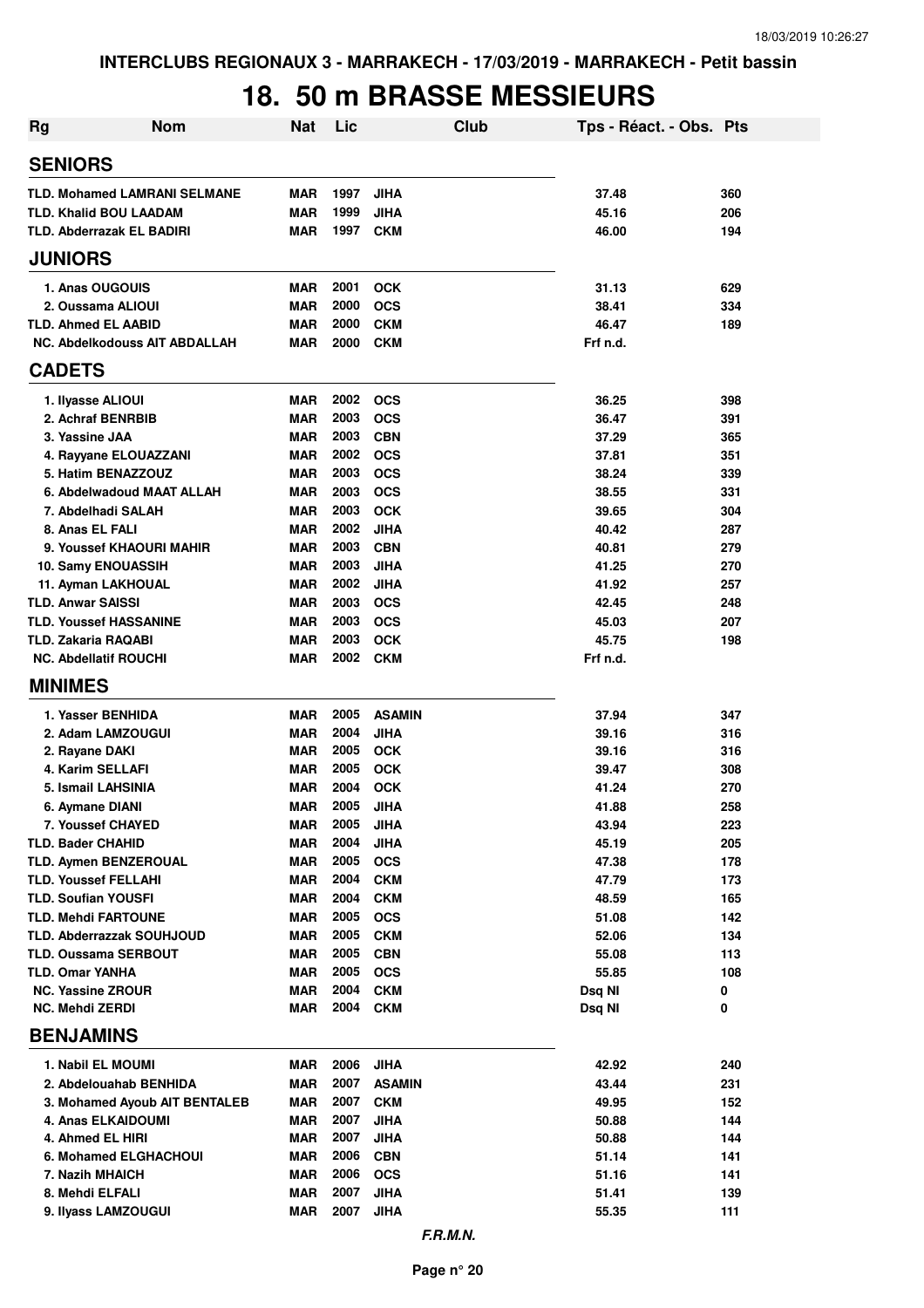#### **18. 50 m BRASSE MESSIEURS**

| Rg                             | <b>Nom</b> | <b>Nat</b> | Lic  |            | Club | Tps - Réact. - Obs. Pts |    |
|--------------------------------|------------|------------|------|------------|------|-------------------------|----|
| <b>BENJAMINS</b>               |            |            |      |            |      |                         |    |
| 10. Mohamed KHOULAKI           |            | MAR        |      | 2006 CKM   |      | 59.34                   | 90 |
| 11. Badr ZBIDA                 |            | <b>MAR</b> | 2006 | <b>OCS</b> |      | 1:01.86                 | 80 |
| NC. Abderrahmane BOUCHKARA     |            | <b>MAR</b> | 2006 | <b>OCS</b> |      | Frf n.d.                |    |
| <b>NC. Nasra Dine CHETOUKI</b> |            | <b>MAR</b> | 2006 | <b>OCS</b> |      | Dsg NI                  | 0  |
| <b>NC. Ismail ELAMINE</b>      |            | <b>MAR</b> | 2006 | <b>OCS</b> |      | Dsg NI                  | 0  |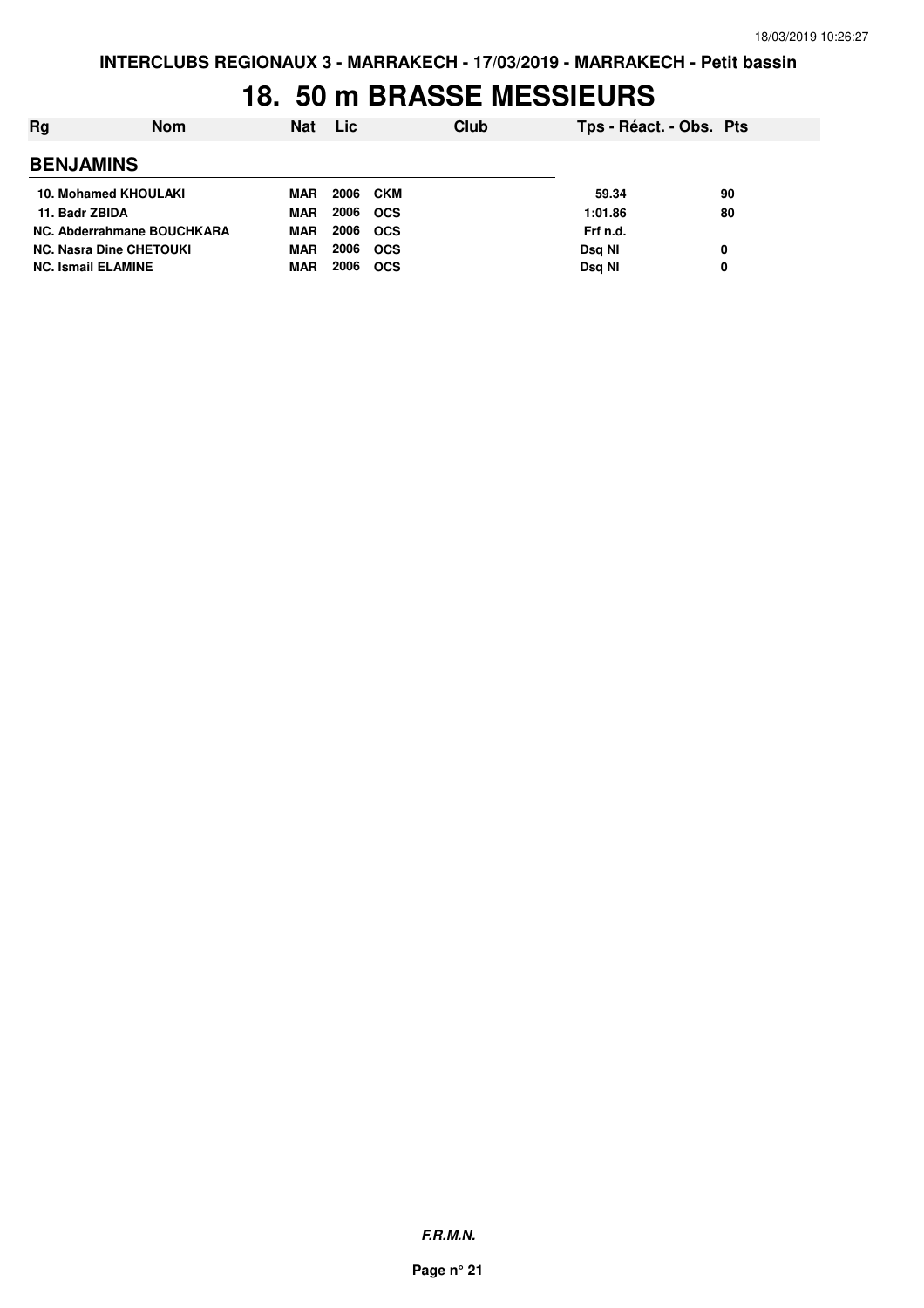### **19. 50 m BRASSE DAMES**

| <b>Rg</b>                   | <b>Nom</b>                     | <b>Nat</b> | Lic  | <b>Club</b>   | Tps - Réact. - Obs. Pts |     |
|-----------------------------|--------------------------------|------------|------|---------------|-------------------------|-----|
| <b>JUNIORS</b>              |                                |            |      |               |                         |     |
| 1. Wissal NAFR              |                                | <b>MAR</b> | 2000 | <b>OCK</b>    | 39.57                   | 429 |
|                             | 2. Maria AIT BOUSERHANE        | <b>MAR</b> | 2001 | <b>JIHA</b>   | 41.30                   | 377 |
| <b>CADETS</b>               |                                |            |      |               |                         |     |
|                             | 1. Salma EL MACHFOU            | <b>MAR</b> | 2003 | <b>JIHA</b>   | 44.13                   | 309 |
|                             | <b>TLD. Hibat Allah DOUADA</b> | <b>MAR</b> | 2002 | <b>KACM</b>   | 46.12                   | 270 |
| <b>TLD. Aya EL MANSIBI</b>  |                                | <b>MAR</b> | 2003 | <b>CKM</b>    | 56.66                   | 146 |
| <b>NC. Hala MALLOULI</b>    |                                | <b>MAR</b> | 2003 | <b>OCK</b>    | Frf n.d.                |     |
| <b>MINIMES</b>              |                                |            |      |               |                         |     |
| 1. Sara ZEKRITI             |                                | <b>MAR</b> | 2004 | <b>JIHA</b>   | 41.45                   | 373 |
|                             | 2. Aalia BOUOUFOUSSE           | <b>MAR</b> | 2004 | <b>JIHA</b>   | 43.48                   | 323 |
|                             | 3. Sarah ED DRIEF              | <b>MAR</b> | 2004 | <b>KACM</b>   | 44.00                   | 312 |
| 4. Malak RAKIK              |                                | <b>MAR</b> | 2004 | <b>JIHA</b>   | 45.04                   | 290 |
|                             | 5. Wiam LHASSAR                | <b>MAR</b> | 2004 | <b>OCS</b>    | 46.12                   | 270 |
| <b>TLD. Salma EDDOUNE</b>   |                                | <b>MAR</b> | 2004 | <b>JIHA</b>   | 48.34                   | 235 |
| <b>TLD. Hassnaa MHAICH</b>  |                                | <b>MAR</b> | 2004 | <b>OCS</b>    | 48.63                   | 231 |
| TLD. Aya ELYOUSSOFI         |                                | <b>MAR</b> | 2005 | <b>OCS</b>    | 53.94                   | 169 |
| <b>TLD. Kawtar DOUIOURI</b> |                                | <b>MAR</b> | 2005 | <b>OCS</b>    | 58.66                   | 131 |
| <b>BENJAMINS</b>            |                                |            |      |               |                         |     |
| 1. Aya RIFAI                |                                | <b>MAR</b> | 2007 | <b>ASAMIN</b> | 43.77                   | 316 |
| 2. Lina BOURZI              |                                | <b>MAR</b> | 2007 | <b>ASAMIN</b> | 46.61                   | 262 |
|                             | 3. Ilham EL MACHFOU            | <b>MAR</b> | 2007 | <b>JIHA</b>   | 49.28                   | 222 |
|                             | 4. Alae ELOUAZZANI             | <b>MAR</b> | 2006 | <b>OCS</b>    | 49.95                   | 213 |
|                             | 5. Fatima Ezzahra MARFOK       | <b>MAR</b> | 2006 | <b>OCS</b>    | 50.81                   | 202 |
| 6. Aya RHILA                |                                | <b>MAR</b> | 2006 | <b>OCS</b>    | 52.86                   | 179 |
| 7. Hafsa CHAFKI             |                                | <b>MAR</b> | 2007 | <b>OCS</b>    | 53.17                   | 176 |
| 8. Hiba LAMOURI             |                                | <b>MAR</b> | 2007 | <b>JIHA</b>   | 53.80                   | 170 |
|                             | 9. Aya ELOUAZZANI              | <b>MAR</b> | 2006 | <b>OCS</b>    | 53.94                   | 169 |
|                             | <b>10. Rime ELBALRHITI</b>     | <b>MAR</b> | 2006 | <b>OCS</b>    | 55.08                   | 159 |
|                             | <b>11. Nidal OUAINAHOU</b>     | <b>MAR</b> | 2007 | <b>OCS</b>    | 55.91                   | 152 |
| 12. Sara ZROUR              |                                | <b>MAR</b> | 2006 | <b>CKM</b>    | 1:17.18                 | 57  |
| <b>NC. Diyaa AZNAKI</b>     |                                | <b>MAR</b> | 2006 | <b>OCS</b>    | Dsq NI                  | 0   |
|                             | <b>NC. Joulane MAHJOUBI</b>    | <b>MAR</b> | 2007 | <b>ASAMIN</b> | Dsq NI                  | 0   |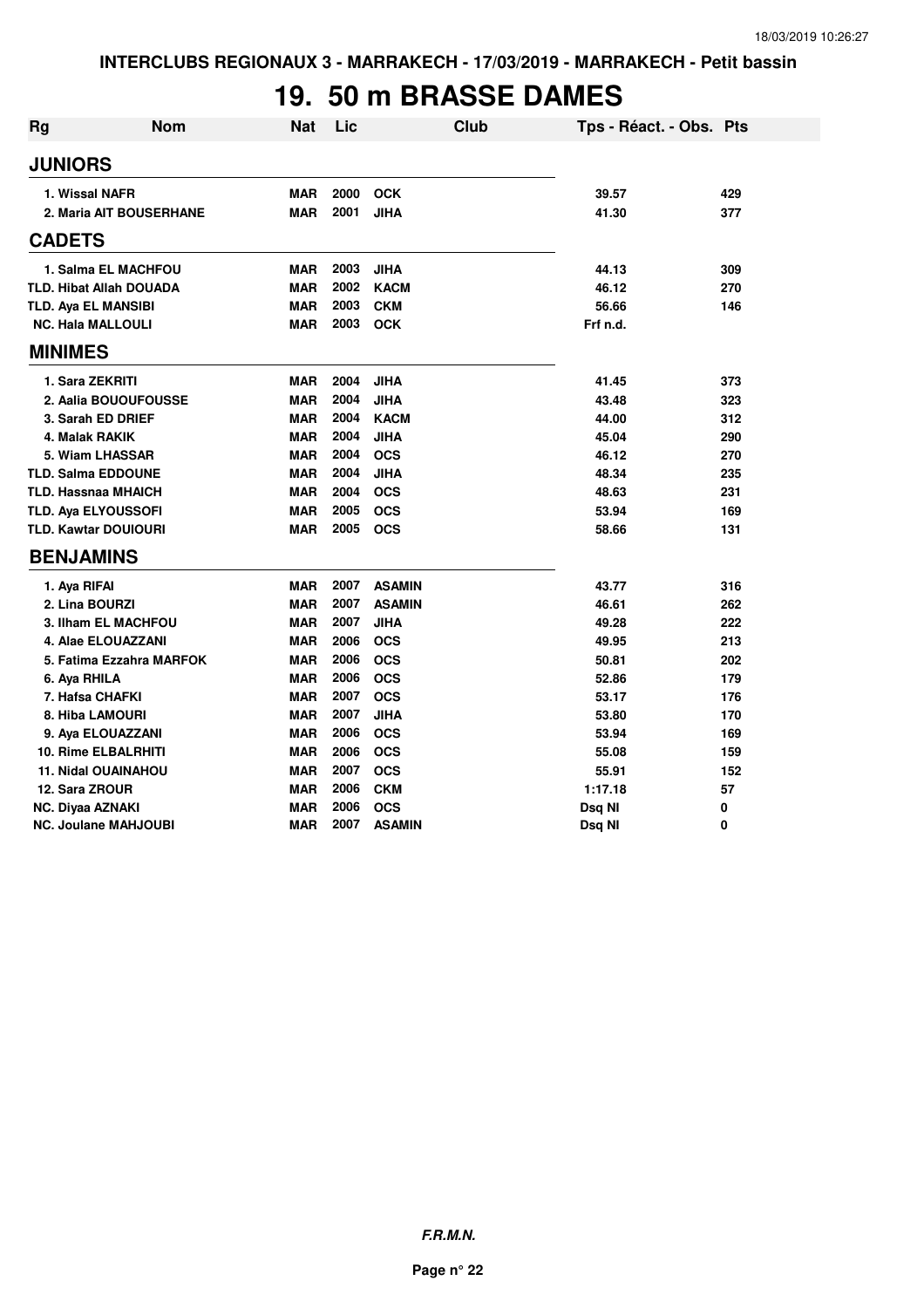## **20. 200 m NAGE LIBRE MESSIEURS**

| <b>Rg</b> | <b>Nom</b>                     | <b>Nat</b> | Lic  | <b>Club</b>   | Tps - Réact. - Obs. Pts |     |
|-----------|--------------------------------|------------|------|---------------|-------------------------|-----|
|           | <b>SENIORS</b>                 |            |      |               |                         |     |
|           | 1. Ali HAFID                   | <b>MAR</b> | 1998 | <b>JIHA</b>   | 2:20.95                 | 379 |
|           | <b>JUNIORS</b>                 |            |      |               |                         |     |
|           | 1. Saad Amine DABBAR           | <b>MAR</b> | 2000 | <b>OCK</b>    | 2:00.84                 | 601 |
|           | <b>CADETS</b>                  |            |      |               |                         |     |
|           | 1. Mohamed Amine DIDOUCH       | <b>MAR</b> | 2003 | <b>ASAMIN</b> | 2:05.65                 | 535 |
|           | 2. Youssef KARADA              | <b>MAR</b> | 2003 | <b>ASAMIN</b> | 2:06.91                 | 519 |
|           | 3. Anas QOUANANE               | <b>MAR</b> | 2003 | <b>OCK</b>    | 2:07.57                 | 511 |
|           | <b>4. Lounes MOUHOUBI</b>      | <b>MAR</b> | 2002 | <b>ASAMIN</b> | 2:10.69                 | 475 |
|           | 5. Ayoub RABOUN                | <b>MAR</b> | 2003 | <b>ASAMIN</b> | 2:13.02                 | 450 |
|           | 6. Fayçal FIDADI               | <b>MAR</b> | 2003 | <b>KACM</b>   | 2:13.57                 | 445 |
|           | 7. Othmane AIT SALAH           | <b>MAR</b> | 2002 | <b>JIHA</b>   | 2:20.32                 | 384 |
|           | 8. Ahmed Amine CHAYED          | <b>MAR</b> | 2003 | <b>JIHA</b>   | 2:33.78                 | 291 |
|           | <b>MINIMES</b>                 |            |      |               |                         |     |
|           | 1. Amine ZOUBIR                | <b>MAR</b> | 2004 | <b>OCK</b>    | 2:24.80                 | 349 |
|           | 2. Yasser BENHIDA              | <b>MAR</b> | 2005 | <b>ASAMIN</b> | 2:29.34                 | 318 |
|           | 3. Anass SAFOINE               | <b>MAR</b> | 2004 | <b>OCK</b>    | 2:30.66                 | 310 |
|           | 4. Soufiane AMRI               | <b>MAR</b> | 2005 | <b>ASAMIN</b> | 2:36.20                 | 278 |
|           | 5. Mohamed Reda ELMARNI        | <b>MAR</b> | 2004 | <b>OCS</b>    | 2:39.06                 | 263 |
|           | 6. Yassine ZOUBIR              | <b>MAR</b> | 2004 | <b>OCK</b>    | 2:40.11                 | 258 |
|           | <b>TLD. Ismail NAIT BRAHIM</b> | <b>MAR</b> | 2004 | <b>OCS</b>    | 2:47.59                 | 225 |
|           | <b>BENJAMINS</b>               |            |      |               |                         |     |
|           | 1. Hamza TABIT                 | <b>MAR</b> | 2006 | <b>ASAMIN</b> | 2:26.53                 | 337 |
|           | 2. Omar AMRI                   | <b>MAR</b> | 2007 | <b>ASAMIN</b> | 2:29.32                 | 318 |
|           | 3. Issam BOUHMALA              | <b>MAR</b> | 2007 | <b>JIHA</b>   | 2:30.14                 | 313 |
|           | 4. Abdelouahab BENHIDA         | <b>MAR</b> | 2007 | <b>ASAMIN</b> | 2:35.53                 | 282 |
|           | 5. Ahmed BENAZZOUZ             | <b>MAR</b> | 2006 | <b>OCS</b>    | 2:35.70                 | 281 |
|           | 6. Mohamed Dya Eddine MOUTAI   | <b>MAR</b> | 2007 | <b>JIHA</b>   | 2:42.03                 | 249 |
|           | 7. El Mehdi MOUHACHIM          | <b>MAR</b> | 2006 | <b>JIHA</b>   | 2:42.69                 | 246 |
|           | 8. Houssam BENRBIB             | <b>MAR</b> | 2006 | <b>OCS</b>    | 2:44.73                 | 237 |
|           | 9. Mohamed Taha TRAIDI         | <b>MAR</b> | 2007 | <b>OCK</b>    | 3:01.53                 | 177 |
|           | 10. Oussama NASSIR             | <b>MAR</b> | 2006 | <b>OCK</b>    | 3:11.92                 | 150 |
|           | 11. Anass RTAIB                | <b>MAR</b> | 2006 | <b>OCK</b>    | 3:14.59                 | 144 |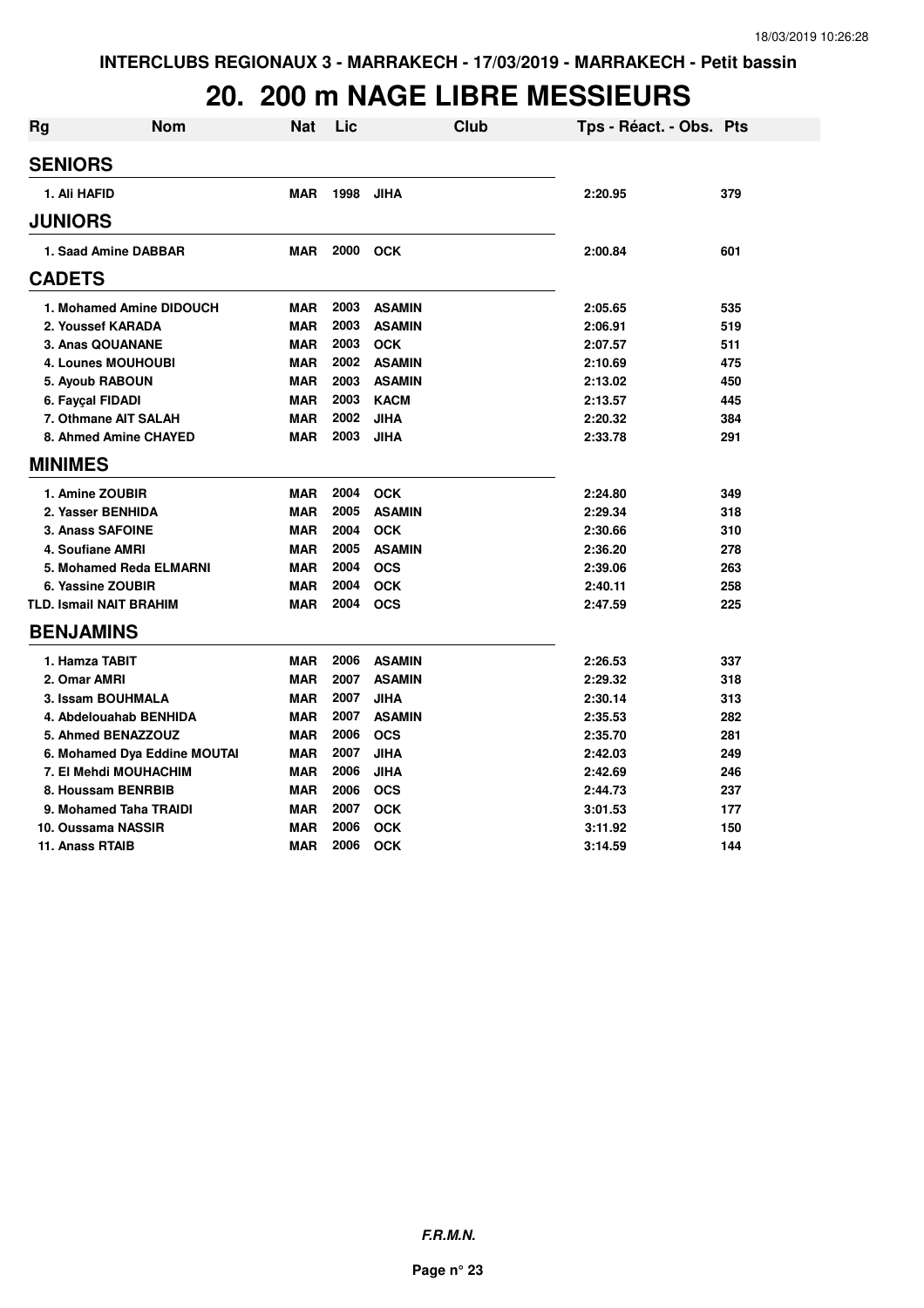### **21. 200 m NAGE LIBRE DAMES**

| Rg               | <b>Nom</b>                   | <b>Nat</b> | Lic  | Club          | Tps - Réact. - Obs. Pts |     |
|------------------|------------------------------|------------|------|---------------|-------------------------|-----|
| <b>JUNIORS</b>   |                              |            |      |               |                         |     |
|                  | 1. Atar IDRISSI              | <b>MAR</b> | 2001 | <b>OCK</b>    | 2:21.19                 | 512 |
|                  | 2. Wissal NAFR               | <b>MAR</b> | 2000 | <b>OCK</b>    | 2:27.08                 | 453 |
|                  | <b>NC. Kaoutar KHALED</b>    | <b>MAR</b> | 2001 | <b>OCK</b>    | Frf n.d.                |     |
| <b>CADETS</b>    |                              |            |      |               |                         |     |
|                  | 1. Yasmine BANADI            | <b>MAR</b> | 2003 | <b>OCK</b>    | 2:40.63                 | 347 |
| <b>MINIMES</b>   |                              |            |      |               |                         |     |
|                  | 1. Bachair LAHOUIRI          | <b>MAR</b> | 2005 | <b>OCK</b>    | 2:36.56                 | 375 |
|                  | 2. Fatima Ezzahra RIFAI      | <b>MAR</b> | 2005 | <b>ASAMIN</b> | 2:40.34                 | 349 |
|                  | 3. Safaa KHRISS              | <b>MAR</b> | 2004 | <b>ASAMIN</b> | 2:43.38                 | 330 |
|                  | 4. Sara ZEKRITI              | <b>MAR</b> | 2004 | <b>JIHA</b>   | 2:44.91                 | 321 |
|                  | 5. Widad MORCHID             | <b>MAR</b> | 2004 | <b>OCK</b>    | 2:46.97                 | 309 |
|                  | 6. Aalia BOUOUFOUSSE         | <b>MAR</b> | 2004 | <b>JIHA</b>   | 2:48.61                 | 300 |
|                  | 7. Imane SIHAMI              | <b>MAR</b> | 2004 | <b>OCK</b>    | 2:51.63                 | 285 |
| <b>BENJAMINS</b> |                              |            |      |               |                         |     |
|                  | 1. Wiam SAOUI                | <b>MAR</b> | 2006 | <b>ASAMIN</b> | 2:32.27                 | 408 |
|                  | 2. Sarah LACOMBE             | <b>MAR</b> | 2007 | <b>JIHA</b>   | 2:32.80                 | 404 |
|                  | 3. Hasnae IDRISSI            | <b>MAR</b> | 2007 | <b>OCK</b>    | 2:44.84                 | 322 |
|                  | 4. Sara CHBALY               | <b>MAR</b> | 2006 | <b>JIHA</b>   | 2:45.72                 | 316 |
|                  | 5. Ilham EL MACHFOU          | <b>MAR</b> | 2007 | <b>JIHA</b>   | 2:49.22                 | 297 |
|                  | 6. Marwa EL-ABBARI           | <b>MAR</b> | 2007 | <b>OCK</b>    | 3:00.13                 | 246 |
|                  | 7. Insaf ECH-CHEIKH          | <b>MAR</b> | 2006 | <b>OCK</b>    | 3:17.08                 | 188 |
|                  | 8. Alae ELOUAZZANI           | <b>MAR</b> | 2006 | <b>OCS</b>    | 3:24.59                 | 168 |
|                  | 9. Hajar ELHALABY            | <b>MAR</b> | 2007 | <b>OCK</b>    | 3:26.53                 | 163 |
|                  | 10. Maroua RAISSANI          | <b>MAR</b> | 2007 | <b>OCK</b>    | 3:38.38                 | 138 |
|                  | <b>NC. Lina Malak HAITAM</b> | <b>MAR</b> | 2007 | <b>OCK</b>    | Dsq NI                  | 0   |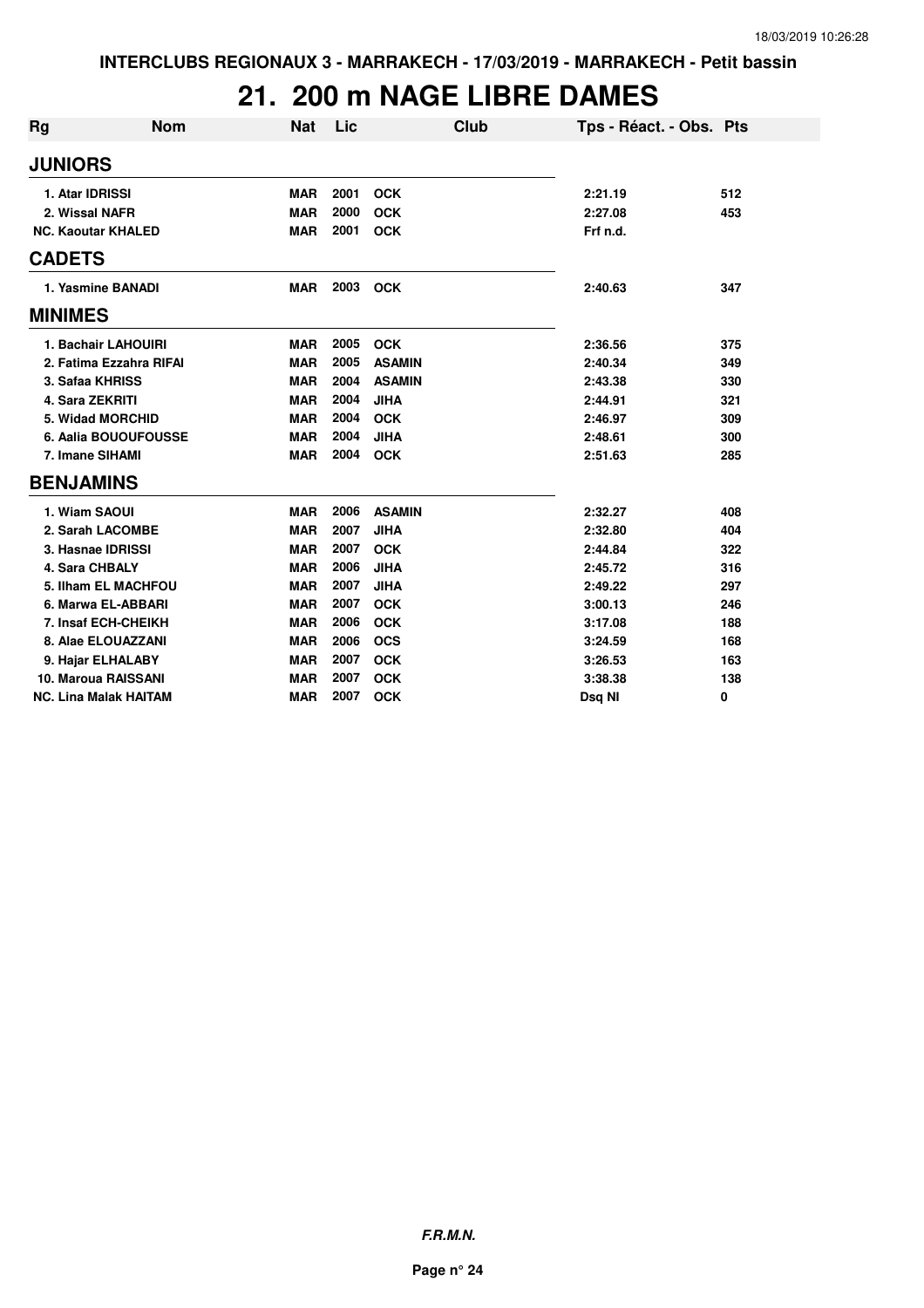# **22. 100 m NAGE LIBRE MESSIEURS**

| <b>Rg</b>                            | <b>Nom</b>                    | <b>Nat</b>               | Lic          |                            | Club | Tps - Réact. - Obs. Pts |            |
|--------------------------------------|-------------------------------|--------------------------|--------------|----------------------------|------|-------------------------|------------|
| <b>SENIORS</b>                       |                               |                          |              |                            |      |                         |            |
| 1. Ali HAFID                         |                               | <b>MAR</b>               | 1998         | <b>JIHA</b>                |      | 1:02.42                 | 424        |
| TLD. Khalid BOU LAADAM               |                               | <b>MAR</b>               | 1999         | <b>JIHA</b>                |      | 1:11.43                 | 283        |
| <b>TLD. Abderrazak EL BADIRI</b>     |                               | <b>MAR</b>               | 1997         | <b>CKM</b>                 |      | 1:19.11                 | 208        |
| <b>JUNIORS</b>                       |                               |                          |              |                            |      |                         |            |
| 1. Saad Amine DABBAR                 |                               | <b>MAR</b>               | 2000         | <b>OCK</b>                 |      | 55.80                   | 594        |
| 2. Oussama ALIOUI                    |                               | <b>MAR</b>               | 2000         | <b>OCS</b>                 |      | 1:06.42                 | 352        |
| <b>CADETS</b>                        |                               |                          |              |                            |      |                         |            |
| 1. Mohamed Amine DIDOUCH             |                               | <b>MAR</b>               | 2003         | <b>ASAMIN</b>              |      | 58.18                   | 524        |
| 2. Anas QOUANANE                     |                               | <b>MAR</b>               | 2003         | <b>OCK</b>                 |      | 58.19                   | 524        |
| <b>3. Lounes MOUHOUBI</b>            |                               | <b>MAR</b>               | 2002         | <b>ASAMIN</b>              |      | 58.37                   | 519        |
| 4. Youssef KARADA                    |                               | <b>MAR</b>               | 2003         | <b>ASAMIN</b>              |      | 58.48                   | 516        |
| 5. Fayçal FIDADI                     |                               | <b>MAR</b>               | 2003         | <b>KACM</b>                |      | 1:00.58                 | 464        |
| 6. Ayoub RABOUN                      |                               | <b>MAR</b>               | 2003<br>2003 | <b>ASAMIN</b>              |      | 1:00.63                 | 463        |
| 7. Yassine JAA                       |                               | <b>MAR</b><br><b>MAR</b> | 2002         | <b>CBN</b><br><b>OCS</b>   |      | 1:01.44                 | 445        |
| 8. Rayyane ELOUAZZANI                | 9. Riyad Abdelbasset ELBANNAY | <b>MAR</b>               | 2003         | <b>OCK</b>                 |      | 1:03.51<br>1:03.69      | 403<br>399 |
| 10. Hatim BENAZZOUZ                  |                               | <b>MAR</b>               | 2003         | <b>OCS</b>                 |      | 1:05.06                 | 374        |
| 11. Saad ABDOUH                      |                               | <b>MAR</b>               | 2002         | <b>JIHA</b>                |      | 1:05.45                 | 368        |
| 12. Ahmed Amine CHAYED               |                               | <b>MAR</b>               | 2003         | <b>JIHA</b>                |      | 1:06.73                 | 347        |
| 13. Ilyasse ALIOUI                   |                               | <b>MAR</b>               | 2002         | <b>OCS</b>                 |      | 1:08.08                 | 327        |
| <b>14. Samy ENOUASSIH</b>            |                               | <b>MAR</b>               | 2003         | <b>JIHA</b>                |      | 1:09.48                 | 307        |
| 15. Zakaria RAQABI                   |                               | <b>MAR</b>               | 2003         | <b>OCK</b>                 |      | 1:11.06                 | 287        |
| 16. Anwar SAISSI                     |                               | <b>MAR</b>               | 2003         | <b>OCS</b>                 |      | 1:11.12                 | 287        |
| <b>TLD. Amjad SAISSI</b>             |                               | <b>MAR</b>               | 2003         | <b>OCS</b>                 |      | 1:13.04                 | 264        |
| <b>TLD. Ismail BENHIBA</b>           |                               | <b>MAR</b>               | 2003         | <b>CKM</b>                 |      | 1:15.55                 | 239        |
| <b>TLD. Youssef HASSANINE</b>        |                               | <b>MAR</b>               | 2003         | <b>OCS</b>                 |      | 1:17.59                 | 221        |
| <b>TLD. Youssef BENZEROUAL</b>       |                               | <b>MAR</b>               | 2002         | <b>OCS</b>                 |      | 1:19.66                 | 204        |
| <b>NC. Oumar HAMAOUI</b>             |                               | <b>MAR</b>               | 2002         | <b>CKM</b>                 |      | Frf n.d.                |            |
| <b>NC. Ayman LAKHOUAL</b>            |                               | MAR                      | 2002         | <b>JIHA</b>                |      | Frf n.d.                |            |
| <b>MINIMES</b>                       |                               |                          |              |                            |      |                         |            |
| <b>1. Anass SAFOINE</b>              |                               | <b>MAR</b>               | 2004         | <b>OCK</b>                 |      | 1:07.03                 | 342        |
| 2. Yasser BENHIDA                    |                               | <b>MAR</b>               | 2005         | <b>ASAMIN</b>              |      | 1:07.75                 | 332        |
| 3. Adam LAMZOUGUI                    |                               | <b>MAR</b>               | 2004         | <b>JIHA</b>                |      | 1:08.86                 | 316        |
| 4. Aymane DIANI                      |                               | <b>MAR</b>               | 2005         | <b>JIHA</b>                |      | 1:11.20                 | 286        |
| 5. Ismail LAHSINIA                   |                               | MAR                      | 2004         | <b>OCK</b>                 |      | 1:11.81                 | 278        |
| 6. Yassine ZOUBIR                    |                               | MAR                      | 2004<br>2004 | <b>OCK</b>                 |      | 1:11.94                 | 277        |
| 7. Yahya AMARIR<br>8. Youssef CHAYED |                               | MAR<br>MAR               | 2005         | <b>KACM</b><br><b>JIHA</b> |      | 1:14.05<br>1:15.40      | 254<br>240 |
| 9. Bader CHAHID                      |                               | MAR                      | 2004         | <b>JIHA</b>                |      | 1:15.76                 | 237        |
| <b>TLD. Soufian YOUSFI</b>           |                               | MAR                      | 2004         | <b>CKM</b>                 |      | 1:16.84                 | 227        |
| <b>TLD. Youssef FELLAHI</b>          |                               | MAR                      | 2004         | <b>CKM</b>                 |      | 1:17.06                 | 225        |
| TLD. Abderrazzak SOUHJOUD            |                               | <b>MAR</b>               | 2005         | <b>CKM</b>                 |      | 1:24.22                 | 172        |
| <b>TLD. Achraf FARIAT</b>            |                               | <b>MAR</b>               | 2005         | <b>OCS</b>                 |      | 1:29.75                 | 142        |
| <b>TLD. Mohamed MAJDAR</b>           |                               | <b>MAR</b>               | 2005         | <b>KACM</b>                |      | 1:31.33                 | 135        |
| <b>NC. Yassine ZROUR</b>             |                               | <b>MAR</b>               | 2004         | <b>CKM</b>                 |      | Frf n.d.                |            |
| <b>NC. Ismail NAIT BRAHIM</b>        |                               | <b>MAR</b>               | 2004         | <b>OCS</b>                 |      | Frf n.d.                |            |
| <b>NC. Mohammed TOUHAMI</b>          |                               | <b>MAR</b>               | 2005         | <b>OCS</b>                 |      | Frf n.d.                |            |
| <b>NC. Soufiane AMRI</b>             |                               | <b>MAR</b>               | 2005         | <b>ASAMIN</b>              |      | Dsq FD                  | 0          |
| <b>BENJAMINS</b>                     |                               |                          |              |                            |      |                         |            |
| 1. Omar AMRI                         |                               | <b>MAR</b>               | 2007         | <b>ASAMIN</b>              |      | 1:09.35                 | 309        |
| 2. Hamza TABIT                       |                               | <b>MAR</b>               | 2006         | <b>ASAMIN</b>              |      | 1:09.79                 | 303        |
| 3. Abdelouahab BENHIDA               |                               | <b>MAR</b>               | 2007         | <b>ASAMIN</b>              |      | 1:10.95                 | 289        |
|                                      |                               |                          |              | F.R.M.N.                   |      |                         |            |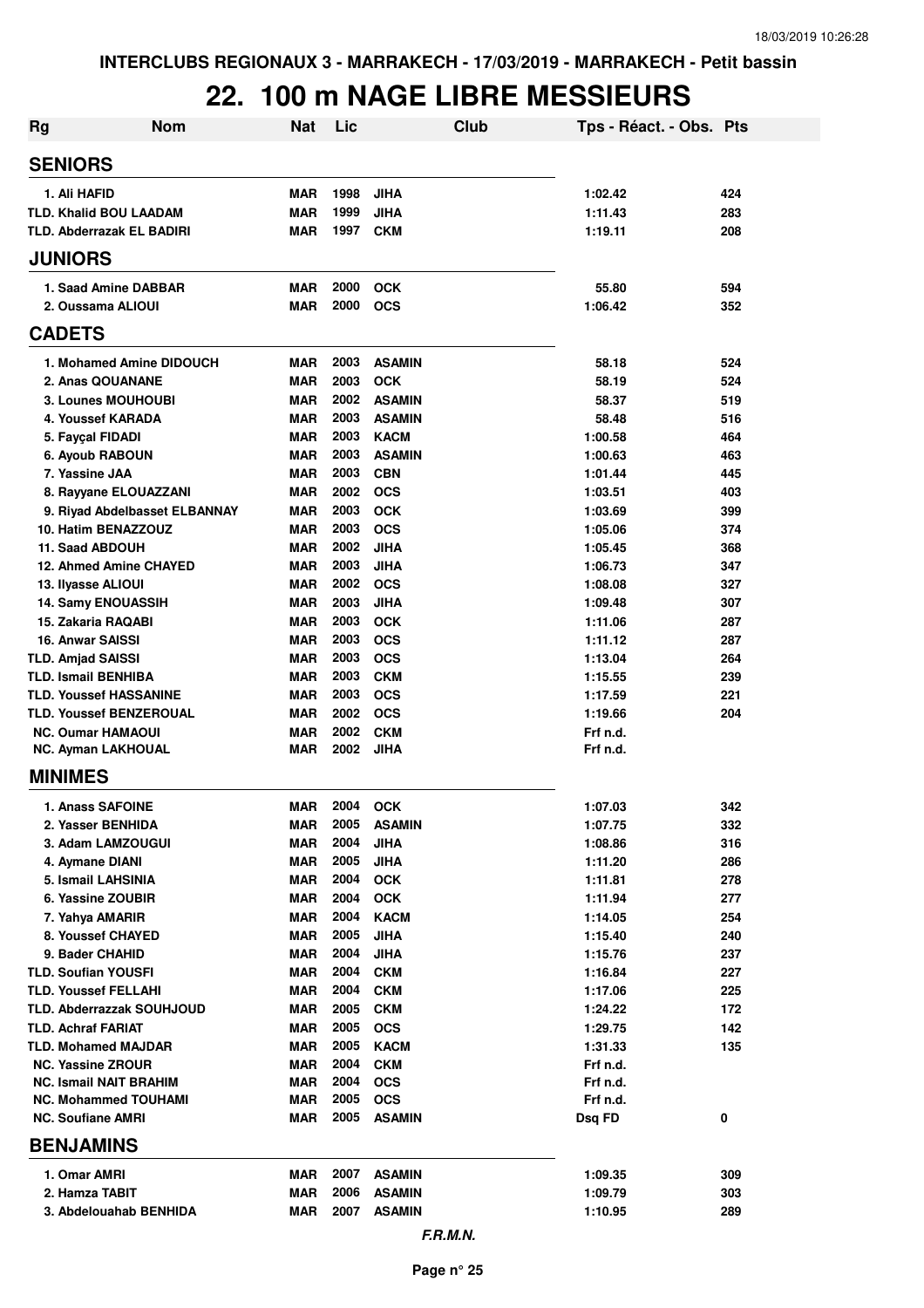### **22. 100 m NAGE LIBRE MESSIEURS**

| Rg               | <b>Nom</b>                     | <b>Nat</b> | <b>Lic</b> | Club        | Tps - Réact. - Obs. Pts |     |
|------------------|--------------------------------|------------|------------|-------------|-------------------------|-----|
| <b>BENJAMINS</b> |                                |            |            |             |                         |     |
|                  | <b>4. Mouad BENGUIRA</b>       | <b>MAR</b> | 2006       | <b>KACM</b> | 1:13.91                 | 255 |
|                  | 5. Nabil EL MOUMI              | <b>MAR</b> | 2006       | <b>JIHA</b> | 1:15.19                 | 242 |
|                  | 6. Mohamed Dya Eddine MOUTAI   | <b>MAR</b> | 2007       | <b>JIHA</b> | 1:16.78                 | 228 |
|                  | 7. Mohamed KHOULAKI            | <b>MAR</b> | 2006       | <b>CKM</b>  | 1:21.98                 | 187 |
|                  | 8. Mohamed Taha TRAIDI         | MAR        | 2007       | <b>OCK</b>  | 1:22.38                 | 184 |
|                  | 9. Oussama NASSIR              | <b>MAR</b> | 2006       | <b>OCK</b>  | 1:23.72                 | 175 |
| 10. Sohaib DAKI  |                                | <b>MAR</b> | 2007       | <b>OCK</b>  | 1:25.30                 | 166 |
| 11. Anass RTAIB  |                                | <b>MAR</b> | 2006       | <b>OCK</b>  | 1:25.60                 | 164 |
|                  | <b>12. Anas ELKAIDOUMI</b>     | <b>MAR</b> | 2007       | <b>JIHA</b> | 1:27.95                 | 151 |
|                  | <b>13. Mohamed ELGHACHOUI</b>  | <b>MAR</b> | 2006       | <b>CBN</b>  | 1:32.44                 | 130 |
|                  | 14. Mohamed Ayoub AIT BENTALEB | <b>MAR</b> | 2007       | <b>CKM</b>  | 1:33.38                 | 126 |
|                  | 15. Reda AIT ZIDANE            | <b>MAR</b> | 2007       | <b>KACM</b> | 1:38.98                 | 106 |
|                  | <b>16. Omar LAKTATNI</b>       | <b>MAR</b> | 2007       | <b>JIHA</b> | 1:42.06                 | 97  |
|                  | 17. Youssef MAJDAR             | <b>MAR</b> | 2007       | <b>KACM</b> | 1:42.77                 | 95  |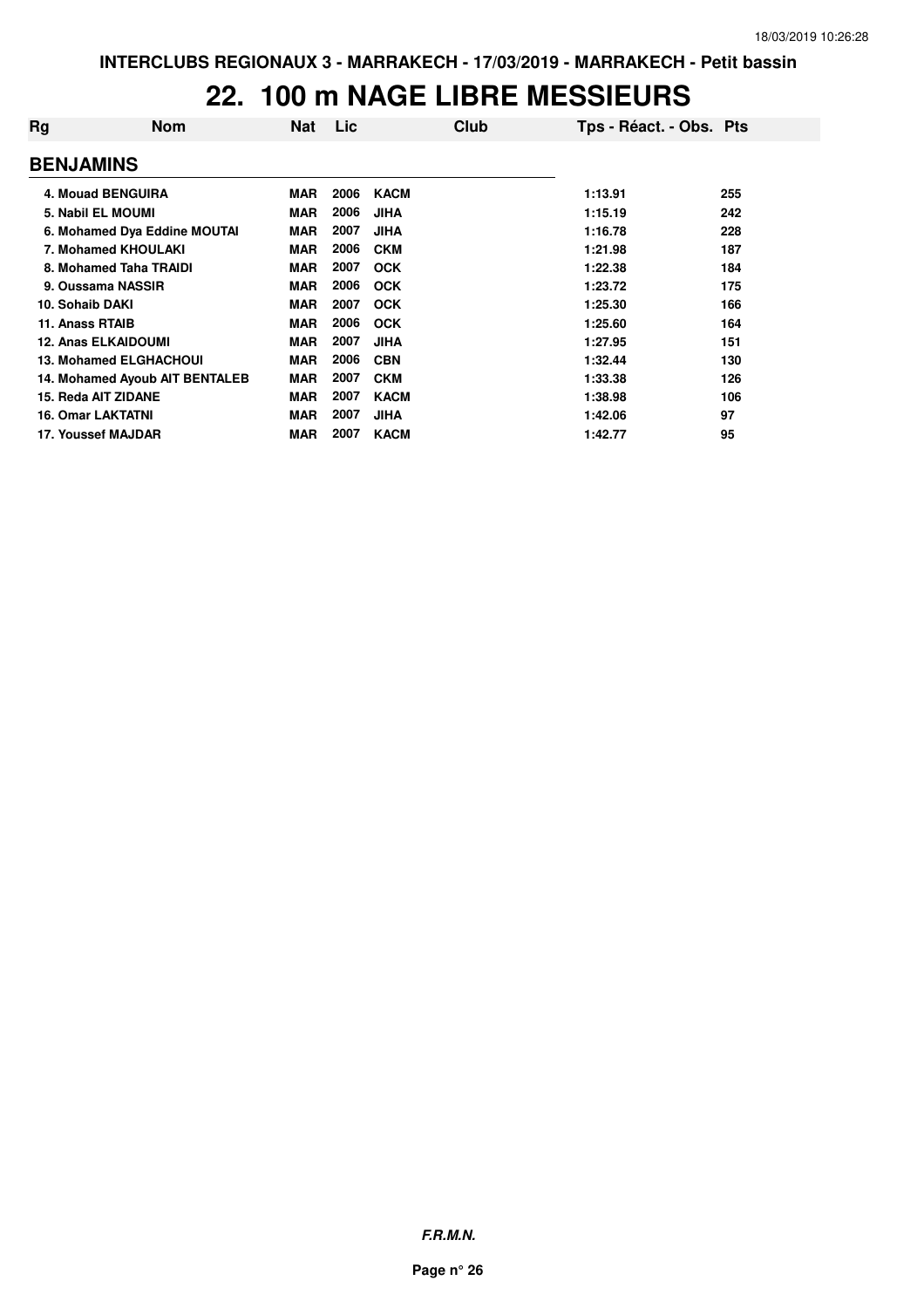# **23. 100 m NAGE LIBRE DAMES**

| <b>Rg</b>      | <b>Nom</b>                    | <b>Nat</b> | Lic  | <b>Club</b>   | Tps - Réact. - Obs. Pts |     |
|----------------|-------------------------------|------------|------|---------------|-------------------------|-----|
| <b>JUNIORS</b> |                               |            |      |               |                         |     |
|                | 1. Hiba RMILI                 | <b>MAR</b> | 2000 | <b>OCK</b>    | 1:04.20                 | 533 |
|                | 2. Maria AIT BOUSERHANE       | <b>MAR</b> | 2001 | <b>JIHA</b>   | 1:12.03                 | 377 |
| <b>CADETS</b>  |                               |            |      |               |                         |     |
|                | 1. Yasmine BANADI             | <b>MAR</b> | 2003 | <b>OCK</b>    | 1:15.49                 | 328 |
|                | <b>NC. Hala MALLOULI</b>      | <b>MAR</b> | 2003 | <b>OCK</b>    | Frf n.d.                |     |
| <b>MINIMES</b> |                               |            |      |               |                         |     |
|                | 1. Sara ZEKRITI               | <b>MAR</b> | 2004 | <b>JIHA</b>   | 1:12.53                 | 370 |
|                | 2. Widad MORCHID              | <b>MAR</b> | 2004 | <b>OCK</b>    | 1:13.00                 | 362 |
|                | 3. Safaa KHRISS               | <b>MAR</b> | 2004 | <b>ASAMIN</b> | 1:13.84                 | 350 |
|                | 4. Fatima Ezzahra RIFAI       | <b>MAR</b> | 2005 | <b>ASAMIN</b> | 1:16.09                 | 320 |
|                | <b>TLD. Wiam LHASSAR</b>      | <b>MAR</b> | 2004 | <b>OCS</b>    | 1:21.16                 | 264 |
|                | <b>TLD. Doha ANKA SOUBAAI</b> | <b>MAR</b> | 2004 | <b>KACM</b>   | 1:24.38                 | 235 |
|                | <b>TLD. Ava ELYOUSSOFI</b>    | <b>MAR</b> | 2005 | <b>OCS</b>    | 1:30.59                 | 189 |
|                | <b>TLD. Zaynab TSERGHINI</b>  | <b>MAR</b> | 2005 | <b>OCS</b>    | 1:38.17                 | 149 |
|                | <b>TLD. Nada ELIDRISSI</b>    | <b>MAR</b> | 2005 | <b>OCS</b>    | 1:39.74                 | 142 |
|                | <b>NC. Hiba Ines ZAHRAOUI</b> | <b>MAR</b> | 2005 | <b>CKM</b>    | Frf n.d.                |     |
|                | <b>BENJAMINS</b>              |            |      |               |                         |     |
|                | 1. Lina BOURZI                | <b>MAR</b> | 2007 | <b>ASAMIN</b> | 1:09.21                 | 425 |
|                | 2. Aya RIFAI                  | <b>MAR</b> | 2007 | <b>ASAMIN</b> | 1:10.52                 | 402 |
|                | 3. Wiam SAOUI                 | <b>MAR</b> | 2006 | <b>ASAMIN</b> | 1:12.49                 | 370 |
|                | 4. Sarah LACOMBE              | <b>MAR</b> | 2007 | <b>JIHA</b>   | 1:13.58                 | 354 |
|                | 5. Sara CHBALY                | <b>MAR</b> | 2006 | <b>JIHA</b>   | 1:16.73                 | 312 |
|                | 6. Lina Malak HAITAM          | <b>MAR</b> | 2007 | <b>OCK</b>    | 1:17.73                 | 300 |
|                | 7. Marwa EL-ABBARI            | <b>MAR</b> | 2007 | <b>OCK</b>    | 1:19.13                 | 284 |
|                | 8. Aya ELOUAZZANI             | <b>MAR</b> | 2006 | <b>OCS</b>    | 1:24.75                 | 231 |
|                | 9. Hiba LAMOURI               | <b>MAR</b> | 2007 | <b>JIHA</b>   | 1:26.65                 | 217 |
|                | 10. Insaf ECH-CHEIKH          | <b>MAR</b> | 2006 | <b>OCK</b>    | 1:28.29                 | 205 |
|                | 11. Diyaa AZNAKI              | <b>MAR</b> | 2006 | <b>OCS</b>    | 1:29.73                 | 195 |
|                | 12. Fatima Ezzahra MARFOK     | <b>MAR</b> | 2006 | <b>OCS</b>    | 1:33.68                 | 171 |
|                | 13. Hajar ELHALABY            | <b>MAR</b> | 2007 | <b>OCK</b>    | 1:34.07                 | 169 |
|                | 14. Maroua RAISSANI           | <b>MAR</b> | 2007 | <b>OCK</b>    | 1:42.09                 | 132 |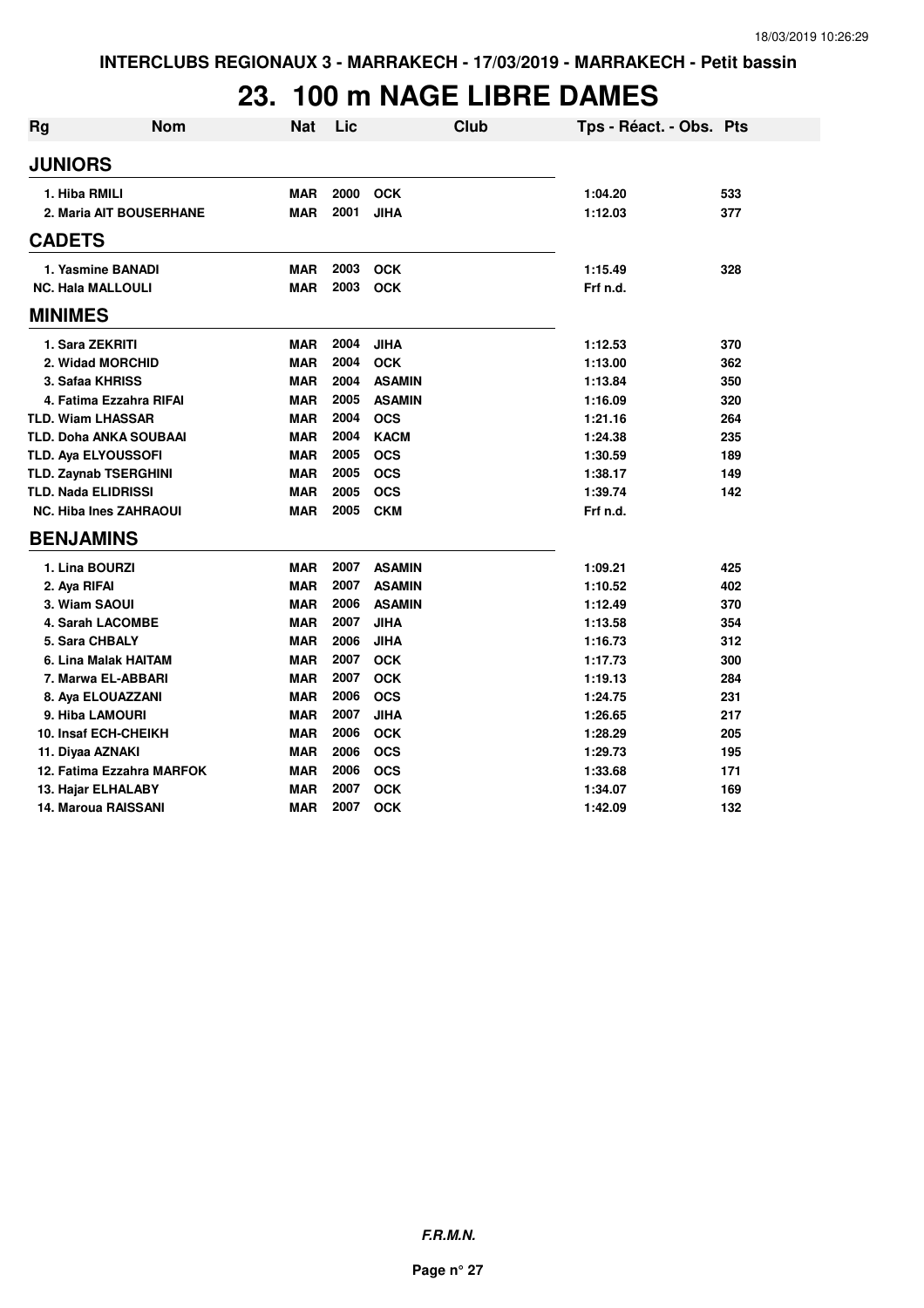## **24. 200 m BRASSE MESSIEURS**

| Rg                 | <b>Nom</b>             | <b>Nat</b> | Lic  | Club          | Tps - Réact. - Obs. Pts |     |
|--------------------|------------------------|------------|------|---------------|-------------------------|-----|
| <b>JUNIORS</b>     |                        |            |      |               |                         |     |
|                    | 1. Anas OUGOUIS        | <b>MAR</b> | 2001 | <b>OCK</b>    | 2:33.59                 | 565 |
| <b>CADETS</b>      |                        |            |      |               |                         |     |
|                    | 1. Achraf BENRBIB      | <b>MAR</b> | 2003 | <b>OCS</b>    | 3:02.34                 | 337 |
| 2. Abdelhadi SALAH |                        | <b>MAR</b> | 2003 | <b>OCK</b>    | 3:03.10                 | 333 |
| <b>MINIMES</b>     |                        |            |      |               |                         |     |
|                    | 1. Karim SELLAFI       | <b>MAR</b> | 2005 | <b>OCK</b>    | 3:10.92                 | 294 |
| 2. Rayane DAKI     |                        | <b>MAR</b> | 2005 | <b>OCK</b>    | 3:14.04                 | 280 |
| <b>BENJAMINS</b>   |                        |            |      |               |                         |     |
|                    | 1. Abdelouahab BENHIDA | <b>MAR</b> | 2007 | <b>ASAMIN</b> | 3:20.72                 | 253 |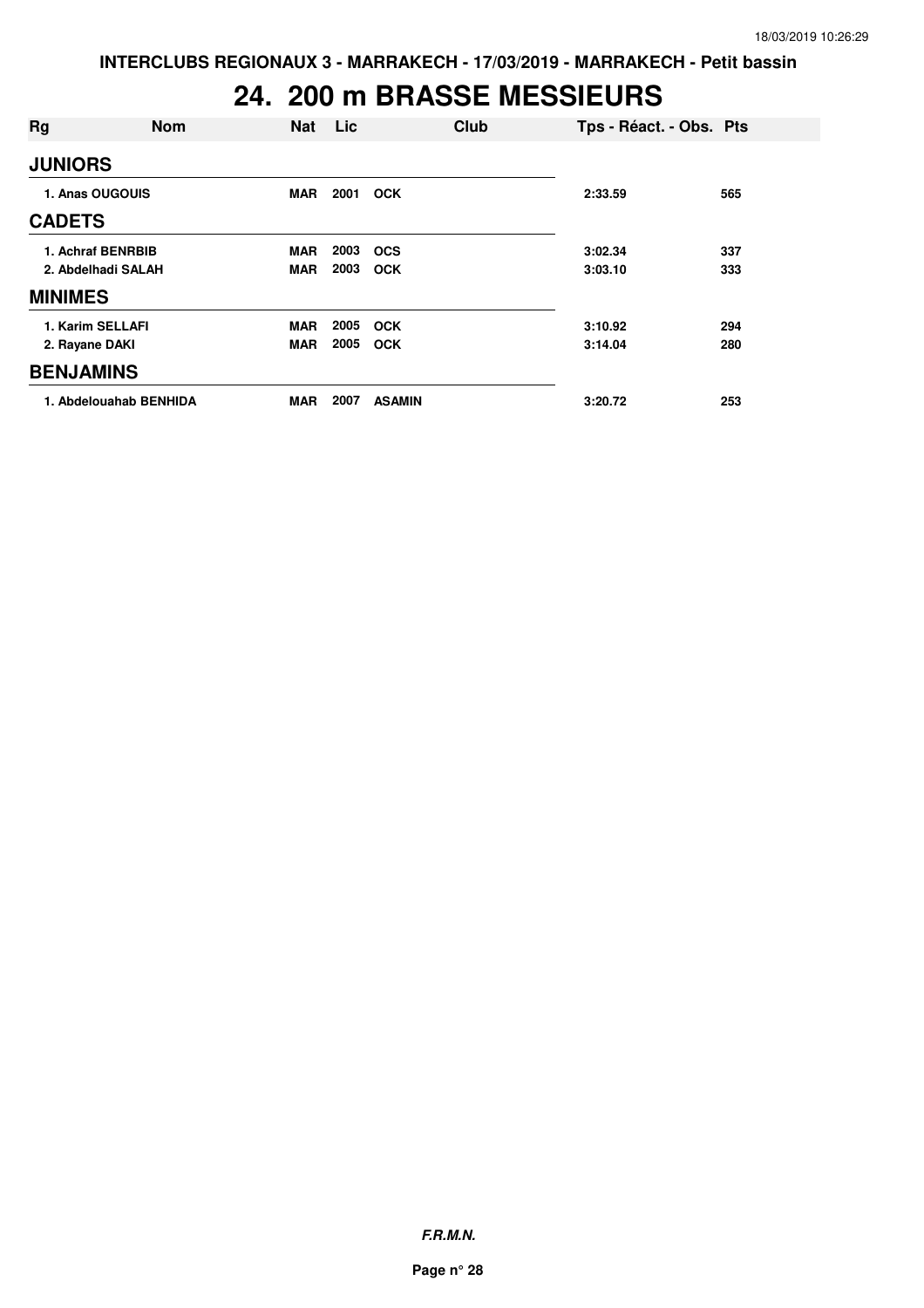# **25. 200 m BRASSE DAMES**

| Rg                                    | <b>Nom</b> | <b>Nat</b>               | Lic.         |                                | Club | Tps - Réact. - Obs. Pts |            |
|---------------------------------------|------------|--------------------------|--------------|--------------------------------|------|-------------------------|------------|
| <b>JUNIORS</b>                        |            |                          |              |                                |      |                         |            |
| 1. Wissal NAFR                        |            | <b>MAR</b>               | 2000         | <b>OCK</b>                     |      | 3:12.89                 | 375        |
| <b>BENJAMINS</b>                      |            |                          |              |                                |      |                         |            |
| 1. Lina BOURZI<br>2. Joulane MAHJOUBI |            | <b>MAR</b><br><b>MAR</b> | 2007<br>2007 | <b>ASAMIN</b><br><b>ASAMIN</b> |      | 3:23.56<br>3:26.25      | 319<br>306 |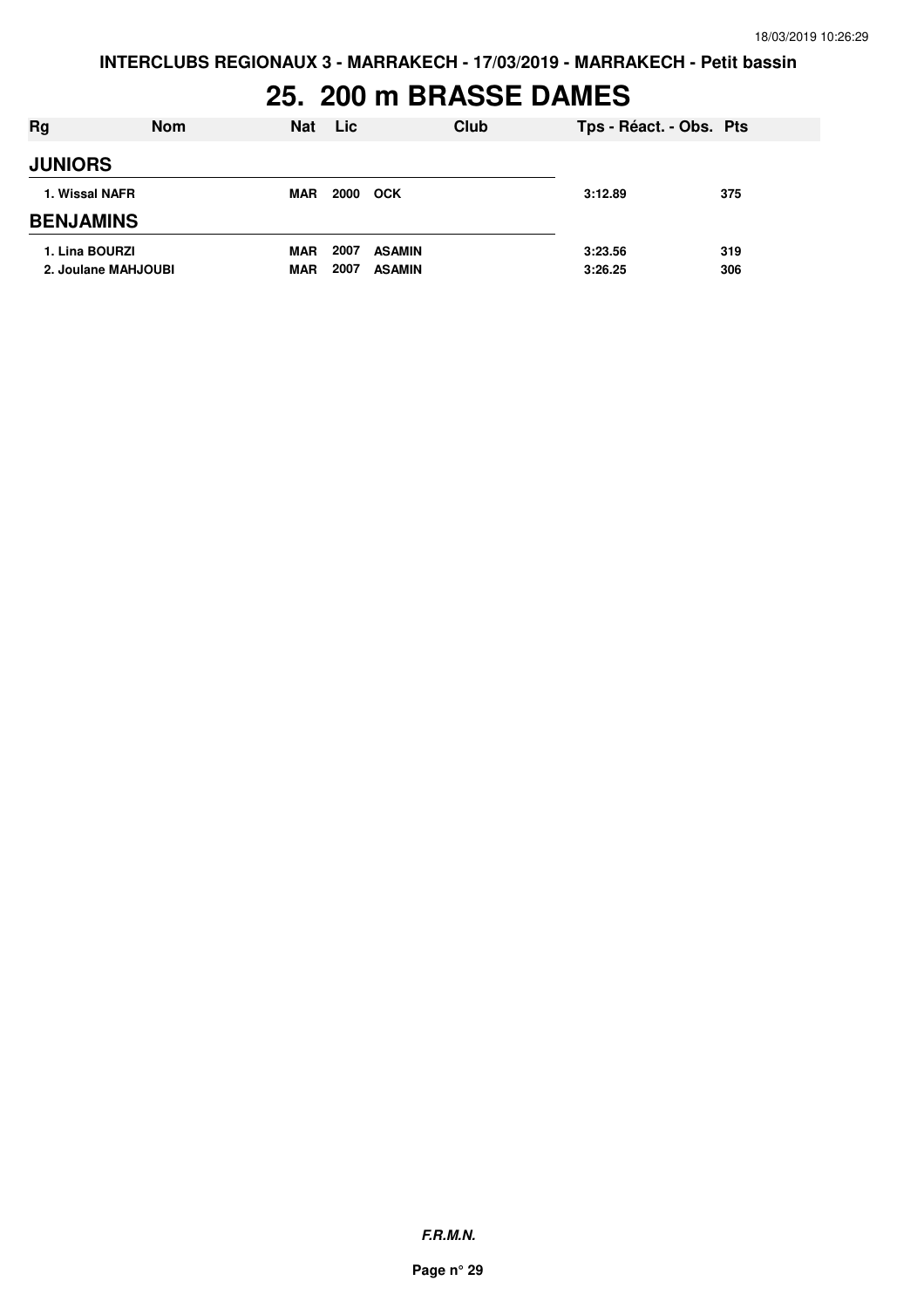#### **26. 100 m DOS MESSIEURS**

| Rg               | <b>Nom</b>                    | Nat        | Lic  | Club          | Tps - Réact. - Obs. Pts |     |
|------------------|-------------------------------|------------|------|---------------|-------------------------|-----|
| <b>CADETS</b>    |                               |            |      |               |                         |     |
|                  | 1. Youssef KARADA             | <b>MAR</b> | 2003 | <b>ASAMIN</b> | 1:06.41                 | 478 |
|                  | 2. Anas QOUANANE              | <b>MAR</b> | 2003 | <b>OCK</b>    | 1:07.74                 | 450 |
|                  | 3. Mohamed Amine DIDOUCH      | <b>MAR</b> | 2003 | <b>ASAMIN</b> | 1:09.68                 | 414 |
|                  | 4. Riyad Abdelbasset ELBANNAY | <b>MAR</b> | 2003 | <b>OCK</b>    | 1:13.30                 | 355 |
|                  | 5. Othmane AIT SALAH          | <b>MAR</b> | 2002 | <b>JIHA</b>   | 1:13.41                 | 354 |
|                  | 6. Hatim BENAZZOUZ            | <b>MAR</b> | 2003 | <b>OCS</b>    | 1:15.54                 | 325 |
|                  | NC. Rayyane ELOUAZZANI        | <b>MAR</b> | 2002 | <b>OCS</b>    | Frf n.d.                |     |
| <b>MINIMES</b>   |                               |            |      |               |                         |     |
|                  | 1. Amine ZOUBIR               | <b>MAR</b> | 2004 | <b>OCK</b>    | 1:17.10                 | 305 |
|                  | 2. Anass SAFOINE              | <b>MAR</b> | 2004 | <b>OCK</b>    | 1:17.48                 | 301 |
|                  | 3. Mohamed Reda ELMARNI       | <b>MAR</b> | 2004 | <b>OCS</b>    | 1:18.06                 | 294 |
|                  | 4. Yassine ZOUBIR             | <b>MAR</b> | 2004 | <b>OCK</b>    | 1:18.78                 | 286 |
|                  | <b>5. Ali BENLACHHAB</b>      | <b>MAR</b> | 2005 | <b>ASAMIN</b> | 1:21.33                 | 260 |
| <b>BENJAMINS</b> |                               |            |      |               |                         |     |
|                  | 1. El Mehdi MOUHACHIM         | <b>MAR</b> | 2006 | <b>JIHA</b>   | 1:19.73                 | 276 |
|                  | 2. Houssam BENRBIB            | <b>MAR</b> | 2006 | <b>OCS</b>    | 1:20.50                 | 268 |
|                  | 3. Ahmed BENAZZOUZ            | <b>MAR</b> | 2006 | <b>OCS</b>    | 1:21.25                 | 261 |
| 4. Omar AMRI     |                               | <b>MAR</b> | 2007 | <b>ASAMIN</b> | 1:25.25                 | 226 |

**F.R.M.N.**

**Page n° 30**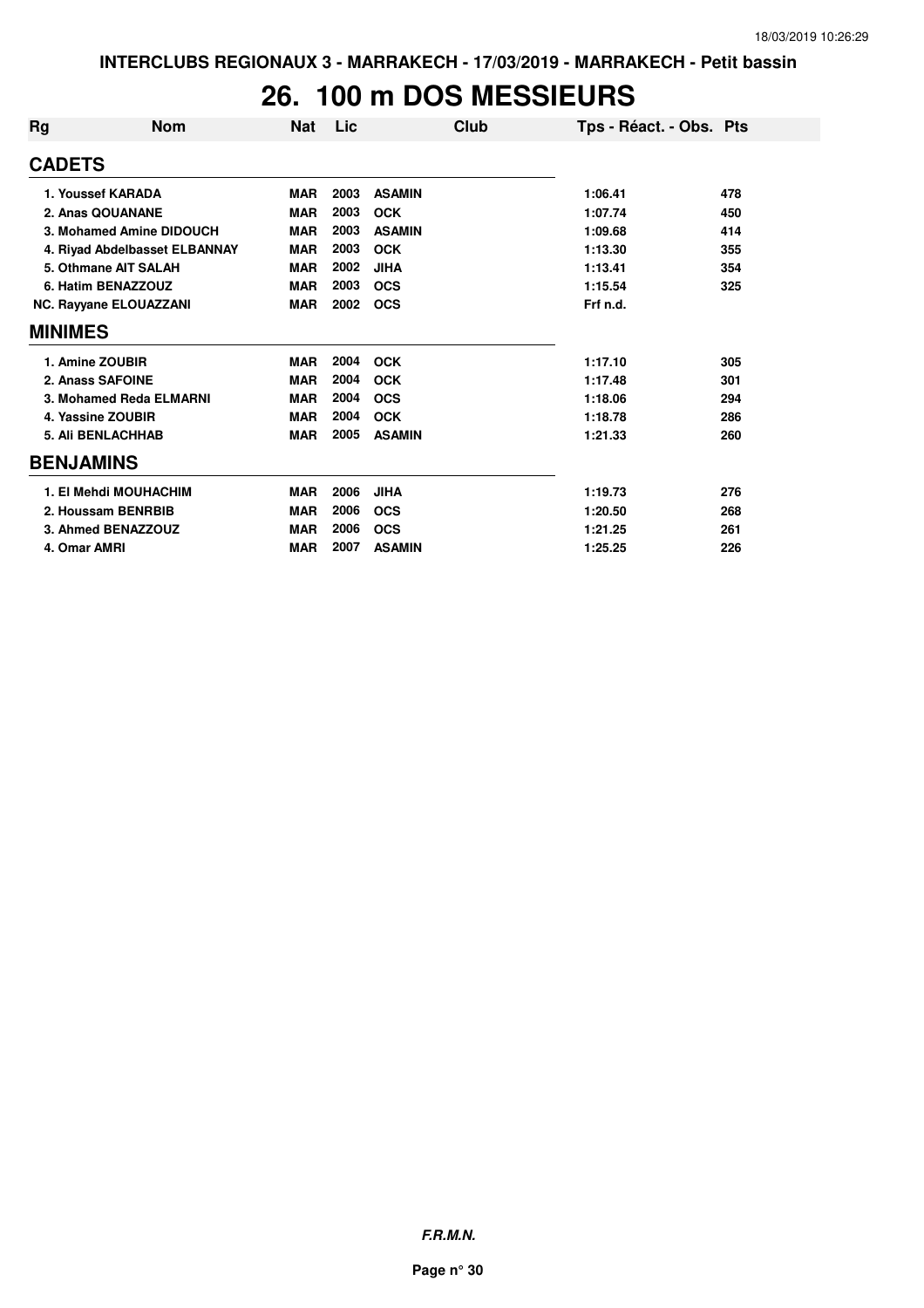# **27. 100 m DOS DAMES**

| Rg               | <b>Nom</b>                | <b>Nat</b> | Lic  | Club          | Tps - Réact. - Obs. Pts |     |
|------------------|---------------------------|------------|------|---------------|-------------------------|-----|
| <b>JUNIORS</b>   |                           |            |      |               |                         |     |
|                  | 1. Atar IDRISSI           | <b>MAR</b> | 2001 | <b>OCK</b>    | 1:14.28                 | 479 |
|                  | 2. Wissal NAFR            | <b>MAR</b> | 2000 | <b>OCK</b>    | 1:16.84                 | 432 |
|                  | <b>NC. Kaoutar KHALED</b> | <b>MAR</b> | 2001 | <b>OCK</b>    | Frf n.d.                |     |
| <b>CADETS</b>    |                           |            |      |               |                         |     |
|                  | 1. Yasmine BANADI         | <b>MAR</b> | 2003 | <b>OCK</b>    | 1:19.20                 | 395 |
|                  | 2. Hibat Allah DOUADA     | <b>MAR</b> | 2002 | <b>KACM</b>   | 1:25.53                 | 313 |
|                  | 3. Salma EL MACHFOU       | <b>MAR</b> | 2003 | <b>JIHA</b>   | 1:27.30                 | 295 |
| <b>MINIMES</b>   |                           |            |      |               |                         |     |
|                  | 1. Bachair LAHOUIRI       | <b>MAR</b> | 2005 | <b>OCK</b>    | 1:22.00                 | 356 |
|                  | 2. Aalia BOUOUFOUSSE      | <b>MAR</b> | 2004 | <b>JIHA</b>   | 1:22.72                 | 346 |
|                  | 3. Safaa KHRISS           | <b>MAR</b> | 2004 | <b>ASAMIN</b> | 1:25.68                 | 312 |
|                  | 4. Sarah ED DRIEF         | <b>MAR</b> | 2004 | <b>KACM</b>   | 1:27.94                 | 288 |
|                  | 5. Imane SIHAMI           | <b>MAR</b> | 2004 | <b>OCK</b>    | 1:28.90                 | 279 |
|                  | 6. Wiam LHASSAR           | <b>MAR</b> | 2004 | <b>OCS</b>    | 1:34.19                 | 234 |
| <b>BENJAMINS</b> |                           |            |      |               |                         |     |
|                  | 1. Marwa EL-ABBARI        | <b>MAR</b> | 2007 | <b>OCK</b>    | 1:27.14                 | 296 |
|                  | 2. Lina Malak HAITAM      | <b>MAR</b> | 2007 | <b>OCK</b>    | 1:29.38                 | 274 |
|                  | 3. Ilham EL MACHFOU       | <b>MAR</b> | 2007 | <b>JIHA</b>   | 1:34.15                 | 235 |
|                  | 4. Alae ELOUAZZANI        | <b>MAR</b> | 2006 | <b>OCS</b>    | 1:39.30                 | 200 |
|                  | <b>5. Hiba LAMOURI</b>    | <b>MAR</b> | 2007 | <b>JIHA</b>   | 1:47.55                 | 157 |

**F.R.M.N.**

**Page n° 31**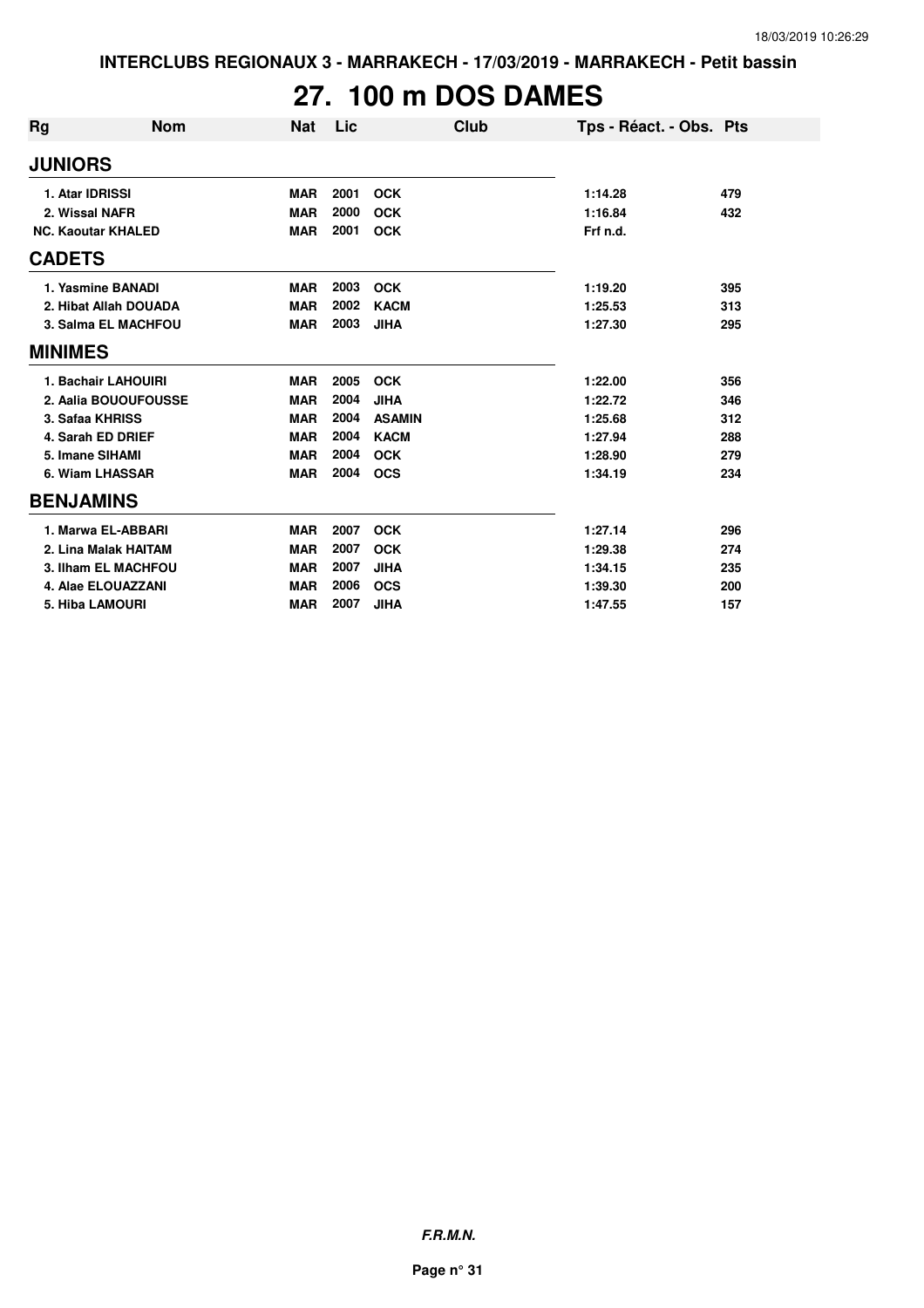### **28. 800 m NAGE LIBRE MESSIEURS**

| Rg               | <b>Nom</b>           | <b>Nat</b> | Lic  | Club          | Tps - Réact. - Obs. Pts |     |
|------------------|----------------------|------------|------|---------------|-------------------------|-----|
| <b>JUNIORS</b>   |                      |            |      |               |                         |     |
|                  | 1. Saad Amine DABBAR | <b>MAR</b> | 2000 | <b>OCK</b>    | 9:10.38                 | 554 |
| <b>CADETS</b>    |                      |            |      |               |                         |     |
|                  | 1. Othmane AIT SALAH | MAR        | 2002 | <b>JIHA</b>   | 10:30.76                | 368 |
| <b>MINIMES</b>   |                      |            |      |               |                         |     |
| 1. Amine ZOUBIR  |                      | <b>MAR</b> | 2004 | <b>OCK</b>    | 10:21.20                | 385 |
|                  | 2. Yasser BENHIDA    | <b>MAR</b> | 2005 | <b>ASAMIN</b> | 10:31.06                | 367 |
| 3. Rayane DAKI   |                      | <b>MAR</b> | 2005 | <b>OCK</b>    | 10:47.52                | 340 |
| <b>BENJAMINS</b> |                      |            |      |               |                         |     |
| 1. Hamza TABIT   |                      | <b>MAR</b> | 2006 | <b>ASAMIN</b> | 10:23.94                | 380 |
|                  | 2. Issam BOUHMALA    | <b>MAR</b> | 2007 | <b>JIHA</b>   | 10:49.98                | 336 |